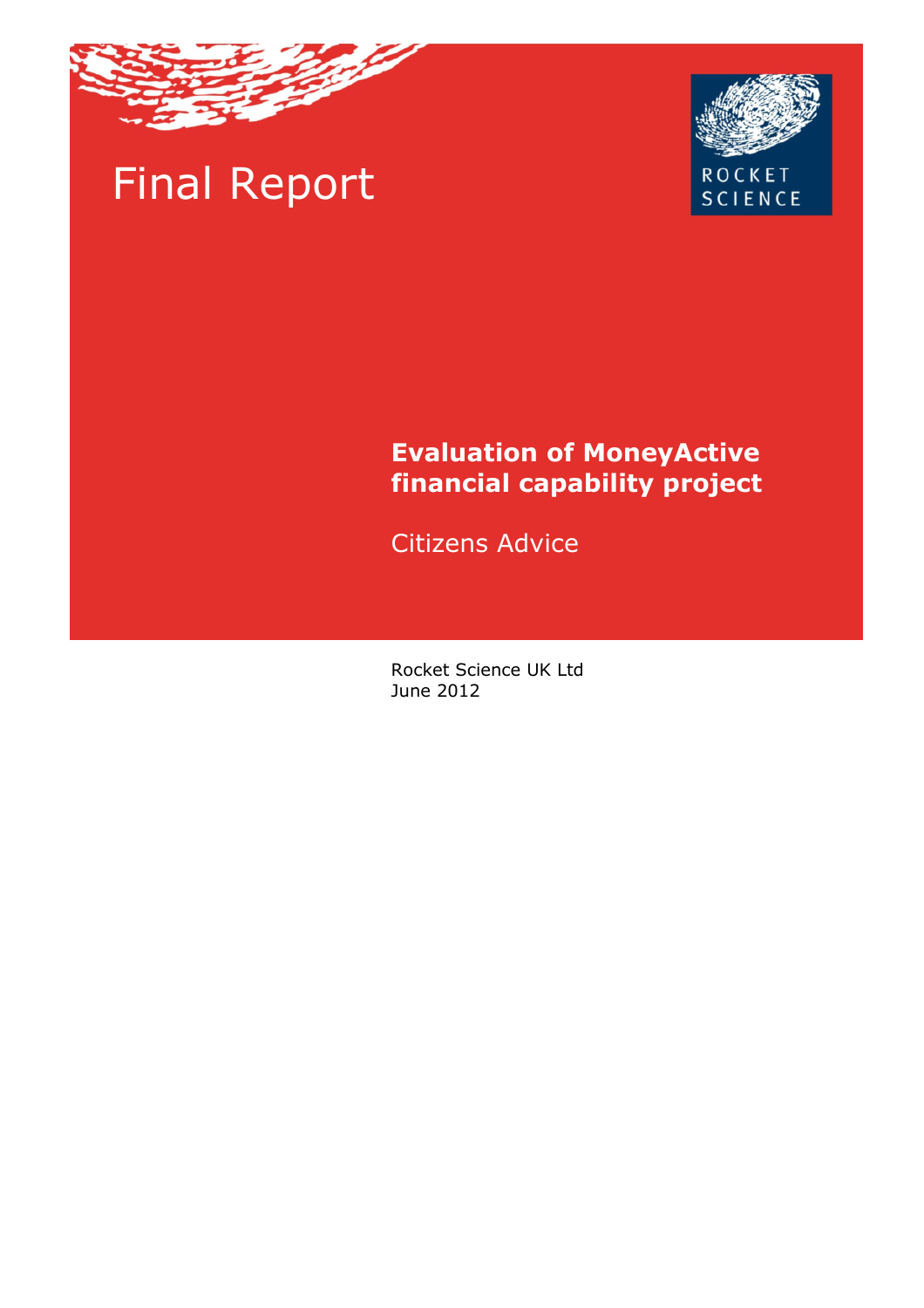

# **Contents**

| <b>Executive Summary</b><br>Achievement of committed outputs<br>Project development and design and delivery of the training<br>Beneficiary perspectives<br>Sustainable benefits<br>Continuation                                                                                                                                                              | 1<br>$\mathbf{1}$<br>$\mathbf{1}$<br>$\overline{2}$<br>3<br>3 |
|--------------------------------------------------------------------------------------------------------------------------------------------------------------------------------------------------------------------------------------------------------------------------------------------------------------------------------------------------------------|---------------------------------------------------------------|
| 1. Introduction<br>1.1 Background<br>1.2 Scope of the report<br>1.3 Structure of the report                                                                                                                                                                                                                                                                  | 5<br>5<br>6<br>$\overline{7}$                                 |
| 2. Project delivery in England and Wales<br>2.1 Performance against committed outputs and outcomes<br>2.2 Rationale for applying to deliver MoneyActive<br>2.3 Marketing the training<br>2.4 Developing the training<br>2.5 Delivering the training<br>2.6 Time and resource requirements for bureaux                                                        | 8<br>8<br>9<br>11<br>13<br>14<br>17                           |
| 3. Volunteers<br>3.1 Profile of volunteers<br>3.2 Recruitment and Induction<br>3.3 Delivery<br>3.4 Training and support                                                                                                                                                                                                                                      | 18<br>18<br>20<br>21<br>23                                    |
| <b>4. Impact and effectiveness</b><br>4.1 Outcomes for service users<br>4.2 Outcomes for volunteers<br>4.3 Outcomes for bureaux                                                                                                                                                                                                                              | 29<br>29<br>41<br>46                                          |
| <b>5. Continuation</b>                                                                                                                                                                                                                                                                                                                                       | 51                                                            |
| 6. Project delivery in Scotland and Northern Ireland<br>6.1 Context<br>6.2 Project Delivery in Northern Ireland<br>6.2.1 Delivery Model<br>6.2.2 Time and resource commitment and connecting with other bureaux activity<br>6.2.3 Volunteer training and ongoing support<br>6.2.4 Benefits for volunteers from the co-ordination/bureaux manager perspective | 53<br>53<br>53<br>53<br>55<br>55                              |
| 6.2.5 What worked really well?<br>6.2.6 What have the struggles been?<br>6.2.7 Key changes that would have been instituted in hindsight.<br>6.2.8 Delivery in Northern Ireland from the volunteer perspective.<br>6.3 MoneyActive in Scotland                                                                                                                | 56<br>57<br>57<br>58<br>58<br>59                              |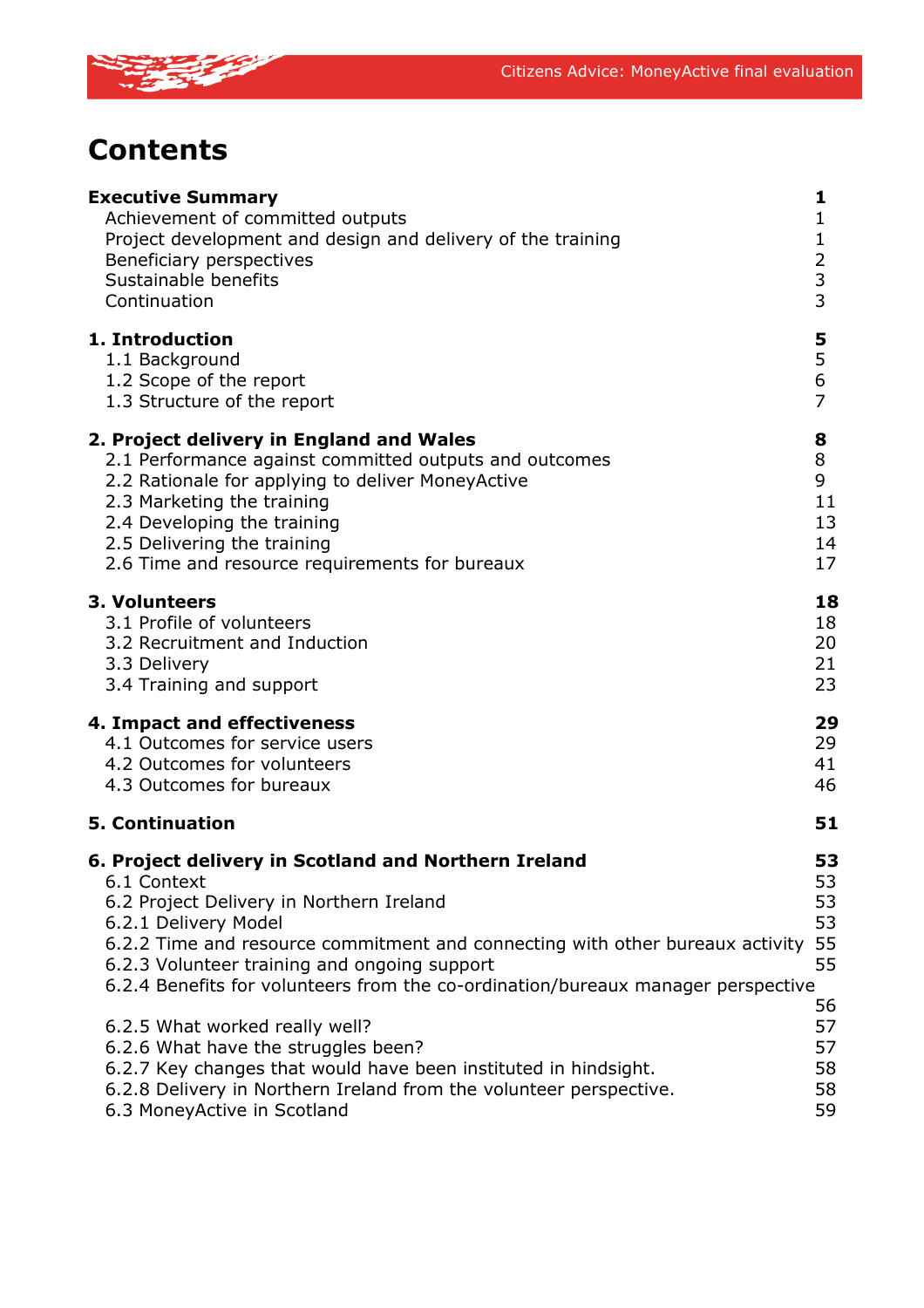

| <b>7. Reflections</b>                                           | 61 |
|-----------------------------------------------------------------|----|
| 7.1 Context                                                     | 61 |
| 7.2 Achievement of committed outputs                            | 61 |
| 7.3 Project development and design and delivery of the training | 61 |
| 7.4 Beneficiary perspectives                                    | 62 |
| 7.5 Sustainable benefits                                        | 62 |
| 7.6 Continuation                                                | 63 |

Rocket Science UK Ltd 70 Cowcross Street London EC1M 6EJ

T: 020 7253 6289 W: www.rocketsciencelab.co.u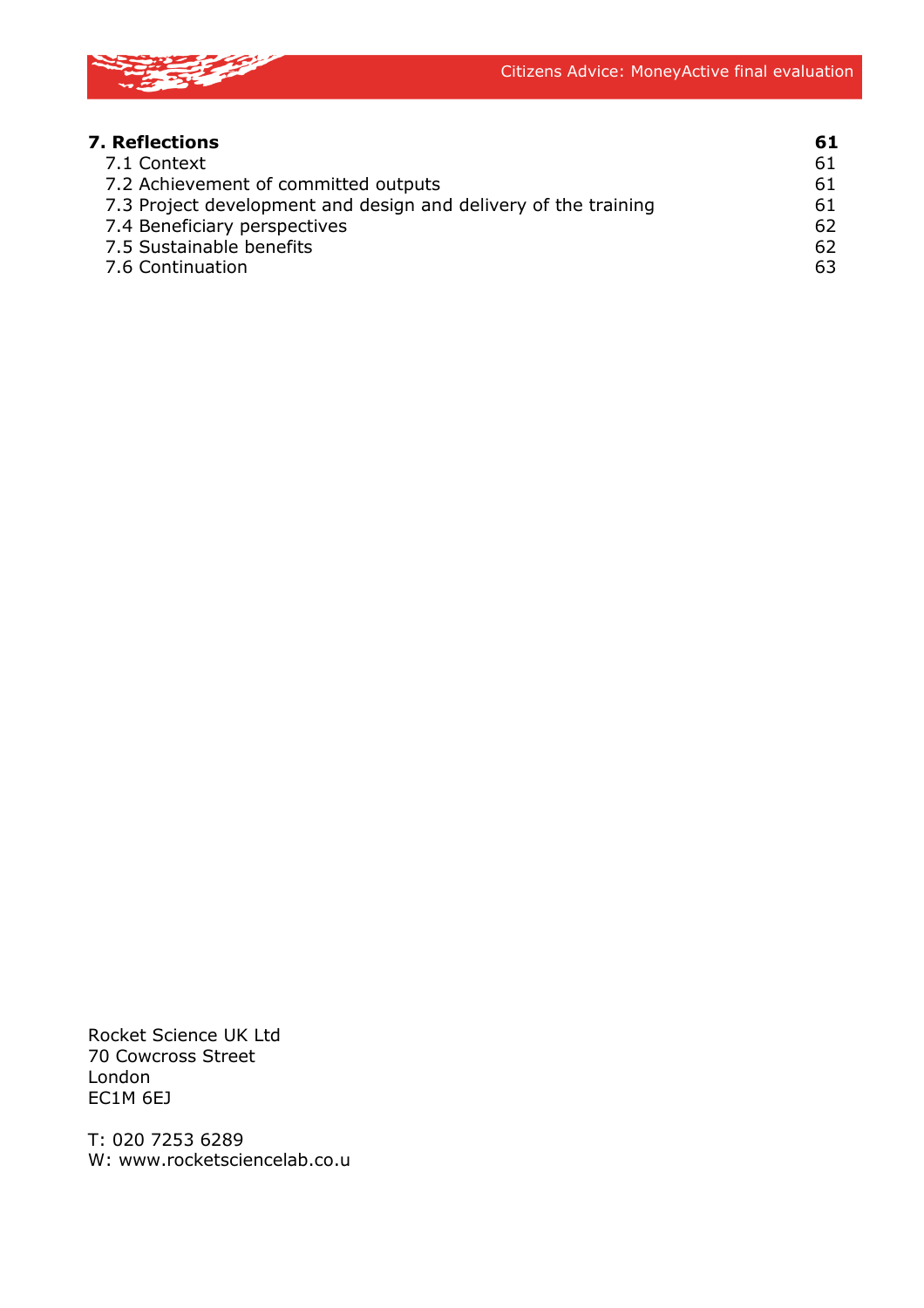

## **Executive Summary**

This report focuses not only upon learning from the final phase of the evaluation, but captures the key lessons that have been collected throughout the course of the whole MoneyActive delivery period.

### **Achievement of committed outputs**

The programme has succeeded in over-achieving, in all cases significantly, its overall committed targets. Particularly significant here are the target for volunteers recruited, which was exceeded by 30%; the target for people reached, which was exceeded by 105% and the target for the number of partner organisations supported, which was exceeded by over 500%. This is an excellent outcome.

This over-achievement of targets underlines consistent effort and tenacity on the part of the bureaux, supported by the central Citizens Advice MoneyActive project management team, to effectively resource the development phase and flex and evolve different approaches to marketing and customising the training in ways that optimised accessibility and appeal of the programme to front line workers and end users alike. Although the recession clearly contributed to expanding the cohort of individuals requiring support through the programme, its impact in terms of contributing directly to the overachievement of committed outputs should not be over-emphasised, notably because the associated public spending cuts had the reverse affect on the accessibility and availability of front line workers.

The programme achieved excellent coverage of bureaux network in England and Wales and the demographic analysis of training recipients demonstrated that MoneyActive succeeded in accessing the most vulnerable in society.

### **Project development and design and delivery of the training**

The programme left a legacy of learning – both in terms of what worked well and what could have improved - for all participating bureaux, and a significant proportion are committed to applying these lessons in continuing delivery of financial capability training.

It is important to build in sufficient resource for marketing; for understanding the training needs of particular target groups in order to pitch the training at an appropriate level/ensure content is appropriate; for project and training planning/production and customisation of materials; for volunteer recruitment, training and ongoing development, and for quality control and learning from practical experience.

In terms of marketing the availability of the training, the use of existing contacts and networks proved particularly effective, especially where the key decision makers were known to the bureaux - getting to the right people as quickly and efficiently as possible was important. Demonstrating a commitment, willingness and understanding of how to ensure relevance of the training to the target group was important in terms of content, timing, duration and venue. Optimising the use of volunteers for marketing proved a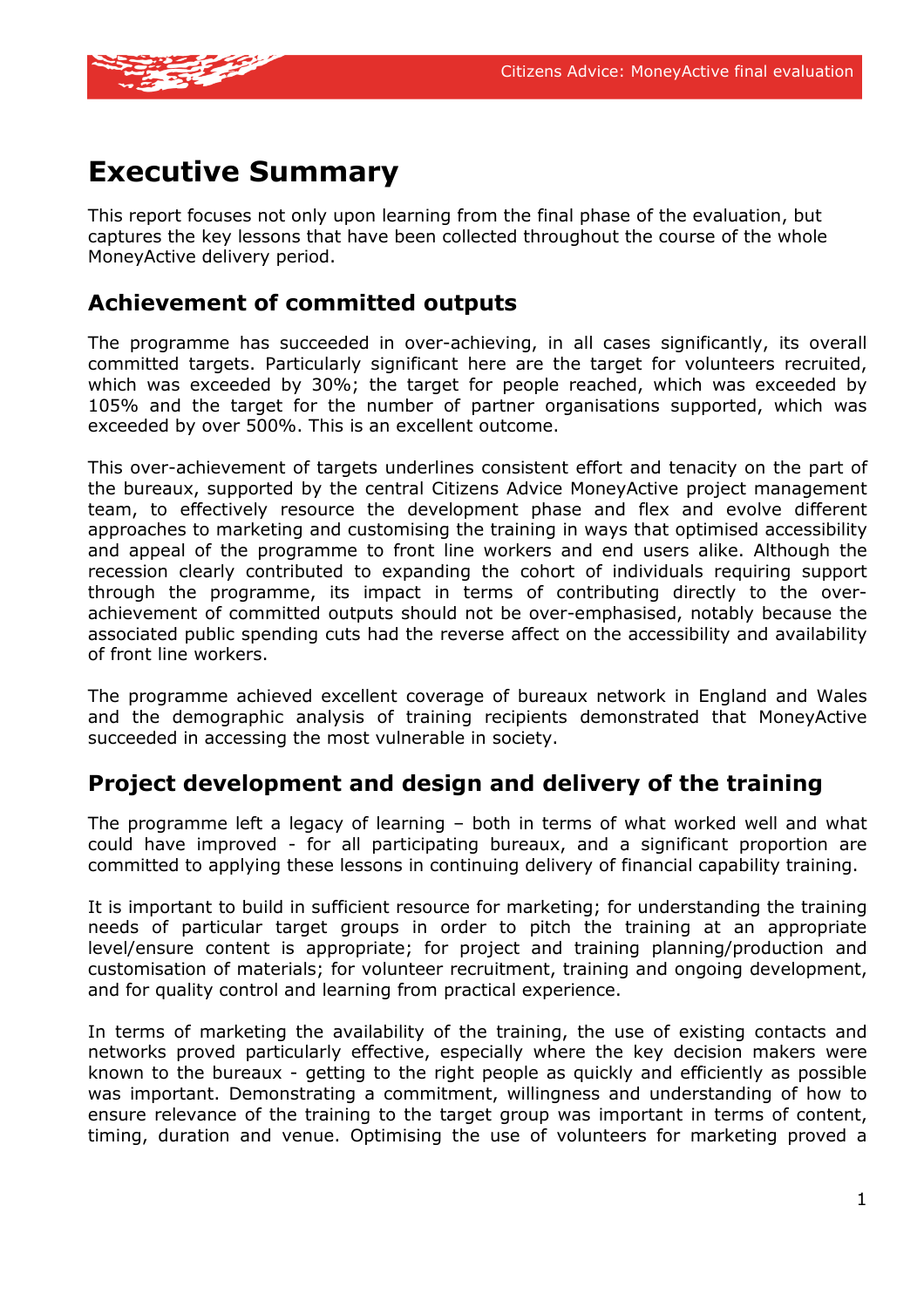

valuable additional resource, particularly those who were less comfortable with direct delivery of training.

Setting up new groups of users in particular, proved difficult. Piggybacking existing groups proved most successful for both front line workers and beneficiaries, in terms of engaging them with the projects and ensuring that they attend. Front line workers also proved effective gateways to recruiting beneficiaries.

Using clear and accessible language with both organisations acting as brokers, as well as in the training itself is key. It needs to capture the imagination of, rather than alienate the target audience.

A combination of group and one-to-one training seemed the most effective way of accommodating the preferred learning styles of end users; ranging from those who excelled in a more interactive environment and welcomed a more open discussion with peers, through to those who felt less comfortable sharing issues with others. Incorporating fun, interactive and interesting exercises into group training proved important in generating and retaining attention and commitment to attending follow-up sessions. Arriving armed with a suite of materials and a range of potential approaches in addition to 'Plan A' proved important in many cases in terms of coping with unforeseen eventualities and enhancing the trainers' ability to be fleet of foot and responsive. Training in pairs proved helpful for combining the different skills and styles of volunteers as well as providing an inbuilt quality control mechanism, via the mutual feedback facility that this enables.

### **Beneficiary perspectives**

Feedback articulated by front line workers and end users was overwhelmingly positive.

Front line workers generally considered that the training was well-structured, balanced, interesting and informative. Inevitably, given that individuals had different levels of prior knowledge and objectives for the training, some commented that the training could have been pitched at higher or lower levels, or in more or less detail depending upon their own perspectives. Nevertheless, front line workers generally felt that their own knowledge had been enhanced, along with their ability to support and signpost clients. Most responding to the close of programme online surveys felt it probable that they would engage in further financial capability training. This may well be spurred by a sense that public spending cuts will result in the need for front line workers to have a broader set of skills rather than focus on pre-recession specialisms.

End users particularly welcomed the informal, non-threatening and non-judgmental delivery styles, which instilled in them sufficient confidence to talk openly and honestly about financial issues in ways that they hadn't felt able to previously. They particularly valued training on how to compile a budget, explanations of APR, and understanding how to differentiate between priority and non-priority debts. Again, given that the levels of knowledge and circumstances of the end users varied, some felt that the training could have been pitched differently, or that there would have been merit in affording emphasis slightly differently across topic areas, but this is an inevitable outcome of any group training methodology.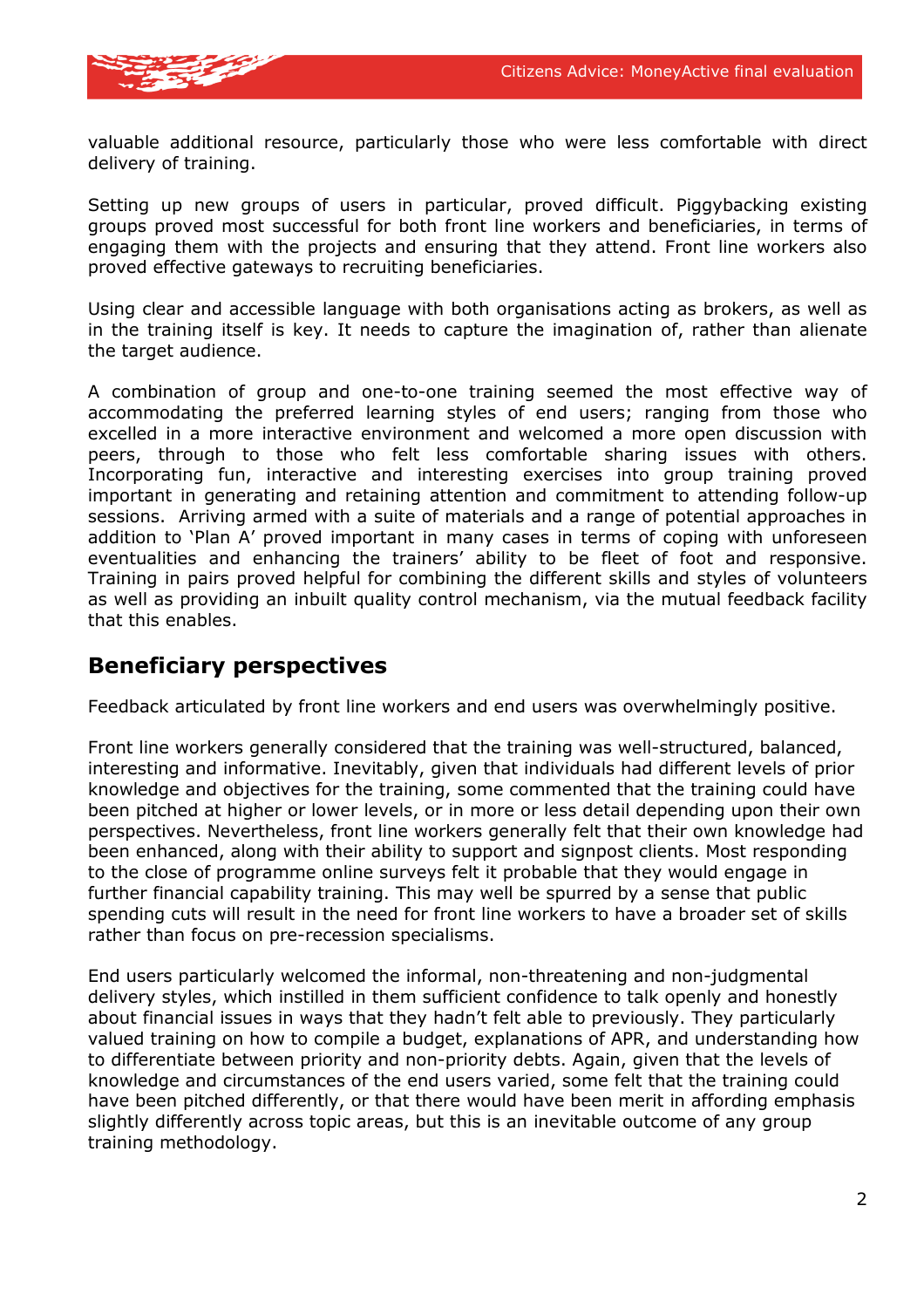

### **Sustainable benefits**

A range of sustainable benefits have been achieved through the programme, evidenced from feedback from end users, front line workers, volunteers and bureaux.

After a difficult start, bureaux clearly matured into their financial capability role and most quickly came to value its potential to complement and sustain their core work and embrace the opportunities it presented to really place bureaux on the map within their locality; enhancing their capacity to shape the agendas of other agencies, enter into new partnerships, and bid for/attract new funding in addition to the capacity it created to provide a more rounded, comprehensive service to beneficiaries. Particularly significant benefits for bureaux were: the opportunity to undertake preventative work and, thus provide a more rounded debt and money management offer for clients; the platform MoneyActive created for extending and deepening the bureaux's relationships with partners and associated opportunities for tapping into additional funding; and the opportunity to enhance their understanding of, and reach into, local communities as well as raising the profile of the bureaux generally.

Most end users and front line workers gained in knowledge and confidence following training – a propensity that increased as the programme progressed, and many articulated practical ways in which they have revised their money management practices and attitudes as a result of engaging with MoneyActive. Key here will be the extent to which bureaux have the capacity to engage in longitudinal evaluation of this, and other, financial capability projects in order to establish long-term impact.

86% of volunteers responding to the suite of evaluation online surveys felt that the programme had met their expectations. 59% envisaged being in the same financial capability volunteering role six months after the close of the MoneyActive programme and a further 18% thought that they would continue volunteering, but in a different role. This is encouraging evidence both of the positive experience that MoneyActive offered volunteers, and of the extent to which the programme has brought volunteers in to add to the capacity of bureaux around financial capability.

### **Continuation**

The constricting funding environment has, undoubtedly, undermined bureaux planning for the continuation of financial capability training. The tightening of public expenditure, unfortunately, coincided with a growth in confidence of the bureaux in financial capability delivery and their associated capacity and practical ability to persuade other funders to support it.

The final co-ordinator survey revealed, however, that of the 96 respondents, 72% of bureaux, or bureaux partnerships, intended to continue to provide group financial capability training for front line workers and 86% for end users. 45% stated that they intended to continue one-to-one training. The majority stated that this would be provided both in response to specific requests as well as being actively promoted in the case of group work – although there was slightly less emphasis on 'active promotion'. Continuation of one-to-one support was much less likely to be actively promoted and more likely to be in response to need identified through debt advice work. Around 30% of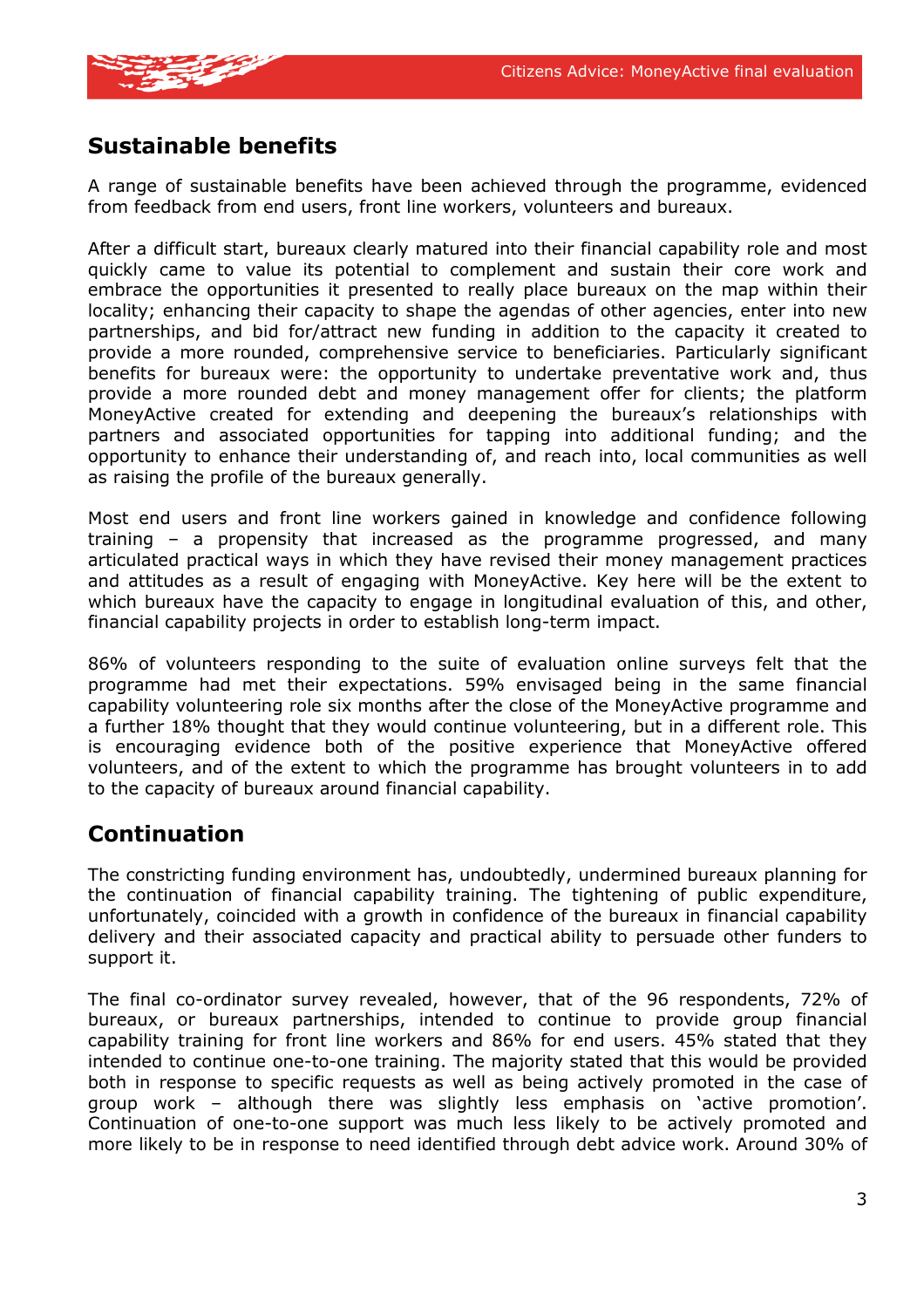

respondents who said they would continue with financial capability work said that it would be provided as part of the core service.

The relationship-building potential for bureaux provided by MoneyActive has placed most upon a much better footing for attracting new and different resources in order to support financial capability services. Indeed, a significant number of bureaux could already point to funding allocations or commitments from agencies to resource continued financial capability services.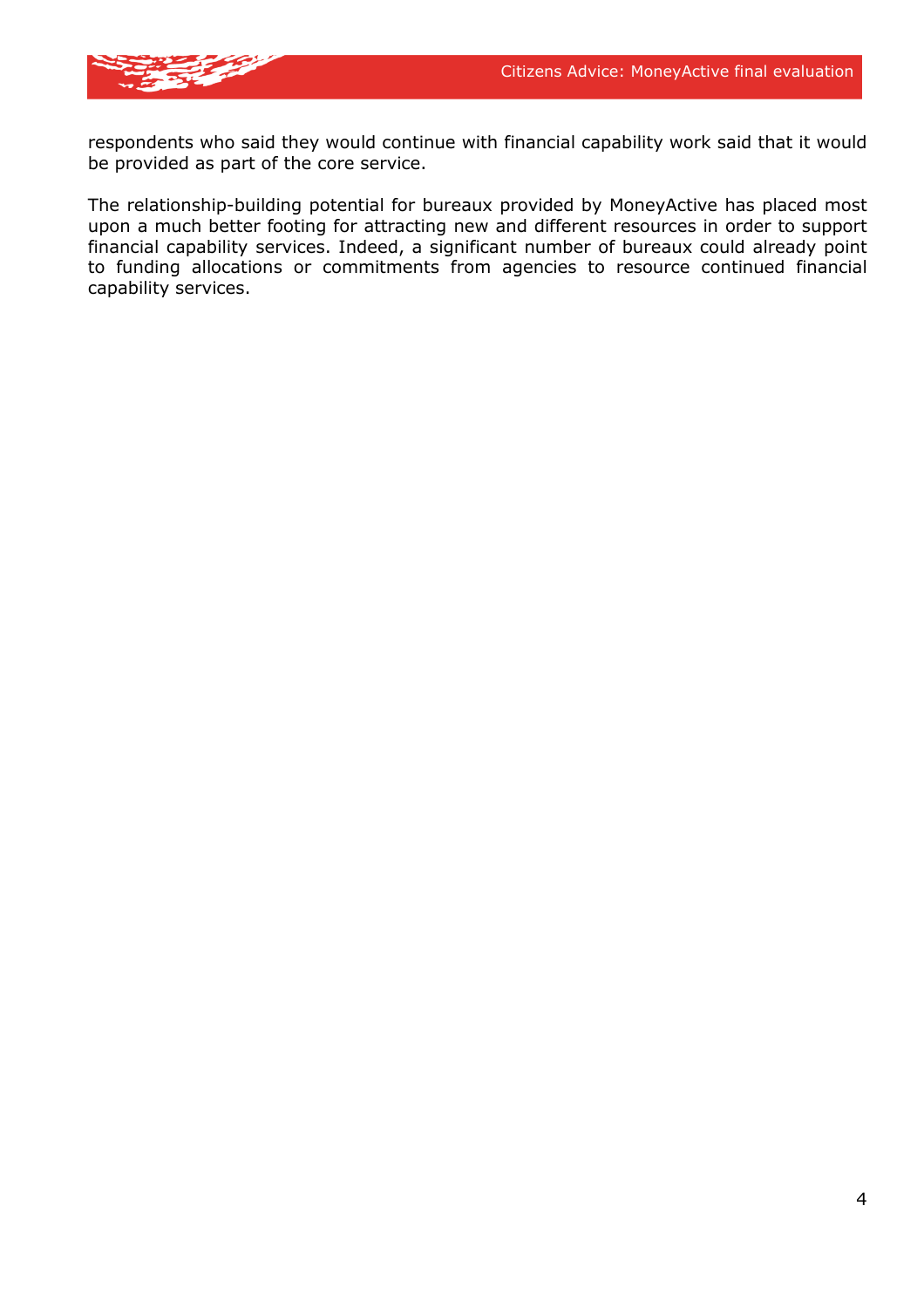

# **1. Introduction**

### **1.1 Background**

The Nationwide Building Society has made £3m of funding available for a three year project, 'MoneyActive', to enable Citizens Advice bureaux across the United Kingdom to recruit, train and support 1,300 volunteers to deliver financial capability training. The goal was to reach 100,000 people through a mix of training end users directly and training frontline workers.

This is the final report presenting findings from Rocket Science's evaluation of the MoneyActive project, which began in October 2009.

Rocket Science has previously submitted three 'interim' evaluation reports for the MoneyActive project (in December 2009, August 2010 and May 2011), which together provided:

- a description of the rationale and scope of the programme, who it supports and how;
- a comprehensive overview of the performance of the project as a whole against targets up to March 2011;
- a description and review of the mechanisms and materials that have been set in place by Citizens Advice to support grant recipients to deliver their projects;
- analysis of feedback from project-coordinators and volunteers received through focus groups conducted in different locations across the country;
- analysis of feedback on the impact of the training received from volunteers, end users<sup>1</sup> and front line workers<sup>2</sup>, elicited through the online survey tools that have been established to gather intelligence on the project an ongoing basis:
	- $\circ$  the volunteer registration survey
	- o the volunteer exit survey
	- o collated feedback questionnaire responses from end user training sessions
	- $\circ$  collated feedback questionnaires responses from frontline worker training sessions
- a compendium of all of the survey tools employed in the evaluation.

 $1$  'End users' are members of the public whose primary purpose in attending training is to enhance their own personal financial capability.

 $2$  'Front line workers' are volunteers or members of staff of an organisation that provides services to the public, whose role involves engaging directly with members of the public.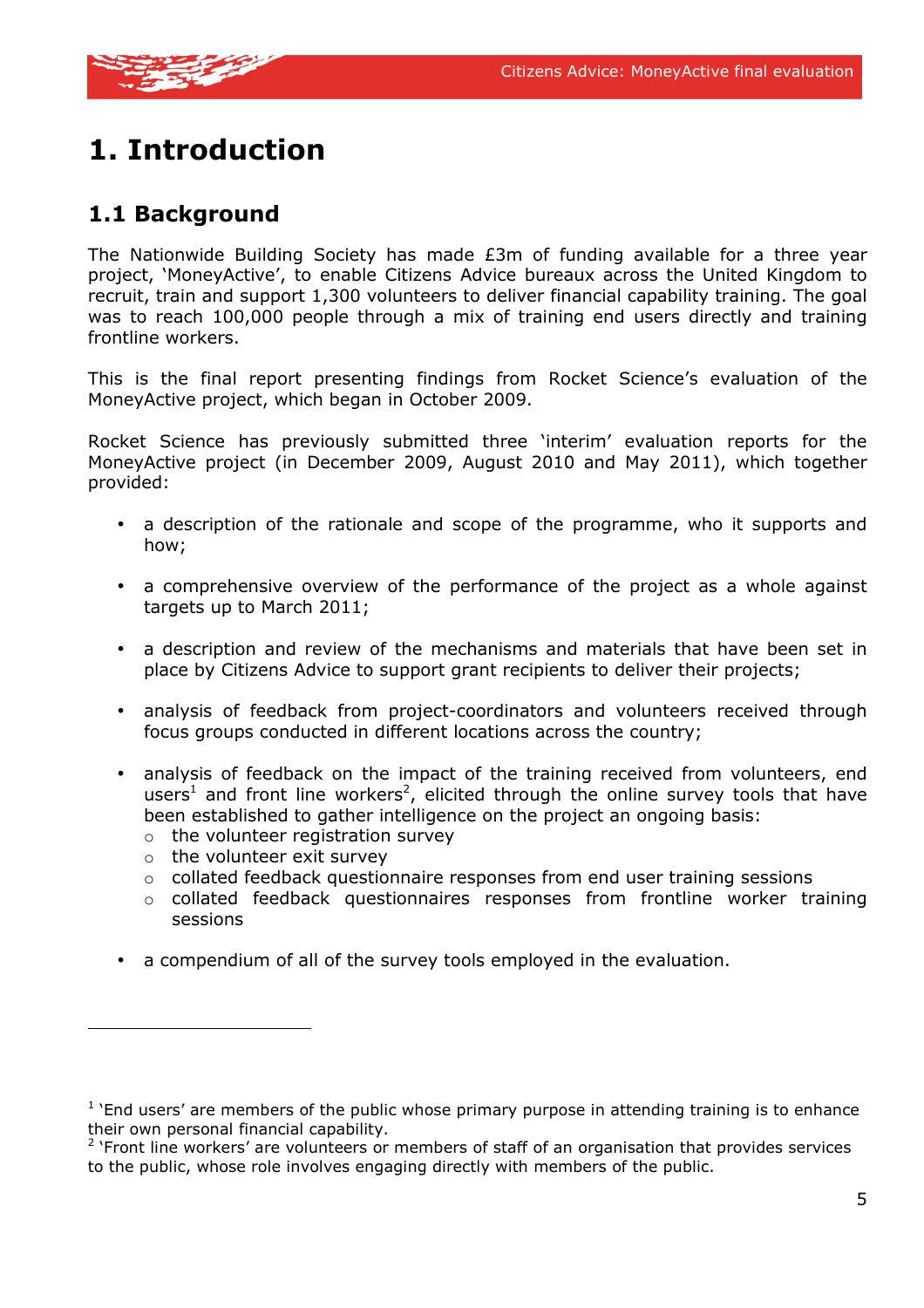

In addition, Rocket Science has produced, and submitted to Citizens Advice, the following analyses:

- a report, submitted in January 2011, of a mid-point survey of volunteers engaged on the MoneyActive programme exploring their reasons for engaging with MoneyActive; the main roles they had fulfilled; what they enjoyed most and least from their experiences of supporting MoneyActive and how far this experience has and/or has potential to, contribute to their aspirations for the future.
- a report, submitted in February 2011, which described the impact of the project on end users and front line workers resulting from the analysis of:
	- $\circ$  feedback forms, which are collated, summarised and entered into an online survey by bureaux volunteers; and
	- o telephone interviews with 15 end users and 15 front line workers conducted between two and four months following receipt of training. These telephone interviews enabled Rocket Science to elicit information on practical behavioural changes that have taken place in the way that end users manage their finances, broader impacts upon their general wellbeing, and changes in the way that front line workers provide services to clients.
- a report summarising the outcomes of four focus groups attended by co-ordinators and volunteers in July 2011.
- a report of two focus groups attended by co-ordinators and volunteers in Northern Ireland in October 2011.

### **1.2 Scope of the report**

This final report includes information collected from:

- 1004 responses received to the volunteer registration survey over the three years of the programme.
- 348 responses to an online survey distributed to current MoneyActive volunteers in February 2012.
- 96 responses to an end of project survey sent out to MoneyActive coordinators in February 2012.
- Two focus groups held in Northern Ireland in October 2011: one with volunteers and one with staff involved in the coordination of MoneyActive in Northern Ireland (see Section 4 for details of their roles).
- Focus groups held in London and Leeds in July 2011: two with coordinators and two with volunteers.
- Feedback collected from 2749 sessions delivered to end users over the life of the programme.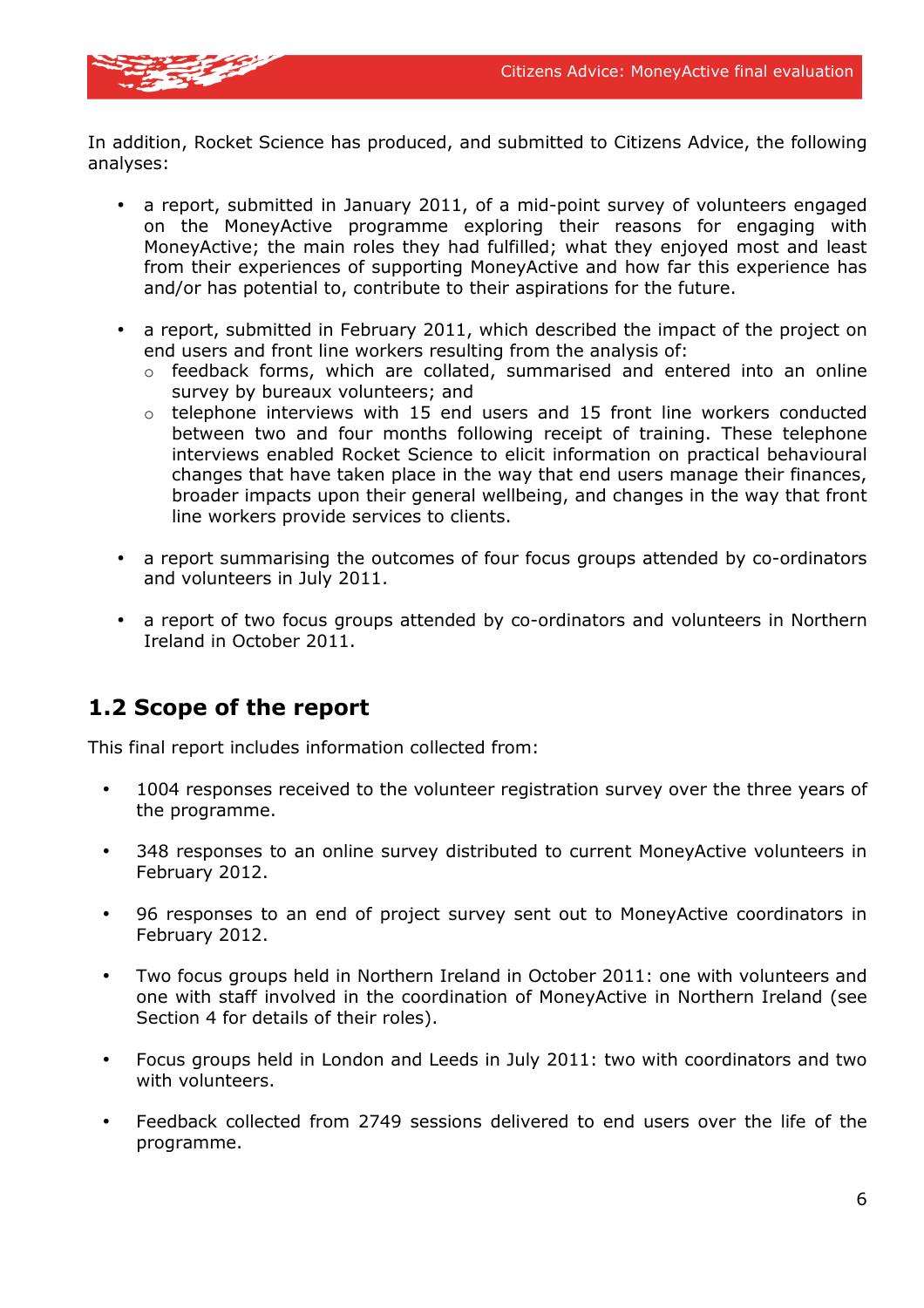

- Feedback collected from 812 sessions delivered to frontline workers over the life of the programme.
- Telephone interviews conducted during the final year of the programme with 30 frontline workers and 30 end users, between one and six months after they had attending training.
- Telephone and face-to-face interviews with 15 end users and 25 frontline workers, conducted by MoneyActive volunteers during the final year of the programme. These volunteers had attended a training day on evaluation and interviewing skills run by Rocket Science in October 2011 before carrying out this research.
- Interviews with the MoneyActive Project Manager and Project Coordinator in March 2012.

In the interests of ensuring that this final report reflects all of the key learning gathered throughout the programme period, it draws upon bodies of evidence that have been collected and summarised in previous interim reports.

It should be noted that although Northern Ireland and Scotland Citizens Advice bureaux were integral to the programme as a whole, Rocket Science's involvement in reviewing and evaluating the projects here was less comprehensive than in England and Wales. This is because delivery of the projects in Scotland and Northern Ireland began too far into the programme for Rocket Science to develop the level of insight into the learning gained from programme delivery that we were able to in England and Wales. Although focus groups were held in Northern Ireland and Scotland, only two (one for co-ordinators and one for volunteers held in November 2010) were held in Scotland, and two in Northern Ireland (one for the Regional Co-ordinator, Associate Trainers and Bureaux Managers and one for volunteers held in October 2011). Thus, although we have included summaries of delivery within Scotland and Northern Ireland in Section 6, the key learning recorded within this report is drawn, in the main, from delivery in England and Wales.

### **1.3 Structure of the report**

The report is structured as follows:

Section 2 of the report explores project development and delivery.

Section 3 summarises the evaluation from the perspective of the volunteers.

Section 4 focuses upon impacts and outcomes for service users, volunteers and bureaux.

Section 5 explores financial capability support continuation.

Section 6 explores the delivery arrangements for Northern Ireland and Scotland.

Section 7 summarises the key learning arising from the programme.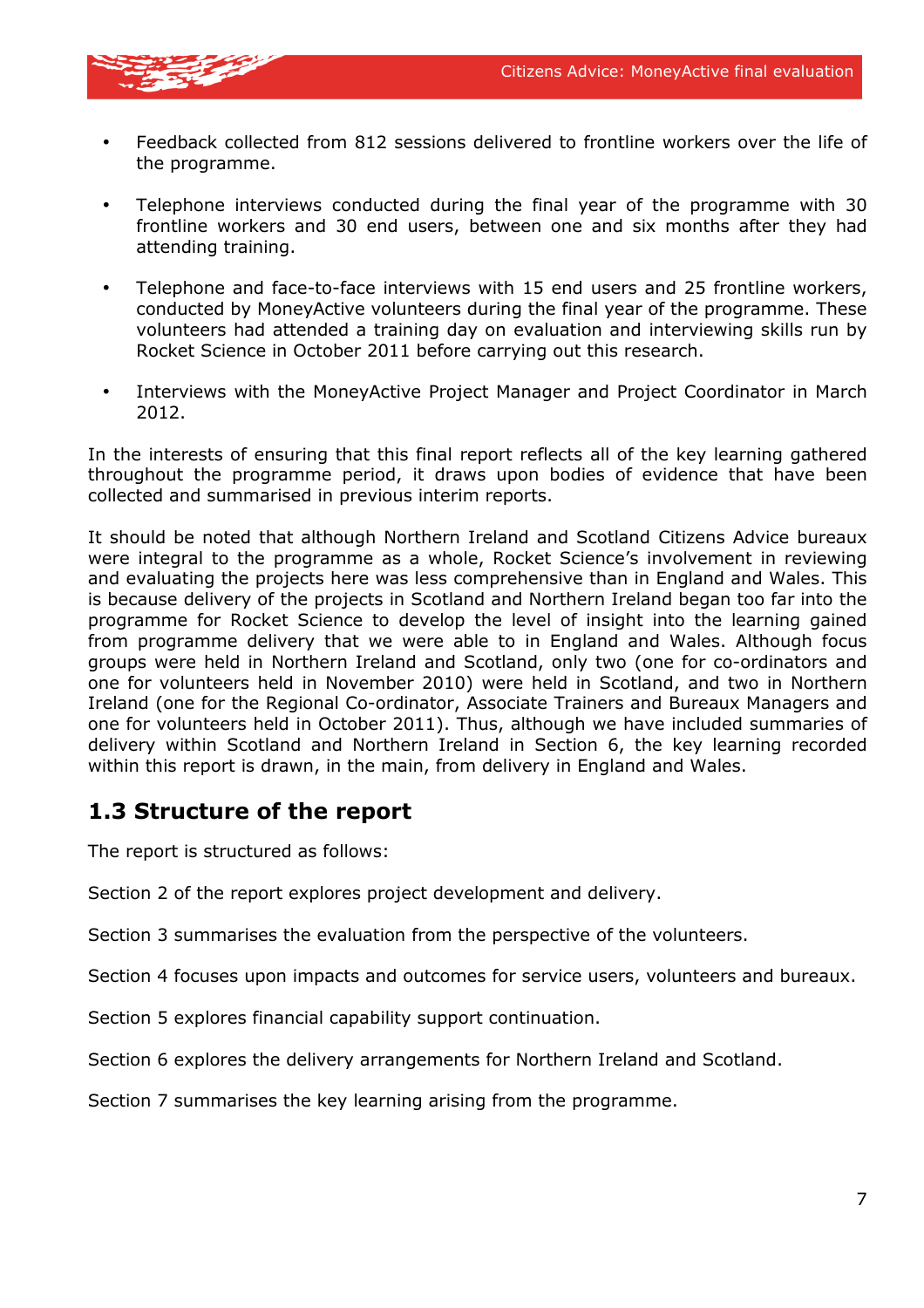

# **2. Project delivery in England and Wales**

This section explores the different ways in which the project has been delivered within the participating bureaux. It reviews:

- Performance against committed outputs and outcomes:
- The rationales for bureaux applying to deliver MoneyActive;
- Marketing the training;
- Developing the training;
- Delivering the training; and
- Time and resource implications for paid bureau staff.

### **2.1 Performance against committed outputs and outcomes**

In total, 149 bureaux have been awarded a MoneyActive grant since the programme began in 2009.

In total, 121 projects have been awarded grants within England and Wales since MoneyActive launched in 2009, which gave the project a reach across 40% of the entire Citizens Advice bureaux network in England and Wales.

Most grants were awarded to single bureaux, but some partnership projects were supported with up to five bureaux involved – commonly combinations of financial capability-experienced and non-experienced bureaux.

The value of grant allocated ranged from £1,000 to over £20,000 and amounted, approximately, to £1,000 of grant per volunteer recruited.

MoneyActive had achieved all of the outputs assigned under the programme's key performance indicators by the close of the quarter ending  $30<sup>th</sup>$  June 2011. This is a significant achievement, given that the project had not been preceded by a pilot phase; rolling out a financial capability project on a nationwide scale with little experience in terms of how to embed financial capability in bureaux, let alone measuring impact, was an ambitious challenge.

The following table summarises the programme outcomes and the percentage by which each target was exceeded, which is considerable in all cases.

| <b>Programme</b><br><b>Reach</b> | <b>Volunteers</b><br>recruited | <b>People</b><br>reached | <b>Partner</b><br>organisations<br>supported | <b>Visits</b><br>to<br><b>Nationwide-</b><br>branded<br>money<br>management<br>section<br>оf<br>Citizens<br>the <b>the</b><br><b>Advice Web-</b><br>site |
|----------------------------------|--------------------------------|--------------------------|----------------------------------------------|----------------------------------------------------------------------------------------------------------------------------------------------------------|
| Target                           | 1,300                          | 100,000                  | 200                                          | 2,000,000                                                                                                                                                |
| Actual                           | 1,725                          | 204,900                  | 1.230                                        | 4,405,000                                                                                                                                                |
| % Variation                      | 130%                           | 205%                     | 615%                                         | 220%                                                                                                                                                     |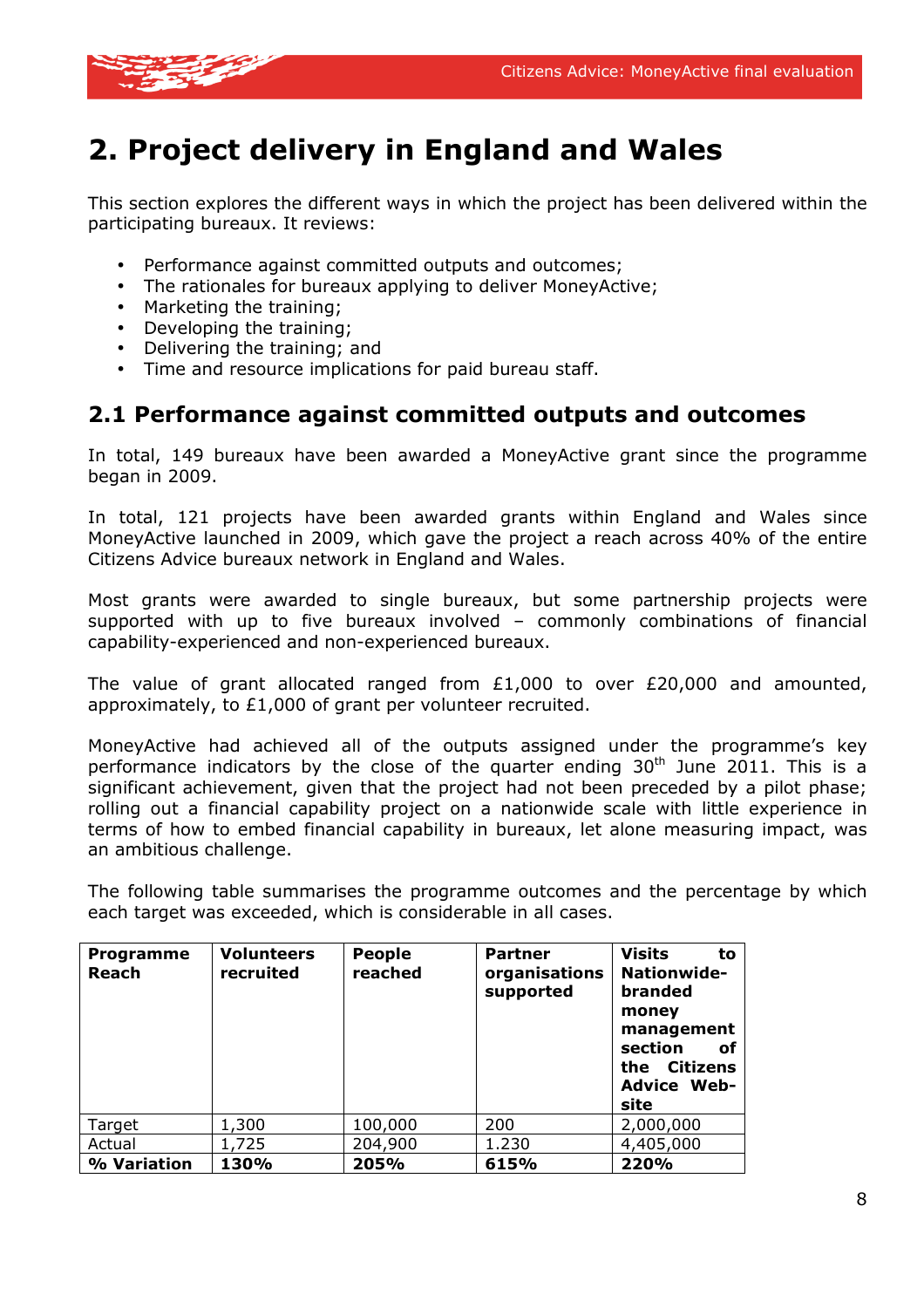

The composition of the support sessions, and the number of beneficiaries attending either group or one-to-one sessions is as follows:

| Group<br>sessions | <b>Attendees</b> | One-to-one<br>sessions | <b>Estimated</b><br>of<br>reach<br>line<br>front<br>workers | Total<br>people<br>reached |
|-------------------|------------------|------------------------|-------------------------------------------------------------|----------------------------|
| 4.700             | .300<br>57       | 6,300                  | 141,300                                                     | 204,900                    |

Of the 96 project co-ordinators who responded to the final MoneyActive co-ordinator survey, just under half stated that their bureaux were new to financial capability prior to MoneyActive. A minority of those who had provided financial capability previously had substantial experience and it was generally these bureaux that partnered with others and transferred their experience across.

### **2.2 Rationale for applying to deliver MoneyActive**

Bureaux provided consistent feedback throughout the whole delivery period regarding their rationale for applying to deliver MoneyActive. However, the fallout from the recession brought to the fore during the second half of the delivery period in particular, a heightened need for preventative work and an associated broadening of the group of vulnerable people needing support to include a much wider cohort, suffering crises of confidence and shocks arising from unforeseen redundancy. In addition to what became a core need around coping with the impact of the recession, other reasons for applying may be summarised as the perceived opportunity to:

- adopt a proactive, preventative approach to building financial capability, rather than reacting to individual crisis circumstances brought about by indebtedness, or an opportunity to place limited preventative work that had been possible in the past, on a firmer footing. e.g some bureaux had previously been providing a little ad hoc financial capability support - essentially trying to squeeze it in with debt advice work;
- replace previous financial capability funding. Some bureaux had provided financial capability prior to MoneyActive and then ran out of funding. The previous work had created a demand that could no longer meet, which was unfortunate because the previous work had generated a significantly greater awareness of money management issues throughout the community. MoneyActive provided an opportunity to reestablish this service;
- enable the employment of co-ordinators a dedicated resource to really develop and drive forward preventative work;
- scale up and broaden out existing financial capability activity generally, and extend the bureaux's reach into a wider geographical area;
- develop and extend in-house financial capability skills and roll this out across the bureaux;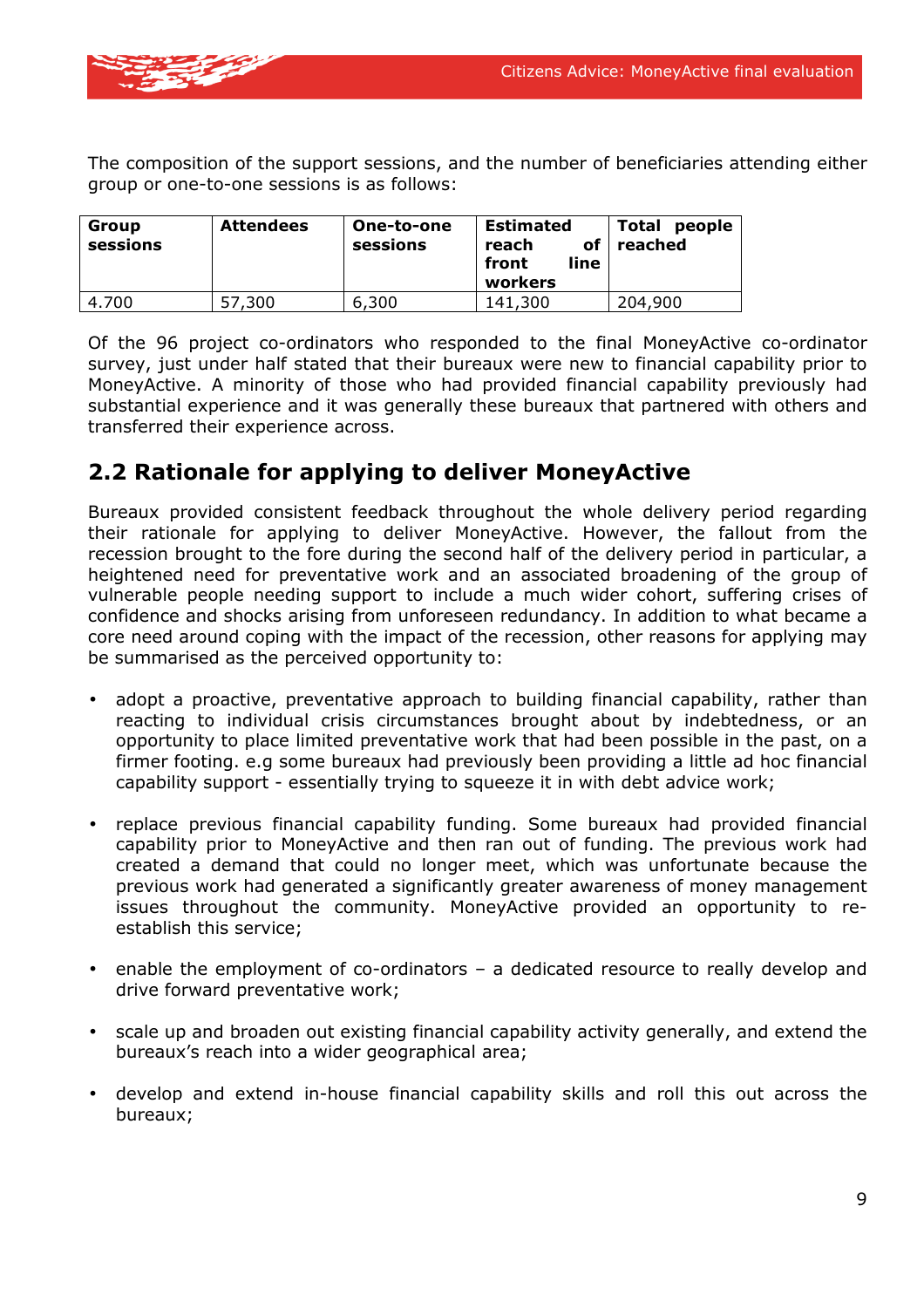

- halt, or at least slow, the 'revolving door' of debt clients constantly returning for CAB support. It was hoped that financial capability support allied to debt advice would enable them to make the shifts required in order to manage their circumstances;
- engage in different, more constructive and imaginative ways with end users;
- take the pressure off debt advice workers by supplementing their support with allied preventative work. e.g. Some bureaux made it mandatory for debt advice clients to avail themselves of financial capability support. The general consensus, initially, was that clients should be strongly advised, but not compelled to have financial capability support alongside debt advice. There was clear evidence, however, as the programme progressed that bureaux were increasingly adopting a harder line with clients, including requiring that people receive financial capability support prior to receiving a second debt advice session;
- re-visit previous financial capability delivery models and address some of the struggles that had thwarted success in the past, including new end-user and volunteer engagement methods;
- respond to new demands upon the bureaux service. e.g some bureaux had developed relationships with the Probation Service, with adjacent garrisons or other large institutions, which had previously requested financial capability (as distinct from debt advice) support from bureaux for end users, which was beyond the resource capabilities of most bureaux. MoneyActive provided an opportunity to finance this;
- give volunteers already working within the bureau a chance to branch into a new area of work;
- provide volunteers with exiting Curriculum Vitae-building knowledge, skills and attributes that would support their routes into new jobs and careers should they so wish;
- share learning across bureaux, with those more experienced in financial capability transferring insights to those with limited or no experience on 'what works well' with regard, in particular, to reaching learners, delivering sessions and relationship-building with partners;
- build partnerships with new organisations with complementary objectives, reach deeper into target communities and raise the profile of the bureaux generally;
- open up the bureaux, enlighten communities about the breadth of services provided and convey flexibilities within the service that the public don't generally recognise/perceive;
- raise awareness about the importance of financial capability, setting it more firmly on the horizons of funders and policy makers as well as bringing it to the attention of individual members of the public; and
- prepare for the possibility of financial capability becoming mandatory for bureaux.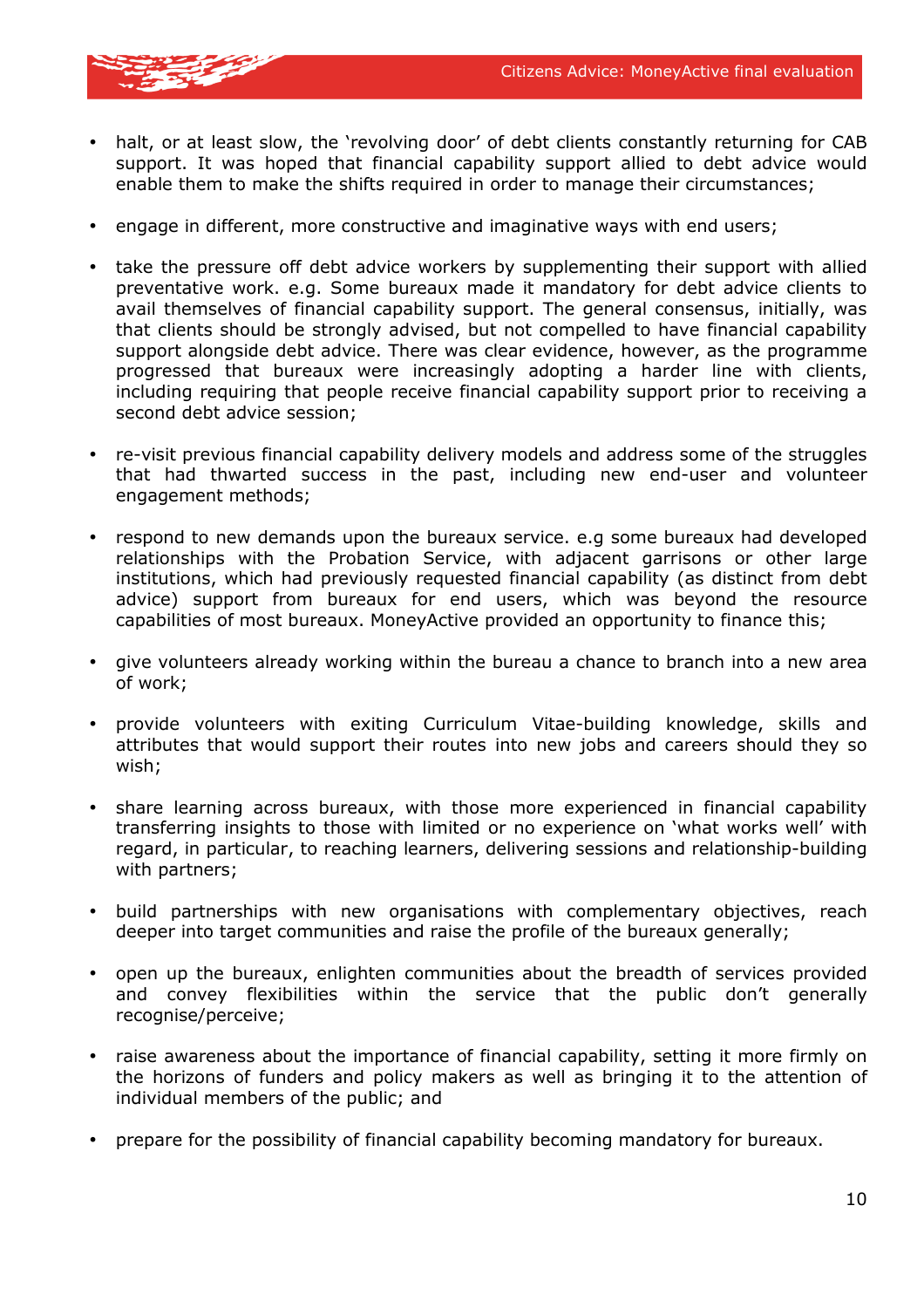

Recognising that there is a shortage of funding available to support financial capability work, concern was expressed by some that this programme could raise expectations amongst clients, only for their trust and relationships with bureaux to come crashing down when the programme ends. In short, it was clearly the aspiration of many that MoneyActive would pump-prime partnership development activity that would enable financial capability support to continue post programme cessation.

Most bureaux had heard about the programme through Citizens Advice funding updates and general marketing of MoneyActive. Some had also been alerted to it through their Regional Financial Capability Forum or a neighbouring bureau.

### **2.3 Marketing the training**

It was universally agreed that effective marketing of the training is key and critical to the success of the project in terms of engaging with clients (front line workers and end users); effectively reaching into vulnerable or remote communities that tend to be most distant from core service provision and getting the projects off the ground in the timely way required in order to achieve committed outputs and outcomes.

Good marketing also paid dividends in terms of placing the bureau and the project 'on the map' from the perspective of future clients. It was clear that the profile of financial capability training, and the breadth and maturity of the relationships that had been built between the MoneyActive projects that had been running the longest and client feeder/partner agencies, had increased substantially since the programme began. By the close of the programme, the longest established projects were commonly being approached for training rather than needing to actively promote the service.

Bureaux approached marketing in a range of ways. The most effective included:

- Approaching organisations with which bureaux have already established successful working relationships with a view to either providing financial capability training for their staff and/or harnessing these organisations as potential access routes to their clients.
- Connecting with the right individuals within those organisations, notably the key decision makers, those responsible for developing partnerships and, ideally, those with the time to facilitate the necessary connections and make things happen. One bureau quoted an example of an excellent connection that had been created with customer advisers within 'Opportunity Clubs', who had a role and an interest in connecting up their organisation with other partner agencies and connecting their users into new and different types of support. Another involved attendance at partners' marketing events, taking an opportunity to showcase MoneyActive alongside other services.
- Approaches to schools, colleges (commonly Student Welfare Officers) and youth leaders has proved particularly effective for many bureaux both in terms of their potential to create connections with large cohorts of young people, but also within the context of the potential to prepare the ground for delivery further down the line with parents. Similarly, connecting with well-established Children's Centres, Homestart, Sure Start and agencies supporting older people, access to employment, mental health and drug rehabilitation and Black and Asian Minority Groups had generally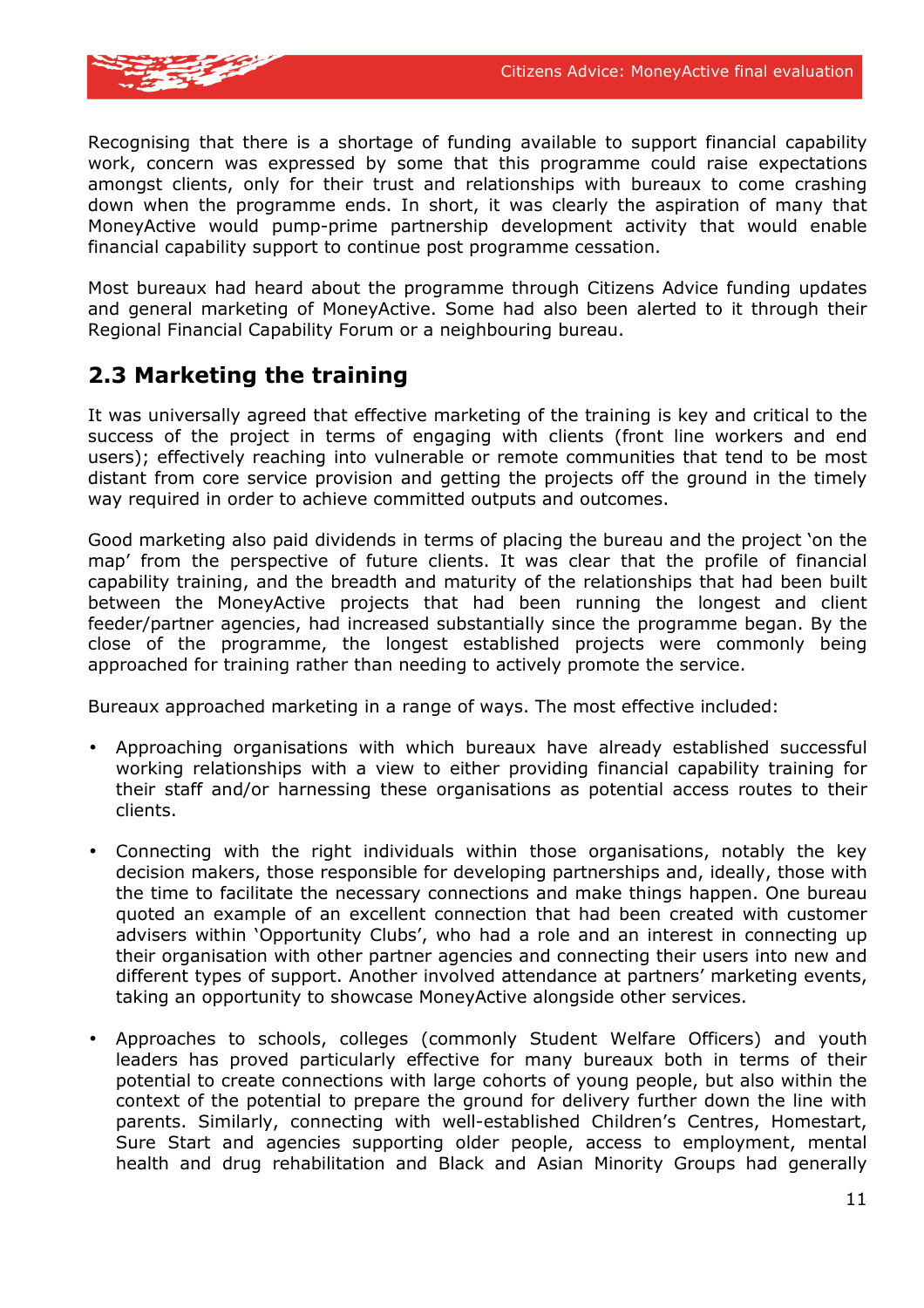

proved very successful. Bureaux had experienced patchier success with local authorities, Registered Social Landlords and more newly-established Children's Centres. Essentially, much depended upon the accessibility, commitment and cooperation of the key contact, irrespective of the nature of the organisation.

- Piggybacking meetings of existing groups rather than trying to create new ones saved a great deal of time and resources (eg. seeking out appropriate venues) and maximised the chances of clients attending training – 'no shows' being a frustrating but inevitable challenge, particularly in the delivery of training to end users. Offering to provide training to front line workers as part of a regular meeting, such as a weekly team review meeting, had also proved successful in that it avoided presenting a further burden upon the organisation's time. Also, in terms of end user training, dropping in to provide taster sessions to existing groups prior to delivering a full financial capability training session had proved helpful in terms of familiarising the group with both the training and the trainer. The relationships that developed between the end users and the trainer as a result of that initial taster improved the chances of end users actually attending the full MoneyActive training sessions.
- Raising awareness of MoneyActive within their own bureau, briefing both staff and volunteers about its scope and, importantly, its potential to ease the burden/free up time from debt advice teams had proved effective in developing a marketing base.

Although poster advertising was found generally to be ineffective, advertising through partners' newsletters and communication channels did work, with the partners' reputation and service quality adding credibility to the MoneyActive service. Similarly, bureaux have found the distribution of marketing surveys and introductory letters and flyers to community groups within the bureaux's geographical reach to be effective if followed up by telephone calls and offers of more detailed briefings, and discussion on the topics and training approaches that would best suit clients' needs.

In terms of who actually undertakes the marketing and how, this depended not only upon the delivery models adopted by the various bureaux, but also the level of resource available therein. The larger projects had greater scope to deploy volunteers onto project marketing efforts alongside core financial capacity training roles, but this generally fell to the coordinator or bureaux manager in the case of smaller projects. As the projects became more mature, particularly those receiving larger grants, responsibility for different aspects of marketing tended to be allocated across bureau staff, with managers commonly raising awareness amongst senior level staff in partner organisations; MoneyActive co-ordinators actively engaging with key relationship-building staff within front line worker organisations or groups that already support target beneficiaries; and volunteers producing publicity materials and mapping prospective organisations with which to engage.

Interestingly, when MoneyActive commenced delivery, bureaux discovered very quickly that engaging with front line workers both to provide training for them directly and use them as feeder routes to end users was far more effective as a client engagement mechanism than approaching end users directly. As the programme delivery period progressed, although delivery to front line workers continued - with success stories including training of Homestart volunteers, a variety of local authority service staff from trading standards, housing officers, illegal money-lending teams right through to financial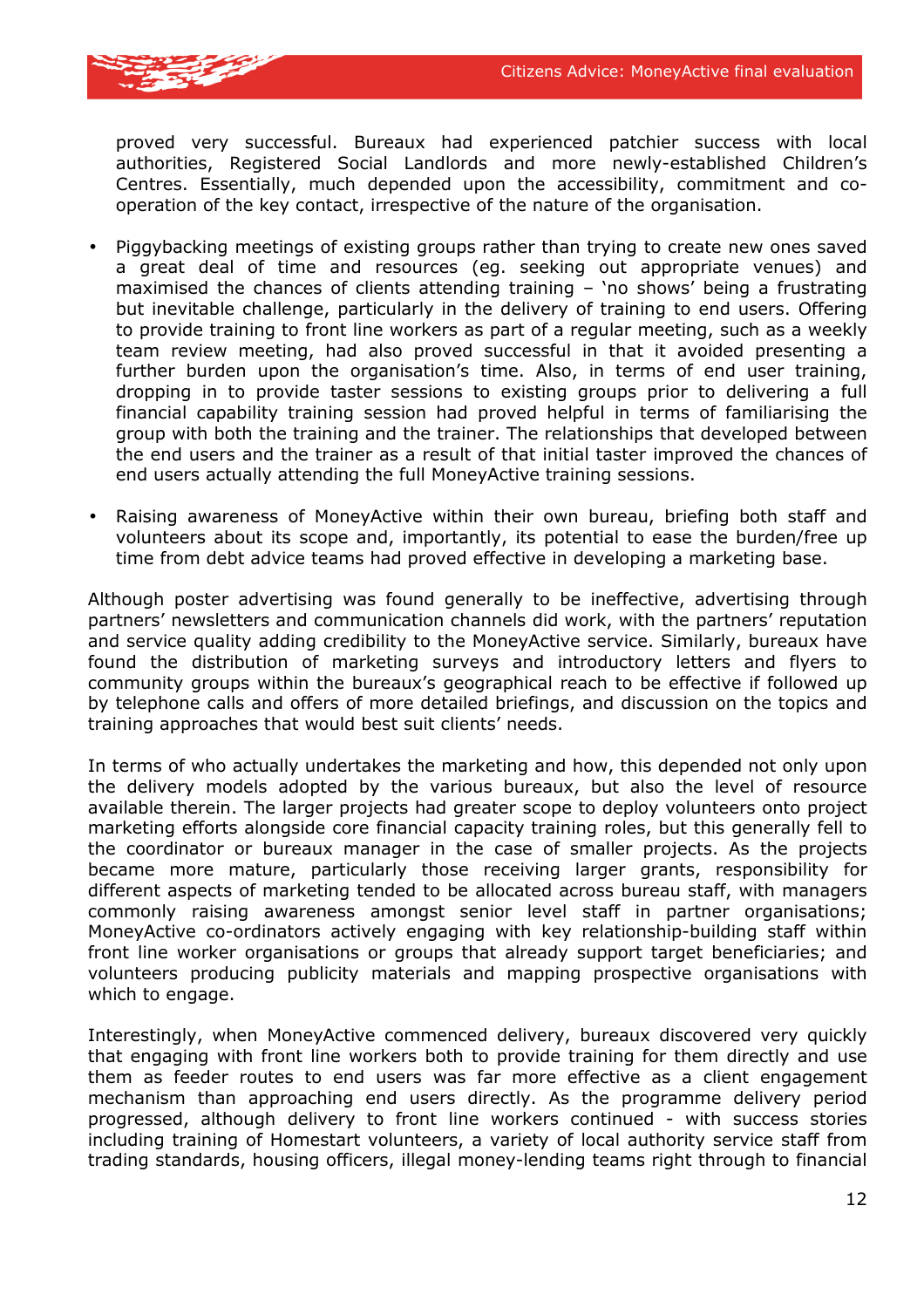

inclusion coordinators – for many bureaux, access and delivery to front line workers had become increasingly challenging. There developed a much greater tendency as time progressed, for front line workers to be too preoccupied with issues connected with the constricting funding environment and the basic need to sustain their services to afford the time to attend training. This situation was exacerbated by the shedding of front line workers from community and charitable organisations in particular.

As part of the close-of-programme co-ordinator survey, bureaux were asked to estimate the percentage of potential trainees who did not attend pre-arranged group or training sessions. The following table presents the results for bureaux that responded to this question.

| <b>Group Sessions</b>           |                 |              |               |                 |  |
|---------------------------------|-----------------|--------------|---------------|-----------------|--|
| of<br>Percentage<br>'no-shows'  | <b>Below 5%</b> | $5\% - 20\%$ | $21\% - 50\%$ | <b>Over 50%</b> |  |
| Line<br>Front<br><b>Workers</b> | 31              | 18           | 4             |                 |  |
| <b>End Users</b>                | 11              | 20           | 17            | 11              |  |
| <b>One-to-Ones</b>              |                 |              |               |                 |  |
| <b>End Users</b>                | 16              | 17           | 8             | 8               |  |

It is clear that end-users had a much higher non-attendance rate than front line workers and that this trend was more prevalent with group sessions than one-to-one meetings. A number of bureaux attributed end user non-attendance with chaotic lifestyles or difficulties in juggling personal caring commitments with financial capability support.

### **2.4 Developing the training**

There was a general consensus that there is a need to invest comprehensively in the design and development of training. Pitching the training at the right level for the client and the success of the training in terms of maximising benefit for beneficiaries was dependent upon a high level of customisation to clients' needs in terms of the adaptation of materials, methods, the timing of delivery and duration of the sessions. This was achieved in a number of ways. The most common approach was through thorough briefings with the broker organisation contact lead in order to explore needs and aspirations. Bringing along a 'menu' or pick-list of potential topics and course materials had proved a useful prompt to these discussions, providing the organisation contact with an opportunity to consider a range of possible approaches and advise which represented the best match with the groups' needs. With regard to front line worker training, some bureaux took this a step further by observing staff at work and discovering what their day to day tasks and responsibilities were; gaining a first hand insight into their support needs and the ways in which MoneyActive training could be tailored in order to address them.

As a result of increasing visibility as the programme progressed, bureaux responded increasingly to direct approaches from organisations to design and deliver financial capability training as one element of a wider package of support. For example, regular requests were being received by one bureau to provide training to groups of 17 or 18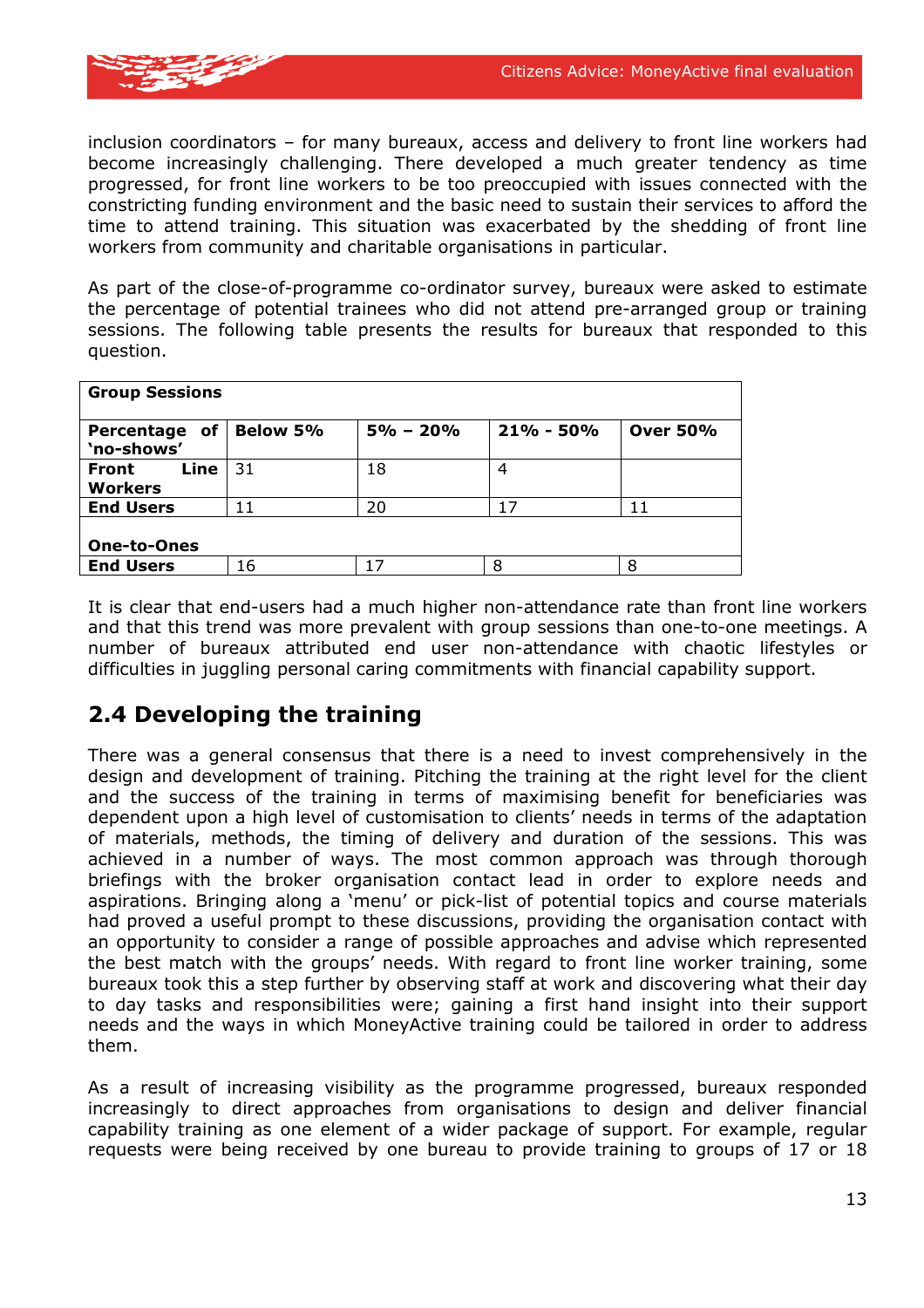

people as part of a wider package of support provided through a Foyer project. In such cases, the financial capability training needed to be tailored in order to complement and supplement the other training elements.

In terms of sourcing materials for the training, nearly all bureaux attending the focus groups in England stated that they had drawn upon the resources available on CABLink, selecting those that were most appropriate to the groups they were training. Projects that had delivered financial capability training prior to MoneyActive, drew also upon their existing stock of materials. Some mentioned the 'training materials exchanges' facilitated by the Regional Financial Capability Forums as being very helpful.

Provided resources permitted this, bureaux frequently took the opportunity to introduce the volunteer trainer to the contact within the front line worker organisation/broker organisation prior to the training (ideally, this would be a characteristic of the whole development process with the client or broker organisation) in order to give volunteers an insight into the groups they would be supporting, over and above the briefings provided by the MoneyActive coordinator. This was a particular benefit when the trainees were from challenging groups such as young job seekers or distressed vulnerable adults from mental health support groups; instances which require of the volunteer high level negotiation and mediation skills.

### **2.5 Delivering the training**

#### **2.5.1 What are the key ingredients for success?**

Bureaux articulated a number of key ingredients of a successful training session, which are summarised below:

- There was a general consensus that for both front line workers and end users, dry 'chalk and talk' methods should be avoided and that training worked well where projects made the most of opportunities for variety in styles and introducing fun interactive activities and techniques, such as quizzes, to gain and maintain attention.
- The use of icebreakers at the start of training gets trainees engaged and enthusiastic at the outset.
- The opportunity to work in pairs was particularly appreciated by some end users; particularly those most lacking in confidence. Discussing their issues with a peer proved motivating and helped to overcome the isolation they felt, arising from their financial worries.
- Topics that were particularly welcomed by end users were budgeting, using credit, bank accounts, tax-related matters, understanding your wage slip and National Insurance.

Delivery of training by volunteers in pairs was widely acknowledged as good practice, ideally combining volunteers with different levels of experience – providing an opportunity for the transfer of learning and development from the more to the less experienced volunteer. Pairing up volunteers with different and complementary skills, knowledge and personalities also worked well. An added benefit of training in pairs was its potential contribution to the basic health and safety of volunteers; there being an inbuilt opportunity here for each to observe the other and bear witness to any incidents that might occur.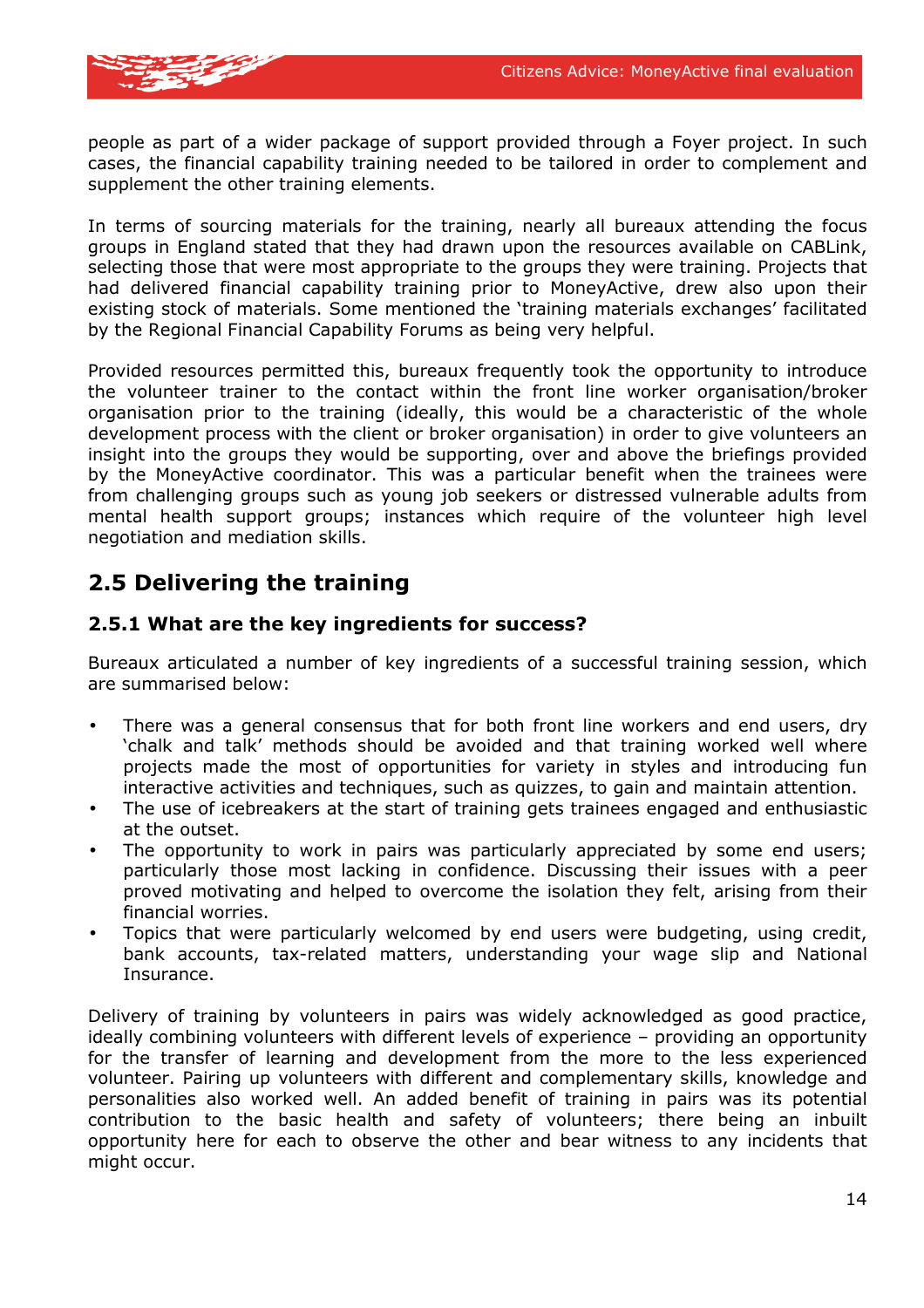

#### **2.5.2 Delivery models**

Although one-to-one support was eligible under MoneyActive and is suited to those volunteers whose strengths and preferences focus on working with people on an individual basis, group sessions formed the bulk of the MoneyActive portfolio and are strongly favoured by the MoneyActive project team in order to maximise the greatest reach into target communities in return for the resource available. Bureau that provided one-to-one sessions usually linked these with debt advice sessions, offering financial capability training to clients who have visited the bureau for debt advice.

The general concensus expressed by co-ordinators at the close of the programme was that, ideally, a mix of one-to-one and group sessions worked best. This enabled bureaux to accommodate the learning preferences of those who were reticent about rehearsing personal financial experiences with peers, or who just preferred a more personal approach, as well as those who excelled in a collective environment and welcomed the associated opportunities to exchange discussion with others on issues that potentially reflected their own situations. From the perspective of instilling creativity and interest into delivery, it was felt that group sessions enabled the incorporation of fun and stimulating activities; optimising the retention of beneficiaries' attention throughout the session.

Some bureaux have developed some quite sophisticated training approaches during the course of the MoneyActive operational period. One bureau has developed three levels of financial capability support, each being targeted at beneficiaries with different levels of core need. Level 1 is targeted at those whose capabilities are highest; the rule of thumb being ability to support their own progression by working independently through the Money Advice Service guides. Level 2 is targeted at more vulnerable communities and Level 3, at the most vulnerable.

It was felt that the duration of each training session should accommodate the wider responsibilities of the beneficiaries and various calls on their time. It was generally considered that shorter, sharper sessions (typically between two and four sessions of up to two hours in duration, each building upon the last) worked well for end users. However, some vulnerable groups, such as those recovering from mental illness, required shorter sessions. Front line workers tended to prefer longer sessions (up to six hours) which collapsed all the learning into a single training day. A notable exception to this is the example quoted above, whereby front line workers received four full days of training.

Bureaux have developed really innovative and creative training modules, which have, increasingly been shared on CABLink. It became clear by the close of the programme, that there was a much greater propensity for bureaux to access CAbLink materials; spurred partly by Citizens Advice central MoneyActive project management team to enhance their accessibility and provide more variety over time.

#### **2.5.3 Quality control**

Ensuring that training is delivered to a high quality standard is essential. Ways in which bureaux have incorporated quality control into delivery include:

• Retaining ultimate responsibility for training design with the coordinators;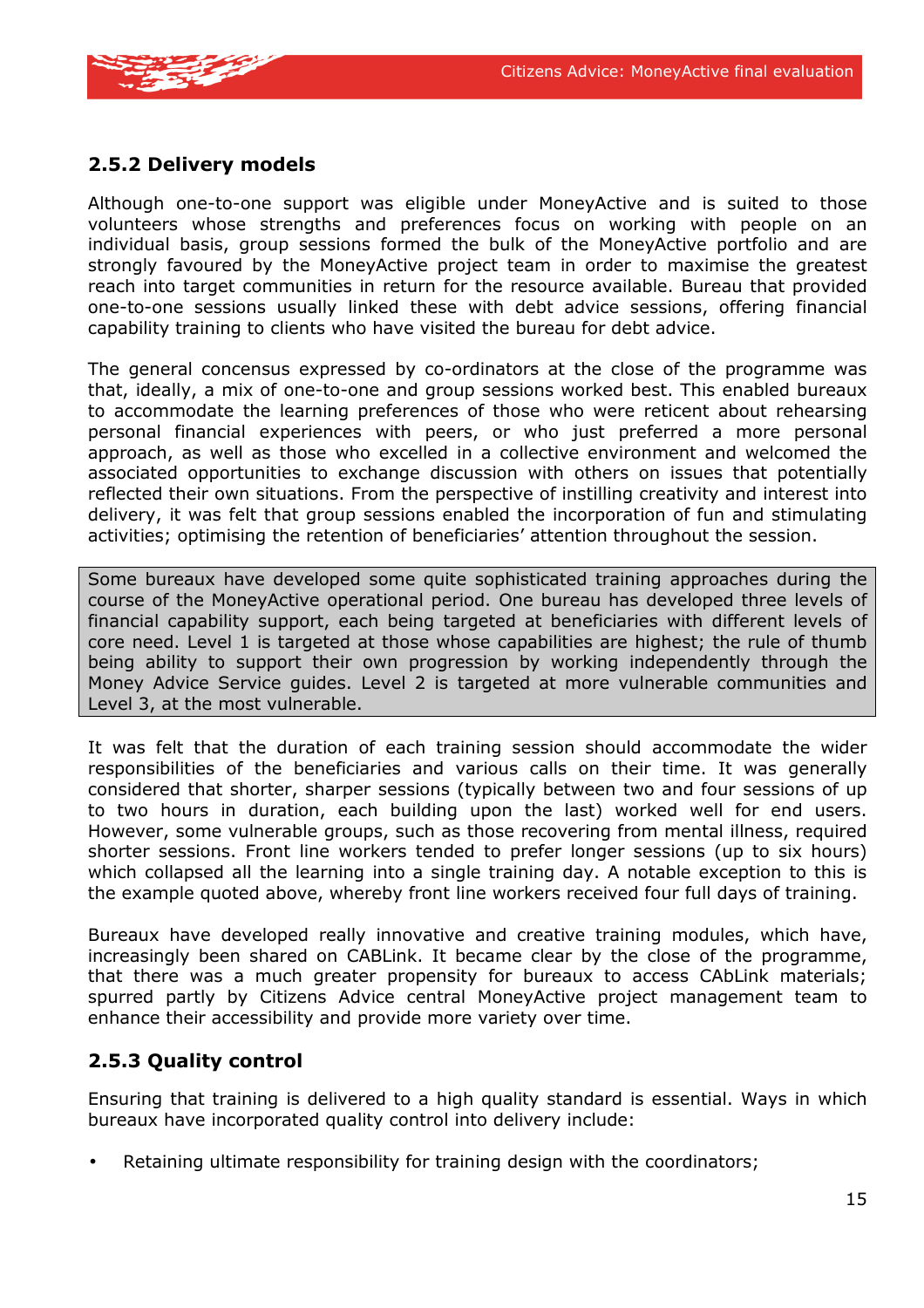

- Ensuring that coordinators read through the final training script, particularly where volunteers have been involved in tweaking specific elements for different audiences and that they observe training sessions to ensure that they are clear, accessible and keep within appropriate boundaries in terms of the range and nature of support provided;
- Establishing a system whereby trainers working in pairs evaluate each others' performance;
- Obtain feedback from agencies supported, encouraging honesty and constructive criticism.

Bureaux were also able to reference materials available through CABLink that provided advice on quality control.

#### **2.5.4 Beneficiary groups**

A range of groups of end users have benefited from the training. These include:

- young, vulnerable people in temporary accommodation
- homeless people
- carers
- older people
- employees facing redundancy
- young mothers and parents with families
- clients of disability support charities
- ethnic community groups
- people with learning difficulties
- domestic violence victims
- mental health service users
- substance abuse rehabilitation service users
- Registered Social Landlord tenants
- offenders and ex-offenders
- school and college students
- military and ex-military
- CAB core service clients

Volunteers were particularly enthusiastic about work with schools, with many believing that training young people to manage their money before they get into debt is the most effective way to target financial capability support. They were also enthused about the potential to train older pupils to mentor younger counterparts, considering that this was not only a learning and developmental opportunity for the older student, but that messages imparted by a young person can often be more willingly taken on board than 'preaching' from an adult.

A range of groups of front line workers have benefited from the training. These include:

• tenant advisors within housing associations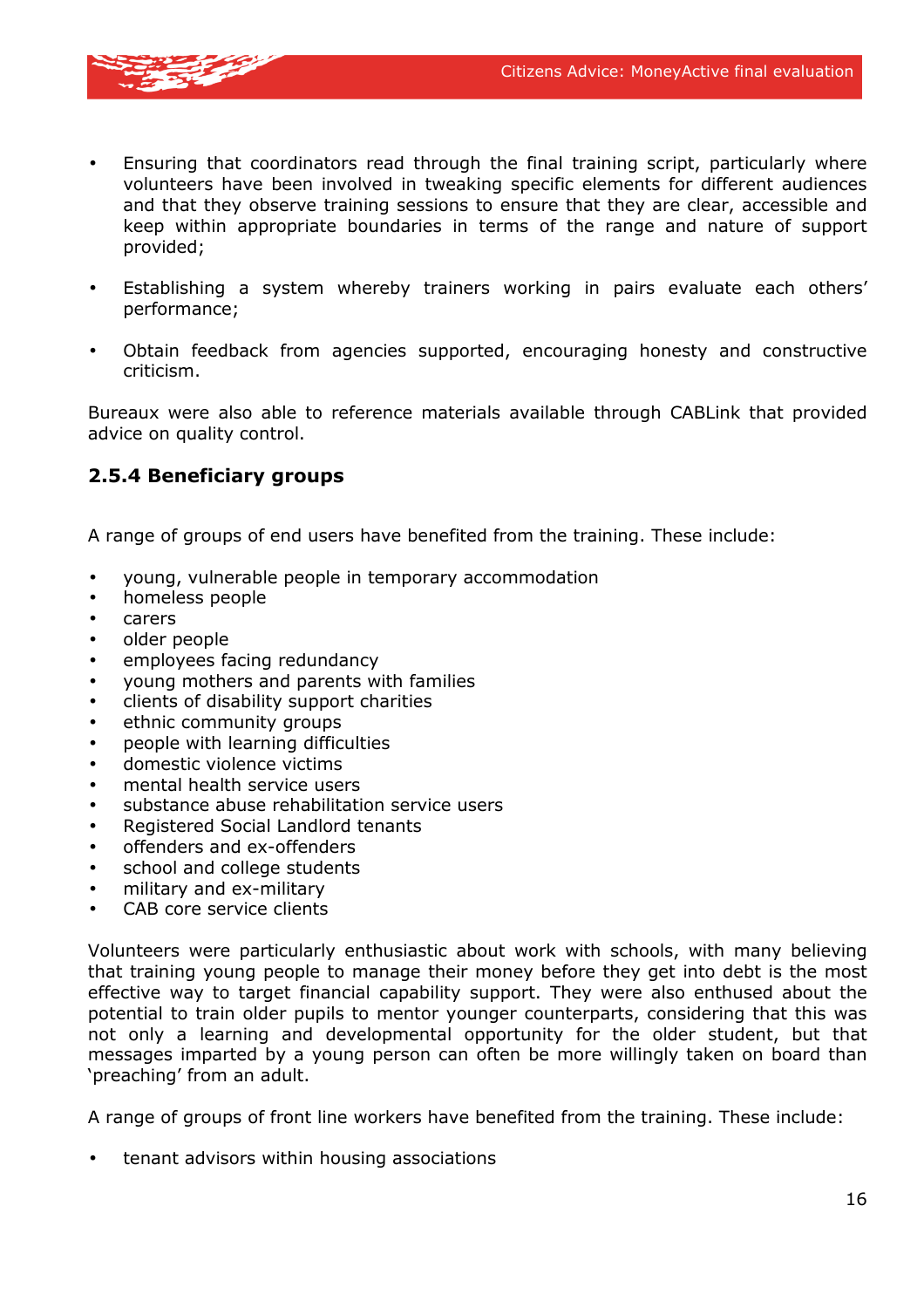

- parent support advisors in schools
- children's centre workers
- Connexions advisors
- Care workers supporting disabled people
- Care workers supporting people with mental health problems
- Age Concern volunteers
- local authority staff from a range of service areas including trading standards, housing departments, illegal money-lending teams, extended schools coordinators and financial inclusion coordinators.

#### **2.6 Time and resource requirements for bureaux**

It has been clear since MoneyActive delivery commenced that the demands upon bureaux staff have been far in excess of that originally envisaged by bureaux. Aside from undertaking core project delivery tasks (recruiting and training volunteers; negotiating with trainee recipient and broker organisations; and designing, delivering, monitoring and evaluating the training) the administrative burden that accompanies the project is considerable. This includes grappling with the logistics of balancing the availability of beneficiaries with that of the volunteers, identifying and booking venues and observing delivery quality.

Bureaux have struggled to precisely define the time and resource requirements of MoneyActive. A general consensus articulated through the evaluation focus groups conducted during the course of the programme, was that it is 'too much'. The small projects in particular, struggled with the scale of resource required:

*"For £2,000 it is an awful lot of work – setting up a new project requires a lot of nurturing, especially as clients are generally not willing participants and, as a manager, I am slightly regretting our involvement. There is a lot of reporting, training, researching training materials, systems set up and supervision – whether 10 volunteers are 2 volunteers – it's almost as much work". And then, albeit a slightly different point… "The volunteer with no prior CAB experience isn't really up to doing the personalised financial capability work that clients need – the training isn't enough".* 

Although the estimation of the precise level of resource required is difficult to quantify – this being contingent upon the nature and complexity of the target group and circumstantial factors such as travel time for planning delivery with the client – some bureaux did venture estimates of time in the region of 20 hours for preparing and piloting training materials for a specific session.

Bureaux in receipt of larger grants were undoubtedly more able to cope with the scale of resource required in order to manage and deliver MoneyActive than their smaller counterparts. This is partly because they had the capacity to recruit larger number of volunteers and deploy them in roles other than in the delivery of training; notably, providing administration and project promotion support. However, irrespective of the scale of the grant, there is a consensus that delivering MoneyActive has resulted in the commitment of a level of resource from bureaux which is between 150% and 300% in excess of that originally anticipated. e.g. One coordinator said she was funded to work nine hours per week, but this translated to nearer 30 in practise. Some bureaux have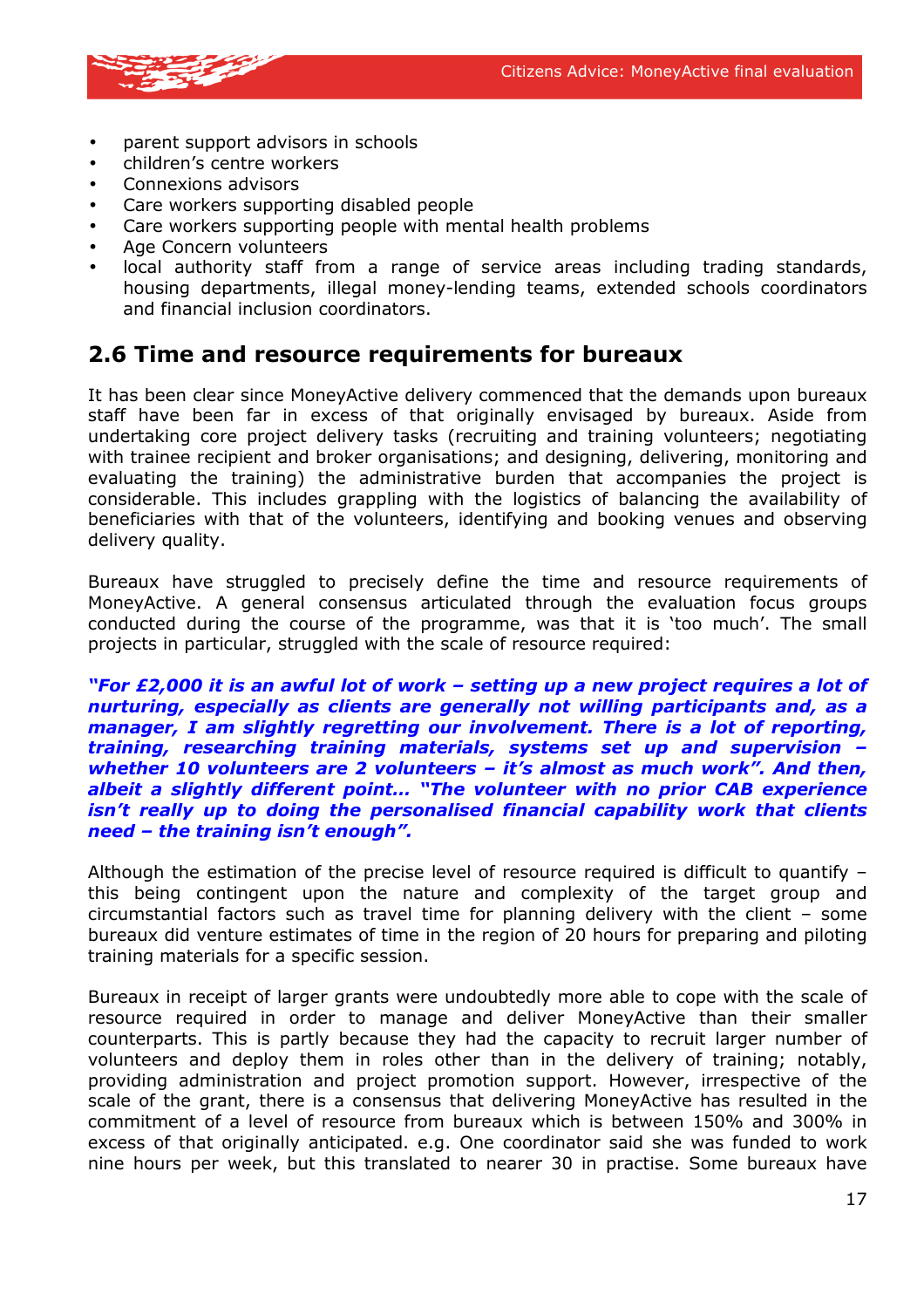

stated that they would have been disinclined to apply to deliver MoneyActive had they had prior knowledge of this.

Many bureau felt that the funding provided for co-ordinators was key and critical to the project working, particularly for the smaller bureaux. Connected to this, bureaux coordinators expressed a clear recognition that the expectations upon volunteers in the delivery of MoneyActive were significant, given that there is, by definition, no remuneration for what is a very demanding set of tasks. The training expectations, particularly in terms of the rigours of presenting to large groups, some of whom were difficult to engage and manage, were daunting to many. As a result, bureaux tended to do as much as possible to reduce the burden placed upon volunteer trainers. For example, some coordinators recognised that writing up and completing the session evaluation process - essential parts of continuous learning for the bureau as well as generating materials for the evaluation – was often 'a bridge too far' for volunteers, resulting in more responsibility falling to coordinators.

# **3. Volunteers**

This section explores:

- The profile of volunteers,
- Volunteer recruitment and induction,
- Delivery including the roles of volunteers in MoneyActive, and the time committed to the project,
- Training and support, both from national Citizens Advice and from bureaux.

It draws upon:

- 1004 responses to the volunteer registration survey, representing 58% of the 1725 total MoneyActive volunteers recruited over the three years.
- 348 responses to the final volunteer survey, which was live during February and March 2012. As at the end of March there were 742 volunteers working on MoneyActive, making the response rate to this survey approximately 47%. This is a very good response rate, and higher than that for last year's mid-point survey (39%). The vast majority of these responses were from England and Wales, with only 11 responses received from Scotland and 7 from Northern Ireland.

### **3.1 Profile of volunteers**

Based on over 1000 responses to the volunteer registration survey received since the programme began, the following volunteer profile emerges:

- 60% of volunteers are female. This percentage has remained constant since May 2011's interim report.
- The majority (57%) of volunteers are over the age of 45, with just over a quarter of those being aged between 55 and 64. The percentage of volunteers aged 16-24 remained at 13% (see Figure 1 below).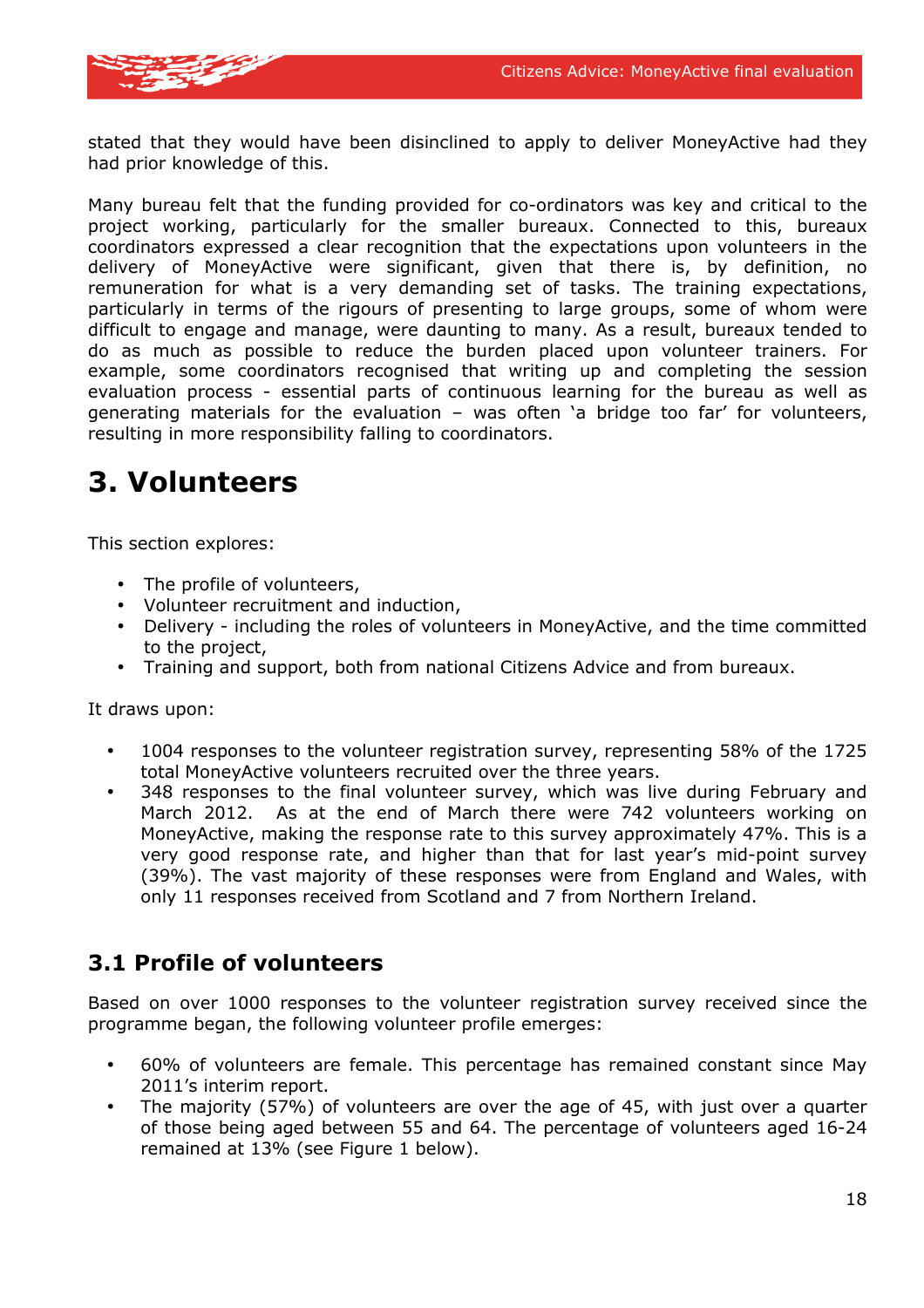

- 78% of volunteers are white British, down slightly from 80% in May 2011. "Any other white background", "White Irish" and "Black or Black British: African" are the next largest groups of volunteers, each constituting 4% of volunteers.
- 83% of volunteers are qualified to A-level standard (or equivalent) or above, up slightly from 81%. 55% of volunteers are qualified to degree level (NVQ Level 5) or above.
- 13% of volunteers have a disability or long term illness, up from10% in the previous interim report.



#### *Figure 1: Age of volunteers*

#### **3.1.1 Comparison with CAB volunteer profile**

The MoneyActive volunteer profile is significantly different from CAB volunteer profile, as recorded in the 2010/11 Bureaux Characteristics survey, in two key respects:

- There is a higher percentage of male volunteers on the Money Active project (33% male across CAB volunteers; 40% male MoneyActive volunteers).
- MoneyActive volunteers are younger (43% are under 45 within MoneyActive as opposed to 30% across CAB).

In addition, the data suggests that a higher number of MoneyActive volunteers are disabled or have a long term illness (13% MoneyActive; 7% across bureaux volunteers), however the CAB statistics do not explicitly include "long term illness" in the disability category, therefore a direct comparison is not possible.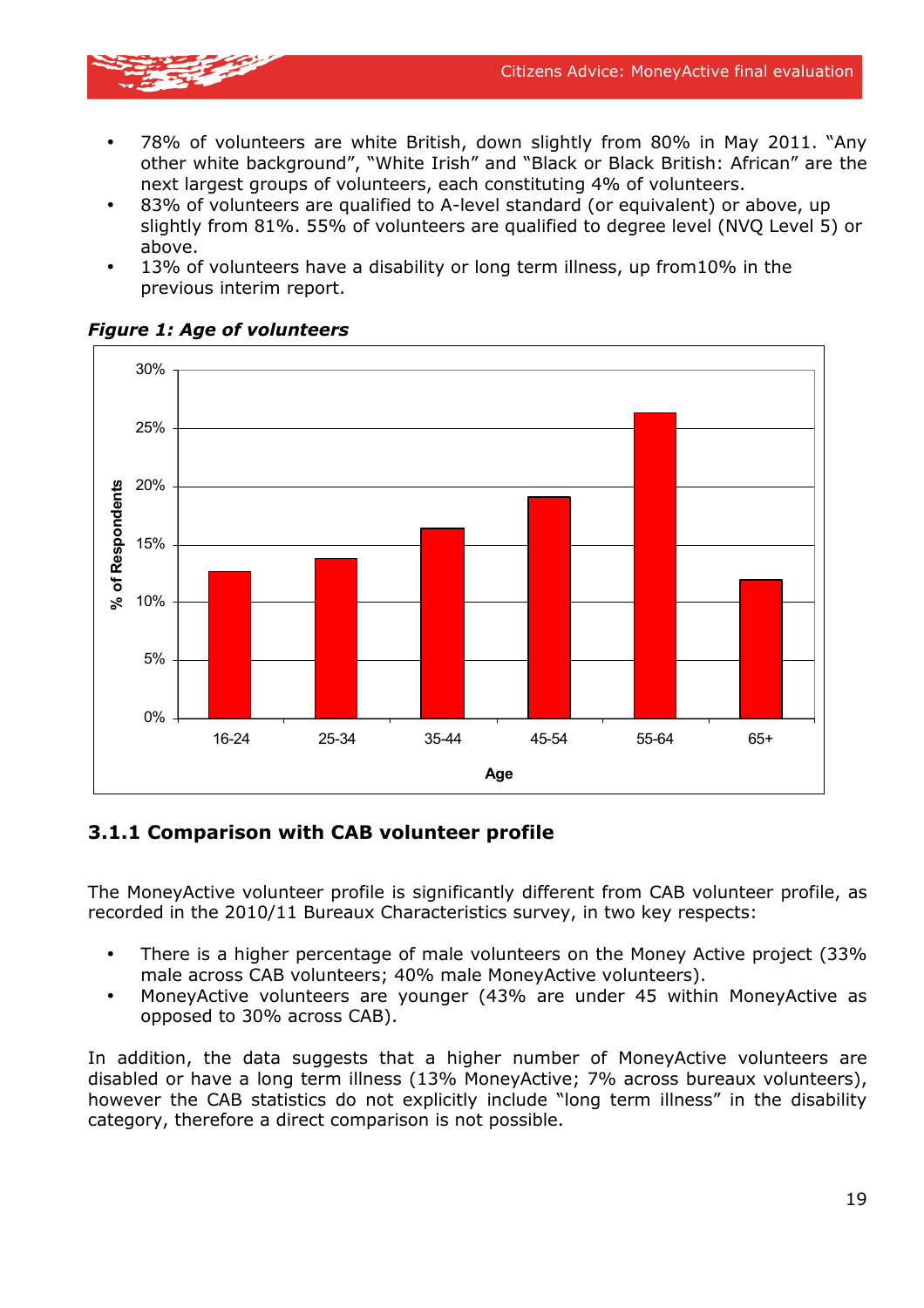

There appears to be little difference in the ethnic diversity of CAB and MoneyActive volunteers, however, with 89% of bureaux volunteers identifying as "white", and 86% of MoneyActive volunteers selecting "white British", "white Irish" or "any other white background".

### **3.2 Recruitment and Induction**

#### **3.2.1 Finding out about the MoneyActive project**

Volunteers responding to the online registration survey were asked to say how they found out about MoneyActive. They could select as many options as were applicable, however nearly all selected one (1004 volunteers completed the survey, and there were 1008 responses to this question). Exactly half of those who responded already volunteered at a bureau. 17% of respondents selected 'other', most commonly stating that they were asked to join the project after contacting CAB or a local voluntary service to enquire about available volunteering opportunities. Another common source listed under "other" was internet advertisements.

Informal networks were the next most effective way of spreading awareness, with word of mouth and personal recommendations each accounting for 9% of responses. The results are set out in Figure 2 below.



*Figure 2: How did you find out about the MoneyActive project?* 

#### **3.2.2 Motivations for volunteering**

The registration survey also asked volunteers why they had decided to volunteer for MoneyActive. Again, they could select all options that applied. The results are set out in Figure 3 below.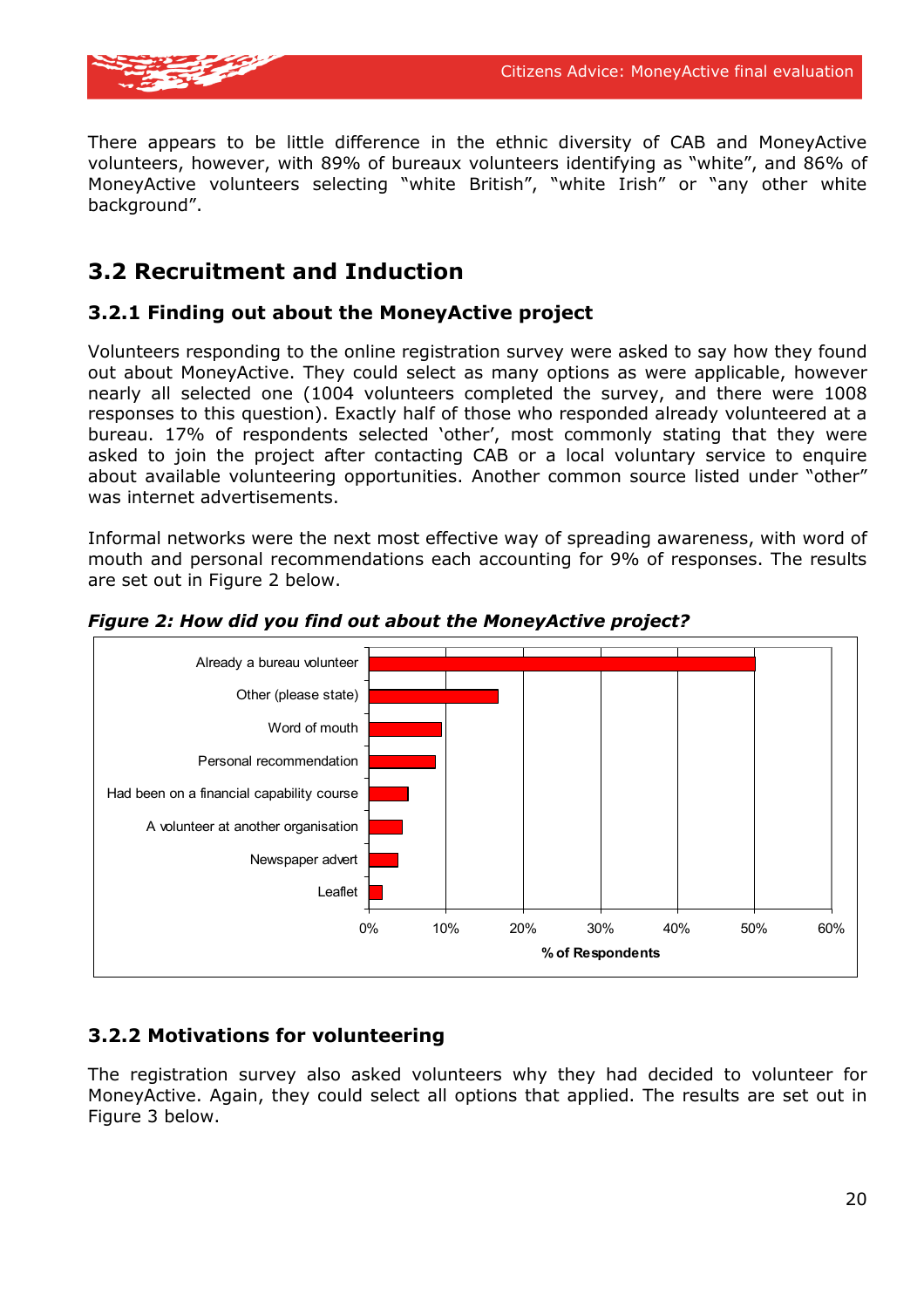

A quarter of volunteers became MoneyActive volunteers due to the opportunity it presented to support other people. Focus groups throughout the course of the programme (and reported in previous evaluation updates) have repeatedly fed back that the kind of support provided by MoneyActive is particularly attractive to volunteers because it focuses on preventative, rather than reactive, support.

**% of Respondents**

22% saw taking part in the programme as a valuable opportunity to develop their skills, with a further 12% considering it a chance to build upon their CV. Other reasons included:

#### *"[I] wanted to give some time to the community."*

*"[I] wanted to do more voluntary work in a different setting from my current one, which is counselling."* 

*"I feel very strongly that this is an extremely worth while project."* 

### **3.3 Delivery**

#### **3.3.1 The roles of volunteers**

Volunteer roles vary between projects. Broadly speaking, volunteers carry out one or more of the following four activities:

- delivering the training, to groups and/or in one-to-one sessions
- preparing training materials
- marketing the training
- providing administrative support.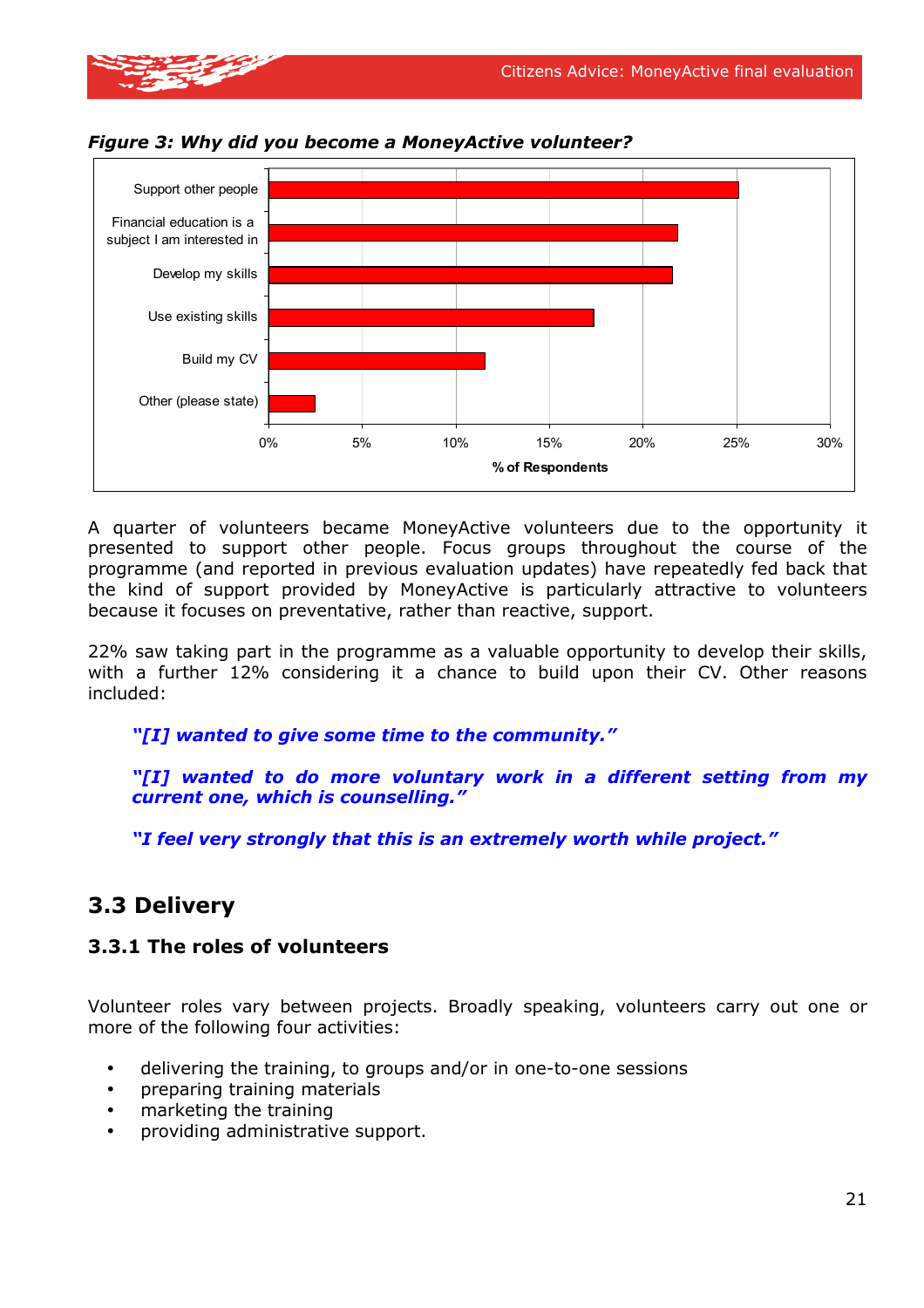

When asked what roles they were carrying out as a MoneyActive volunteer, 58% of respondents to the final volunteer survey reported that they had delivered financial training to groups, which was very similar to the mid-point survey where 60% had delivered training to a group. The number of volunteers who delivered training one-to-one however has increased from a quarter to 34% in the final volunteer survey. 38% had supported a trainer during delivery of a group session, with a further 33% organise a session. The number of volunteers designing content had decreased very slightly from the mid-point survey, falling from a third to 30%. Similarly the number of volunteers involved in marketing slightly decreased from over a fifth to 18% (see Figure 4 below.)



*Figure 4: What have you been doing as a MoneyActive volunteer?* 

Other activities carried out by volunteers included:

#### *"Coordinating recruitment of new volunteers"*

*"Financial Capability Assistant delivering basic money management training to Housing Association tenants in order to equip them with the knowledge & skills needed to make better informed financial decisions & avoid getting into debt."* 

*"Training trainers, supporting other staff and transporting equipment."* 

63% of volunteers consider their main role to be delivering training. Of these, 54% cotutor, 32% deliver training on their own, and 15% work with a course assistant.

#### **3.3.2 Time commitment**

When joining the project, the largest proportion of volunteers responding to the final volunteer survey (42%) expected to commit one day per week to MoneyActive. In fact, only 29% spent this amount of time on the project. Almost a fifth of volunteers are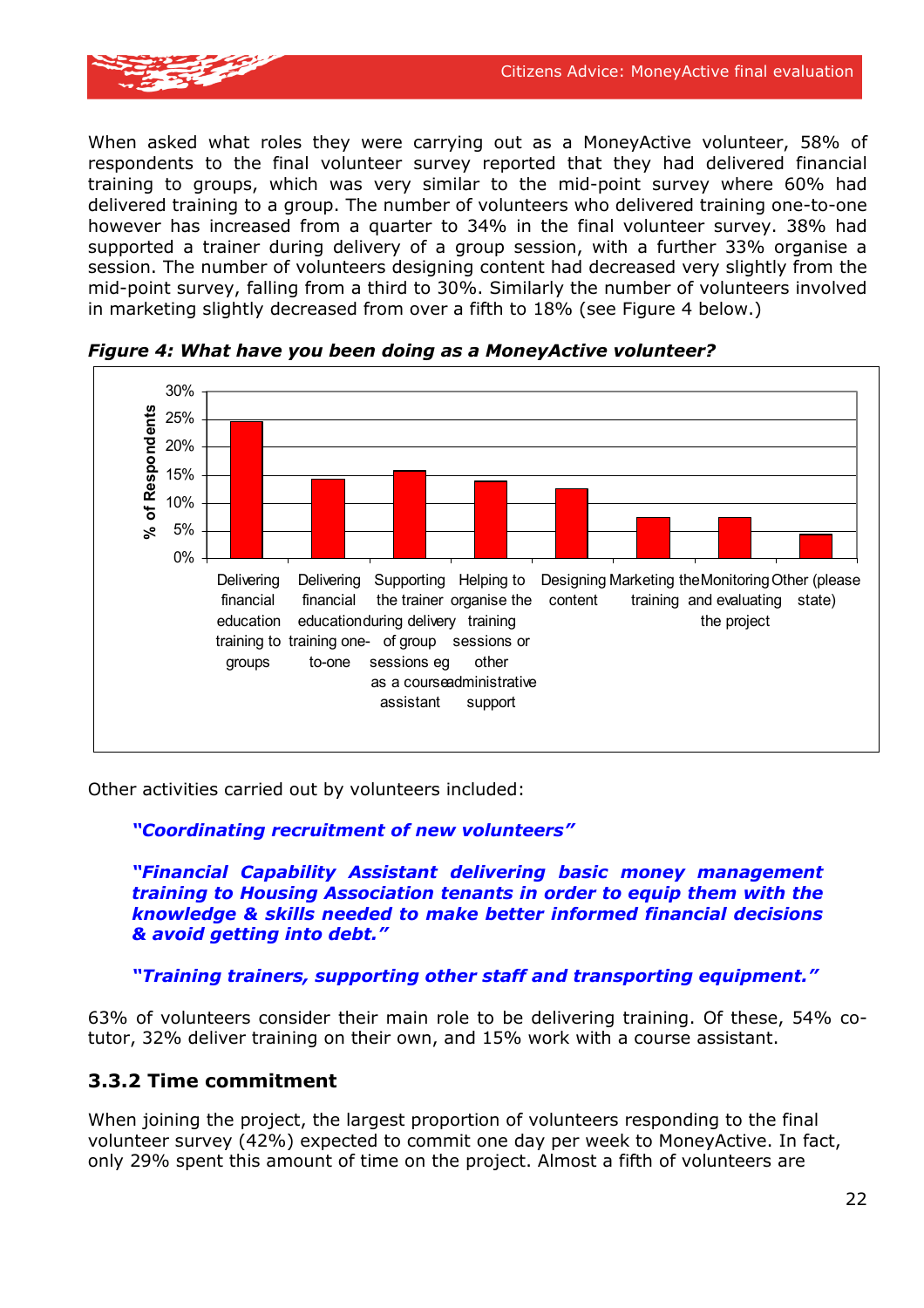

spending more than one day a week on the project, compared to only 13% who expected this to be the case. At the other end of the scale, only 4% expected to be committing less than one day a month, but in reality 17% are finding this to be the case.





### **3.4 Training and support**

This section looks at the training and support provided for new volunteers by bureaux and by Citizens Advice nationally.

#### **3.4.1 Local bureau training and support**

As has been discussed in previous reports, the amount and types of training and support offered to MoneyActive volunteers varies between bureaux. Many volunteers reported in the final volunteer survey that they had been offered constructive training opportunities and had positive experiences of these. Around a fifth mentioned that they had been given opportunities to shadow trainers delivering sessions. Other training received included one-to-one sessions with a supervisor, in-bureau training courses, and sessions with money advice workers within the bureau.

The majority of respondents (71%) rated their in-bureaux training as "very good" or "excellent"(Figure 6). A few respondents however, mentioned a lack, or absence, of such opportunities in their particular bureau. A small number of volunteers mentioned that they would prefer the training to have been more relevant for their particular role, whether that was presenting, marketing or course content design. One volunteer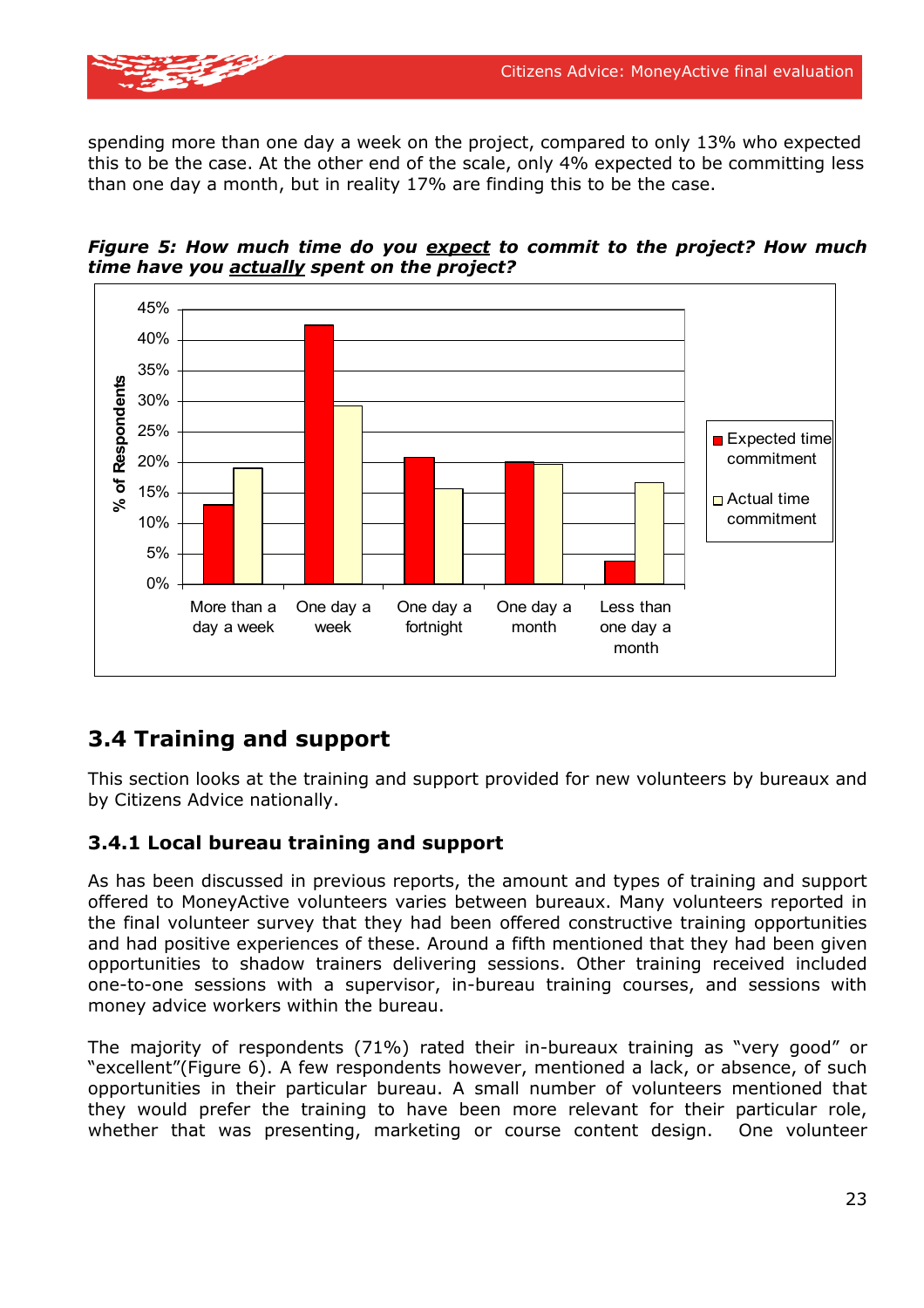suggested it might be more inviting if the training was accredited. It is clear, however, that as the programme progressed, more volunteers were trained to PTLLS standard.



*Figure 6: Please rate the in-bureau training you received*

Comments on the in-bureau training included:

#### *"The training I have received was very good and I was allowed to learn at a speed that was appropriate to my own needs."*

#### *"I was made to feel welcome by everyone. Many people offered advice as well as [the] trainers."*

Some volunteers made suggestions on what could have improved their training overall. The most common suggestions included offering training which was specifically related to marketing, providing basic IT/power-point tutorials to those who needed them, and providing the opportunity for feedback and follow-up sessions which could help re-enforce what was learnt. Other suggestions included:

*"The financial training was given to groups that can be difficult to handle… more of an emphasis upon how to handle difficult scenarios regarding this would have been useful."* 

*"I am also completing my generalist advice training - it would be good if some of the transferable competencies were formally recognised for [the] Adviser's certificate. It sometimes felt like I was pulling in two opposite directions (for my time)."*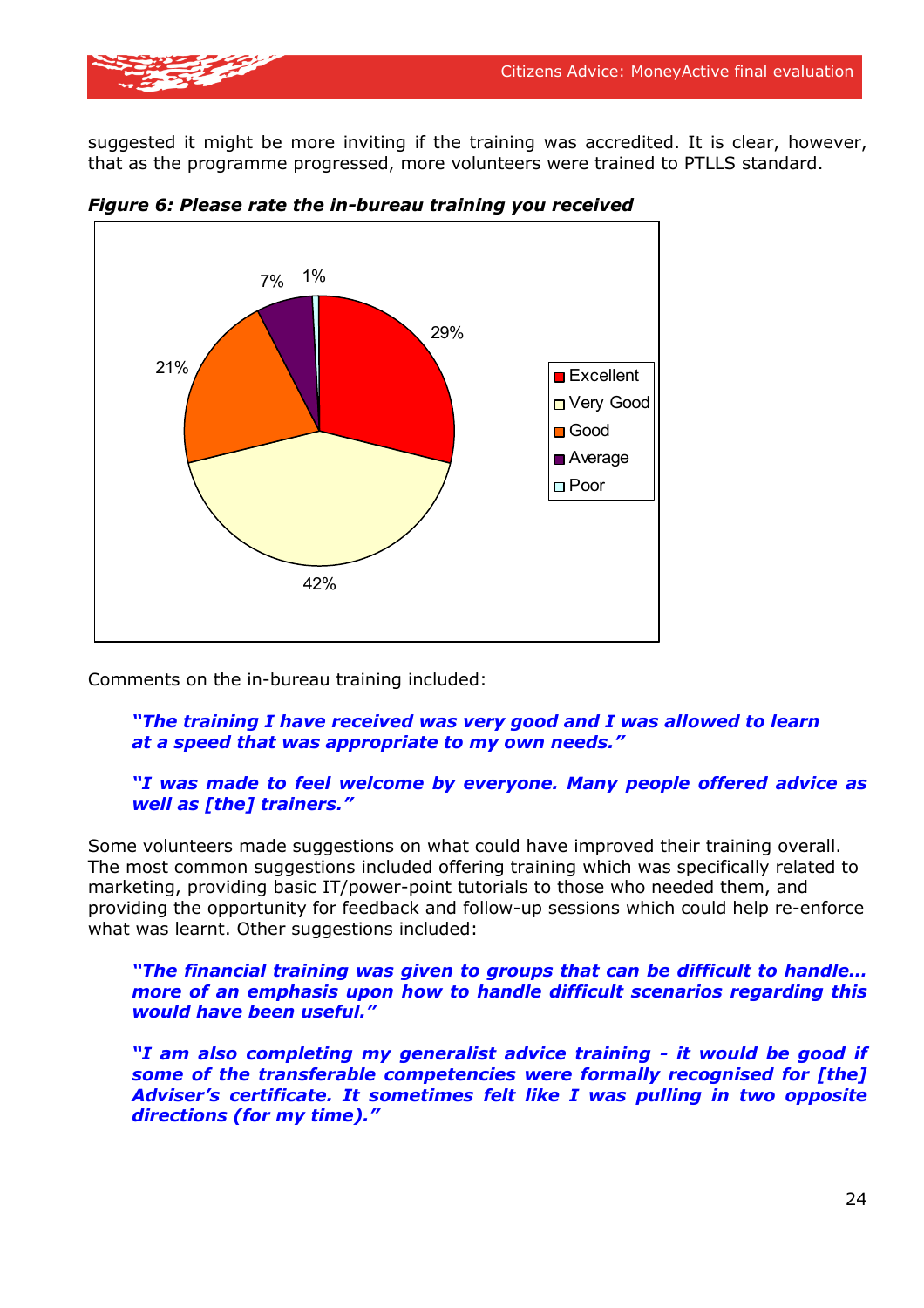Respondents were also pleased with the on-going support they had received from their bureau: 78% rated the support as very good or excellent (Figure 7).



*Figure 7: Please rate the on-going support you receive from your bureau* 

Comments on the support from bureaux were largely positive, with many volunteers reporting regular meetings and catch-up sessions. Several noted that support was available to them whenever they needed it.

*"We have regular meetings, both of the promotion team and the full MoneyActive team. These are very helpful for me, catching up with what other members of the team are doing and coordinating our different contributions to the project. It is also very rewarding seeing the outcomes of our promotional work - e.g. the running of courses, the take up of one-to-one sessions etc."* 

#### *"I have found that in the bureau there is a very strong teamwork ethic where information sharing and mutual support are very much the culture."*

However, a very small minority of respondents commented that the quality of the ongoing support *"depended very much on who was leading [the project in the bureau]"*.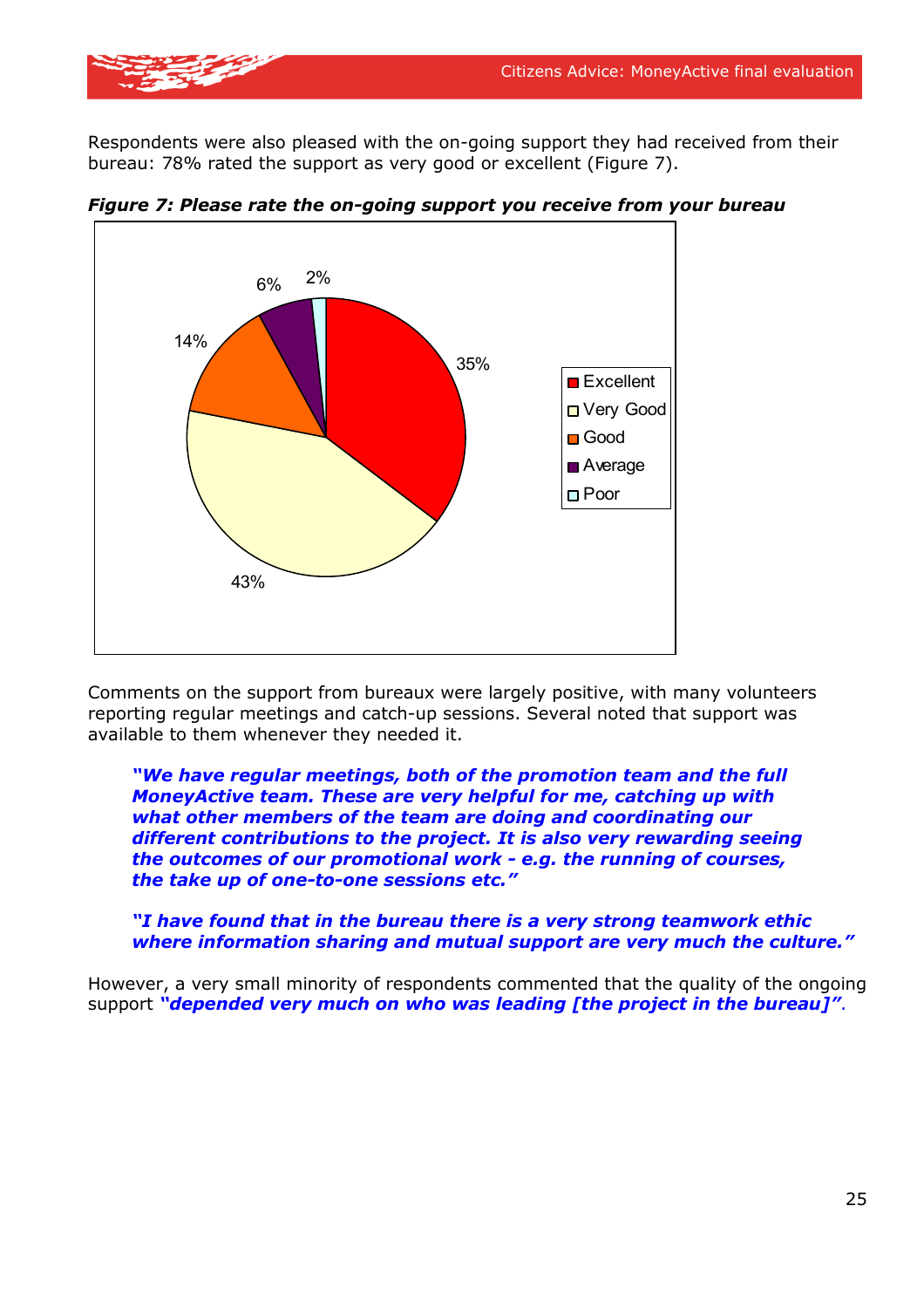

#### **3.4.2 National Citizens Advice training and support**

#### **Two-day training course**

76% of those who responded to the final volunteer survey had been on the Citizens Advice training skills course for the MoneyActive project. The majority of respondents who attended (82%) rated it as very good or excellent (Figure 8 below). Comments, where given, were largely positive, with many using the opportunity to commend the tutor's abilities.

*"The tutor… was fantastic; she made me feel confident and comfortable, whereas I had started the course very unsure and nervous."* 

*Figure 8: Please rate the training skills course for the MoneyActive project* 



Other comments included:

*"A great opportunity to meet like minded people form all aspects of the FP programme."* 

*"Best thing was meeting a highly varied group of volunteers from different bureaux."* 

*"The delegates had very different experiences which the course did not take into consideration, therefore some content not relevant as it is pitched at people with no training experience."*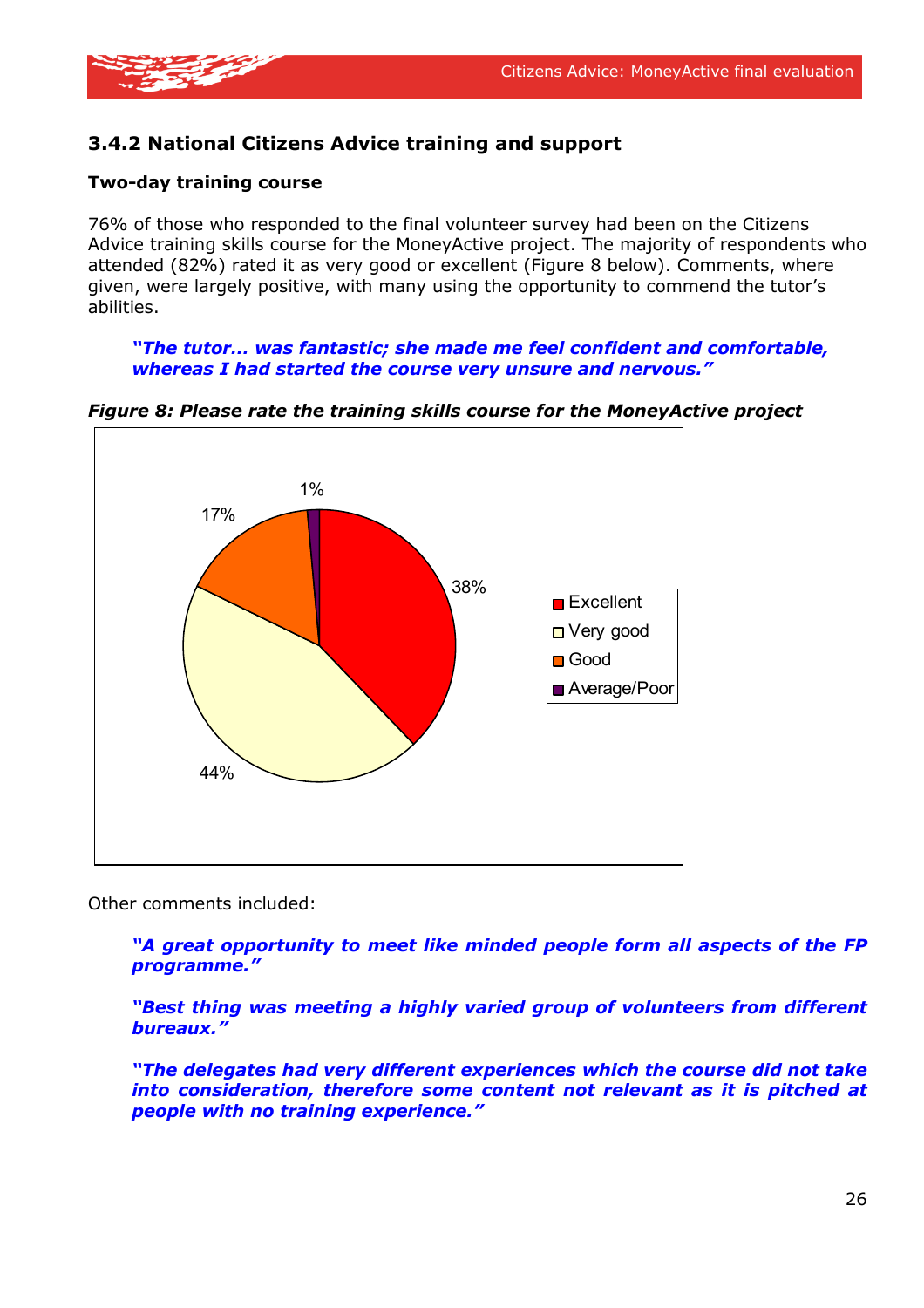

#### **Training materials for delivery**

The 63% of respondents to the final volunteer survey who reported that their main role in MoneyActive was to deliver training were asked about the materials provided by Citizens Advice on the CABlink website. 88% had used these materials. Of those who had used them, 67% found the materials very good or excellent. At the time of May 2011's interim report, the figure was 57%, suggesting that efforts to improve the organisation and content of the training materials have been successful. Only 1%, or 2 people, found the materials poor (Figure 8). Further to the recommendations in a previous Rocket Science interim report, Citizens Advice had called together a review group in September 2011, which resulted in an overhaul of all materials. Clearly this had been effective from the viewpoint of users.





The 12% of volunteers who had not used CABlink training materials in the delivery of sessions were asked why. Typical responses included:

*"We preferred our own since we were only intending to deliver to senior school pupils on the horrors of debt and debt avoidance."* 

*"When we started there was very little available so we developed our own."*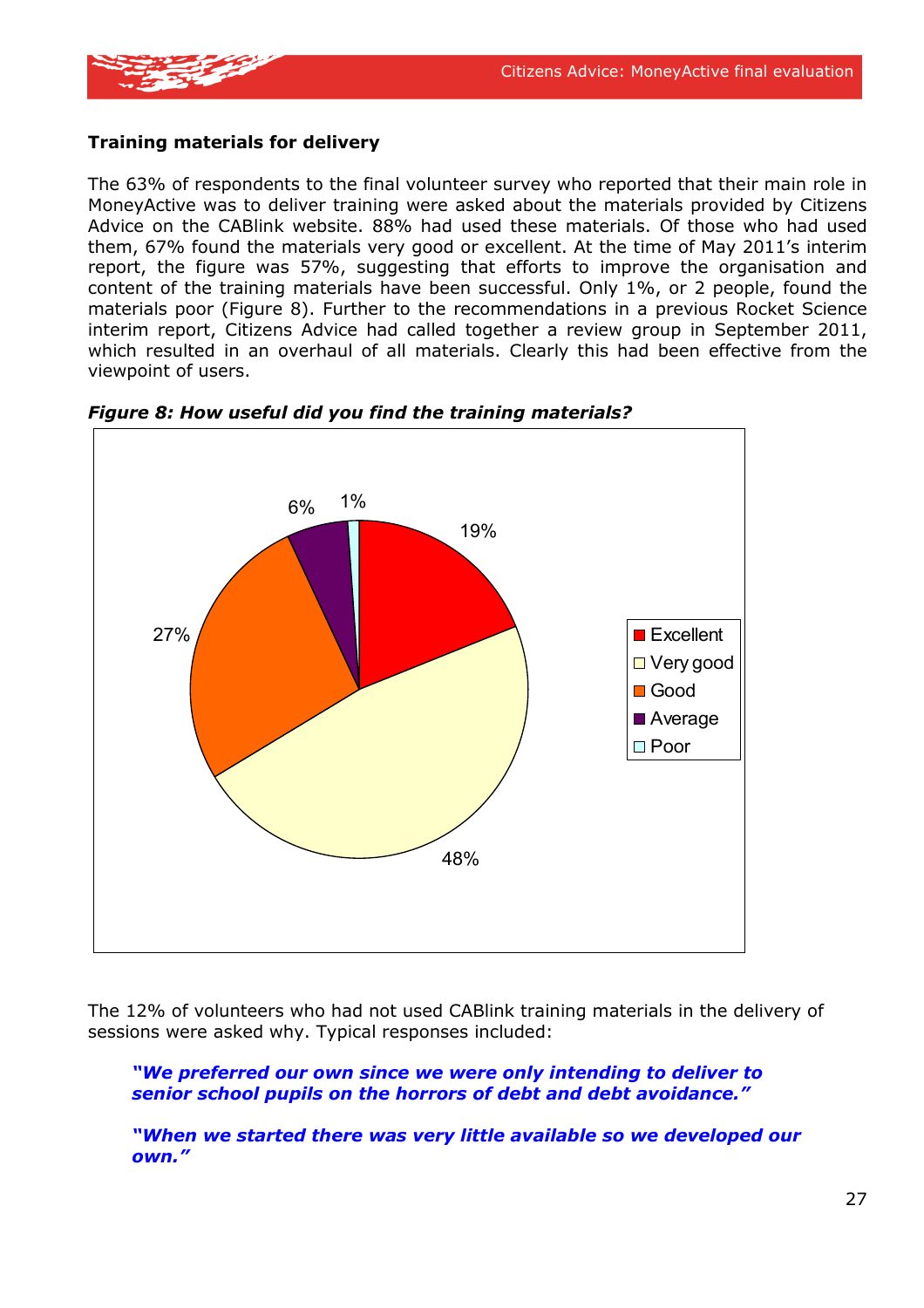

#### *"There are no computers available for presentations in the places I go."*

#### *"We have had to adjust the materials for nearly every different group because of age, ability etc."*

While the general feeling among was that the materials on CABlink provided an invaluable 'bank' of ideas and resources, suggestions for improvement were made. For example, several people commented that the materials need to be more regularly checked and updated. Another need frequently expressed was for materials to be more flexible. Ideas for basic lesson plans and games which could be adapted for different audiences would be welcomed, and one respondent suggested that booklets should be available in an adaptable format as opposed to a PDF. Comments on how the training materials could be improved included:

*"Some I felt were too easy and sometimes maybe a little condescending."* 

*"Too heavily structured - bureaucratic with little personality. Not punchy enough, or engaging enough".*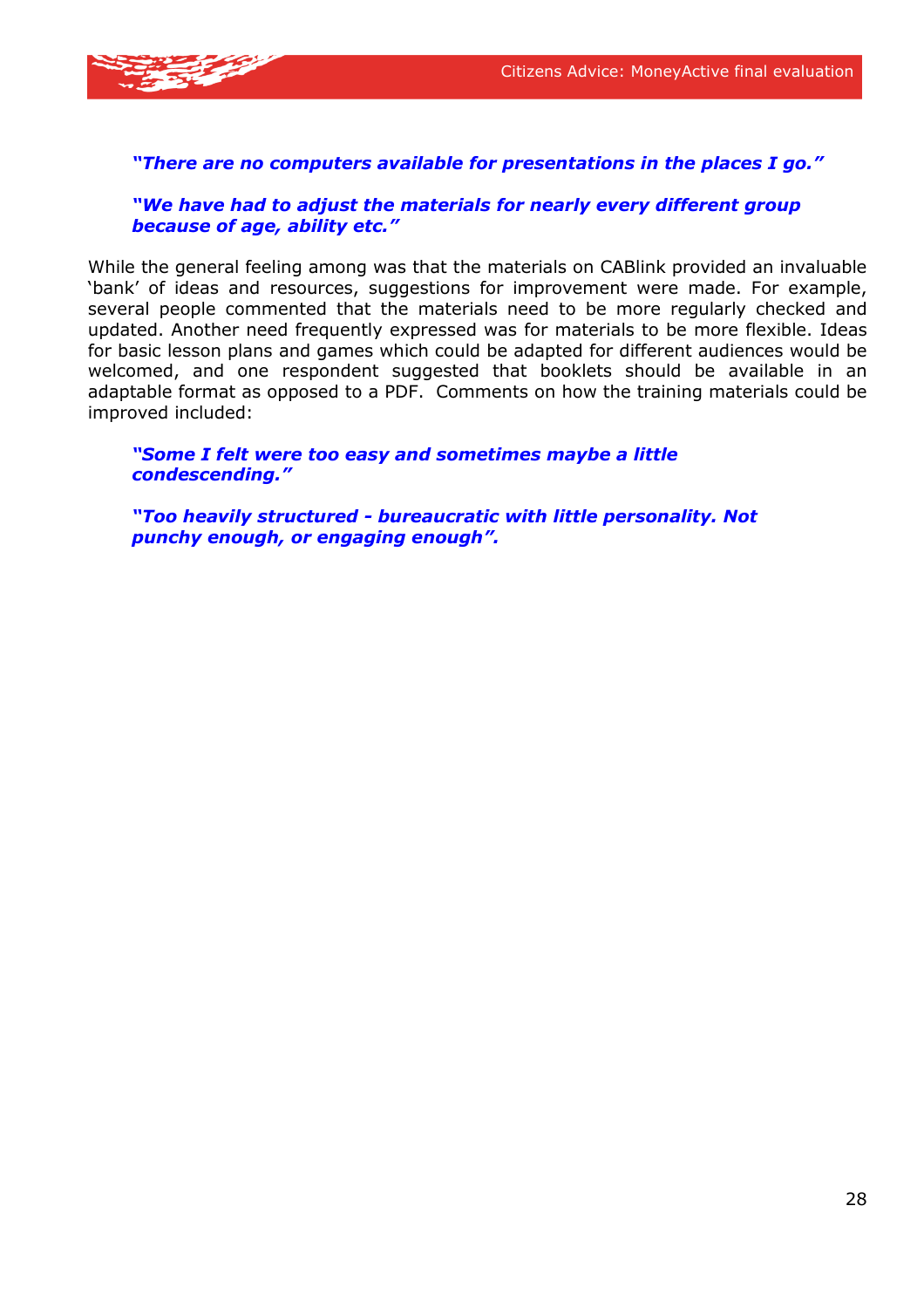

# **4. Impact and effectiveness**

### **4.1 Outcomes for service users**

#### **4.1.1 Outcomes for end users**

Feedback forms distributed to end users attending MoneyActive training sessions are collated and reported in the end user feedback online form. At the time of writing (April 2012), the feedback from 2749 sessions had been reported via this survey. This is presented below. The feedback given has remained consistent throughout the course of the evaluation, showing marked increases in end users' financial capability confidence levels, and clear trends in terms of actions people intend to take following the training.

#### **End user profile**

The profile of end users to whom training has been delivered is very similar to that reported in the previous evaluation report.

- 57% of end users are female.
- 67% are aged between 16 and 24 (see Figure 9 below).
- 78% identify as white British. The second largest ethnic group is "White Irish", which accounted for 6% of end users, and third was "any other white background" which accounted for 3%. This is different to the previous report in which the second largest ethnic group was "any other Asian background", and probably reflects increased MoneyActive delivery in Northern Ireland over the past year.
- 13% of end users had a disability.
- 29% of end users got their income from benefits, and 17% from employment (see Figure 10 below).

Some sessions were delivered to people aged under 16, and these are not included in the age statistics. In some cases, none of the monitoring data was recorded for end users under 16.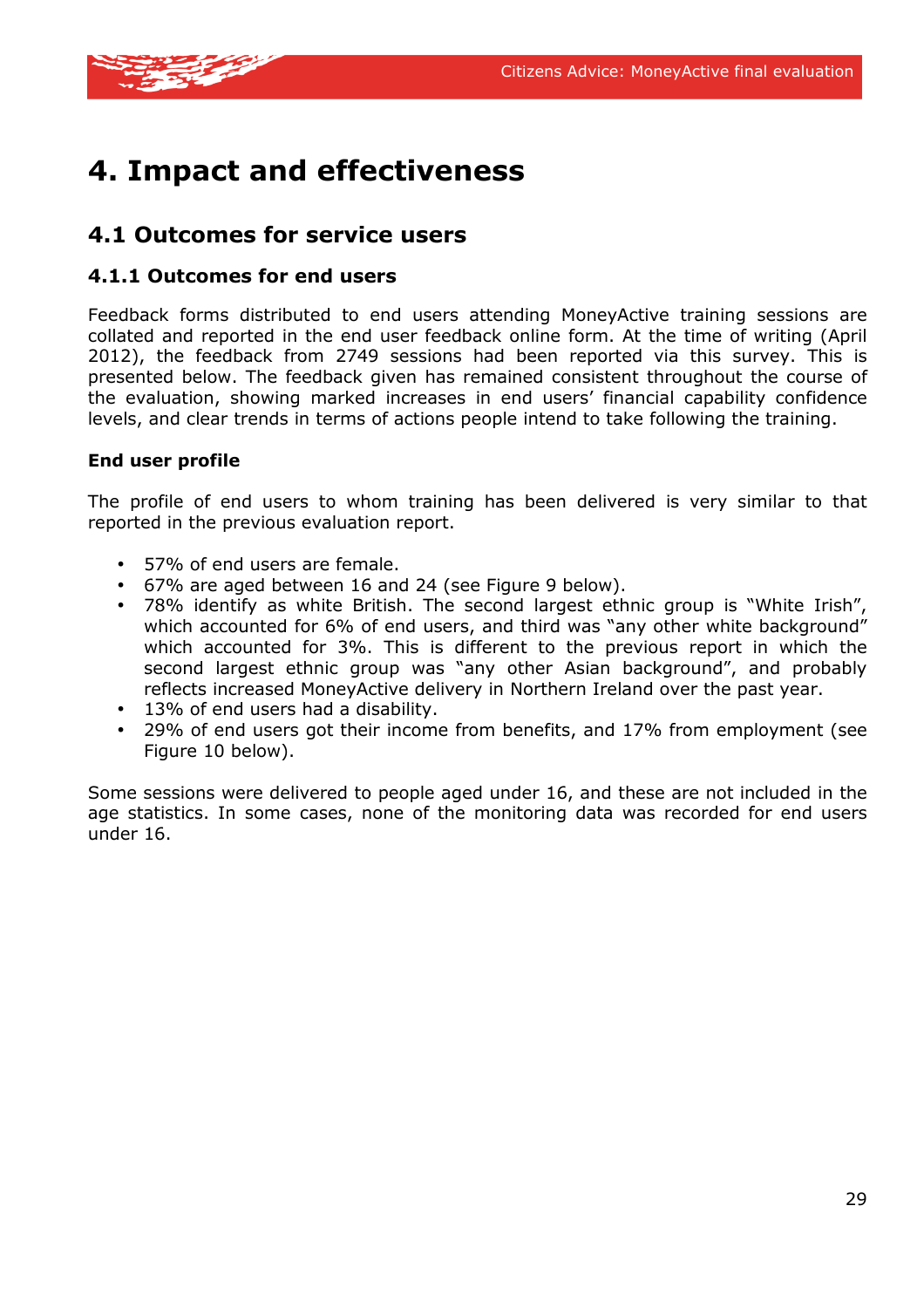

*Figure 9: Age range of end users* 



*Figure 10: End users' sources of income* 

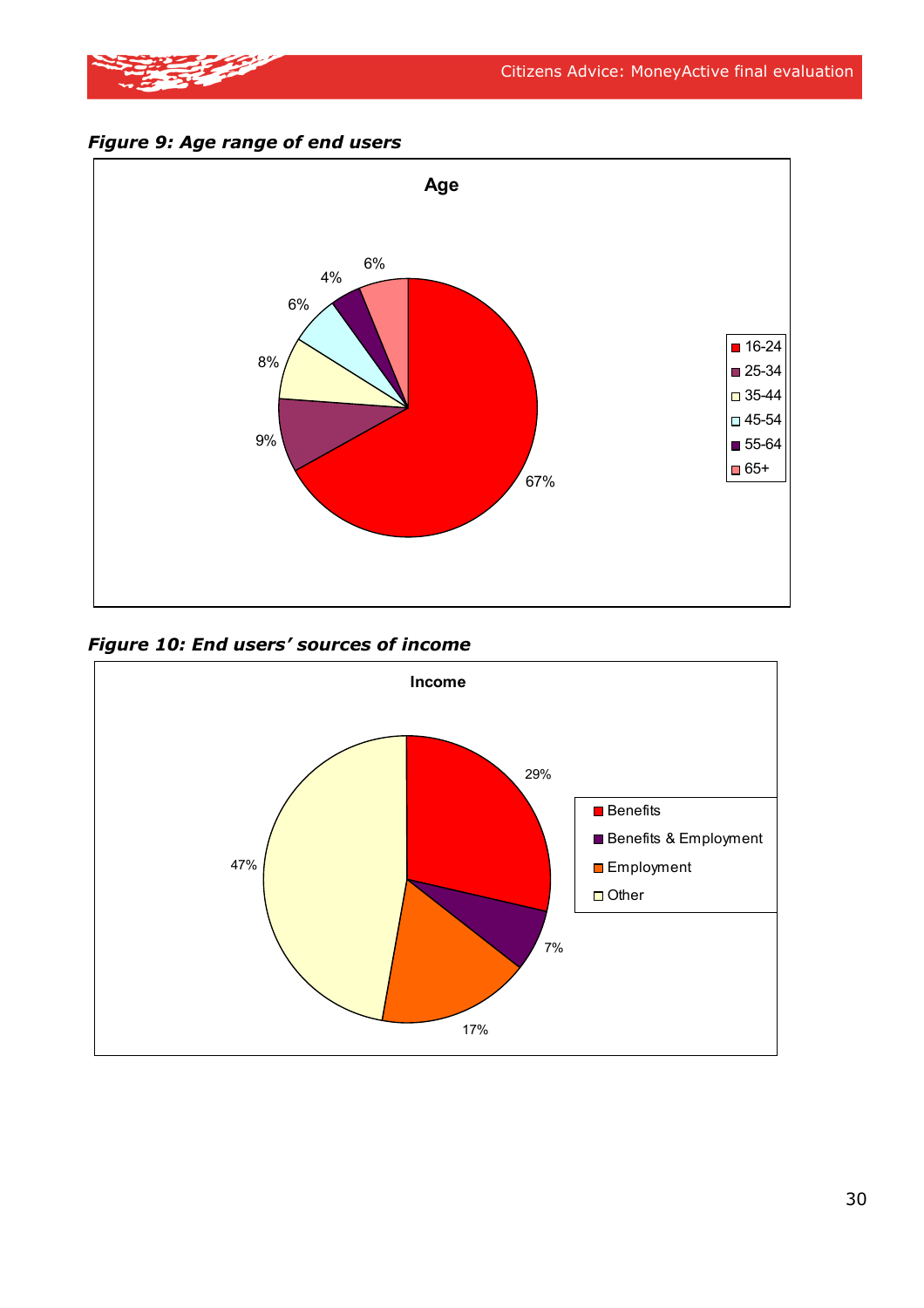

#### **Confidence**

It has been well established over the course of the evaluation that MoneyActive training significantly increases end users' reported confidence in their ability to manage their finances.

- 65% said they felt "fairly confident" or "very confident" after the training, compared to only 37% before.
- 11% reported that they had felt "very unconfident" before the session, and only 4% felt this way afterwards (see Figure 11 below).



*Figure 11: How confident are you managing your finances?* 

#### **Behaviour**

As seen at previous stages of the evaluation, the most common change end users plan to make, following the training, in terms of how they manage their money is to set up a budget (27%). Just under a quarter said they planned to change how they save money, and 18% planned to change how they borrow money. 6% said they would look for debt advice (Figure 12).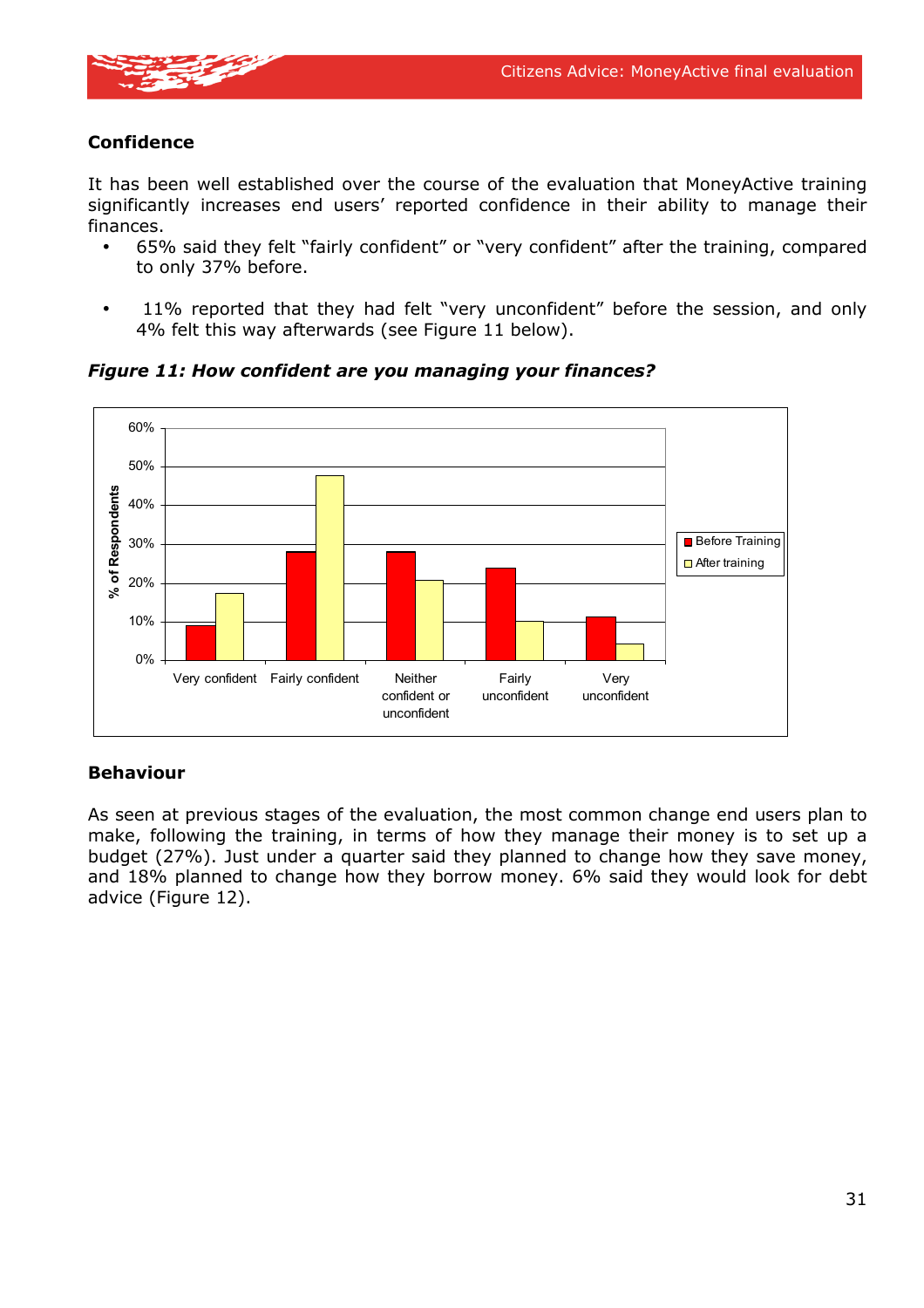

money

*Figure 12: What do you plan to change about how you manage your money?* 

In terms of accounts and service providers, the percentage of end users who said they intended to open a savings account has risen to 47. 16% planned to open a bank account, which is a similar figure to before. 14% intended to get a better deal from their energy supplier, and 13% planned to talk to their local credit union (Figure 13).

0% 5% 10% 15% 20% 25% 30%

**% of Respondents**

*Figure 13: What do you plan to do about your accounts and service providers?*

![](_page_34_Figure_5.jpeg)

Comments on other actions end users planed to take as a result of the training include:

*"I'm going to use cash so I know how much I've got and how much I have to spend."* 

*"I plan to look at my statements more closely."* 

*"Look closely at APR and find out the cost of using a credit card."*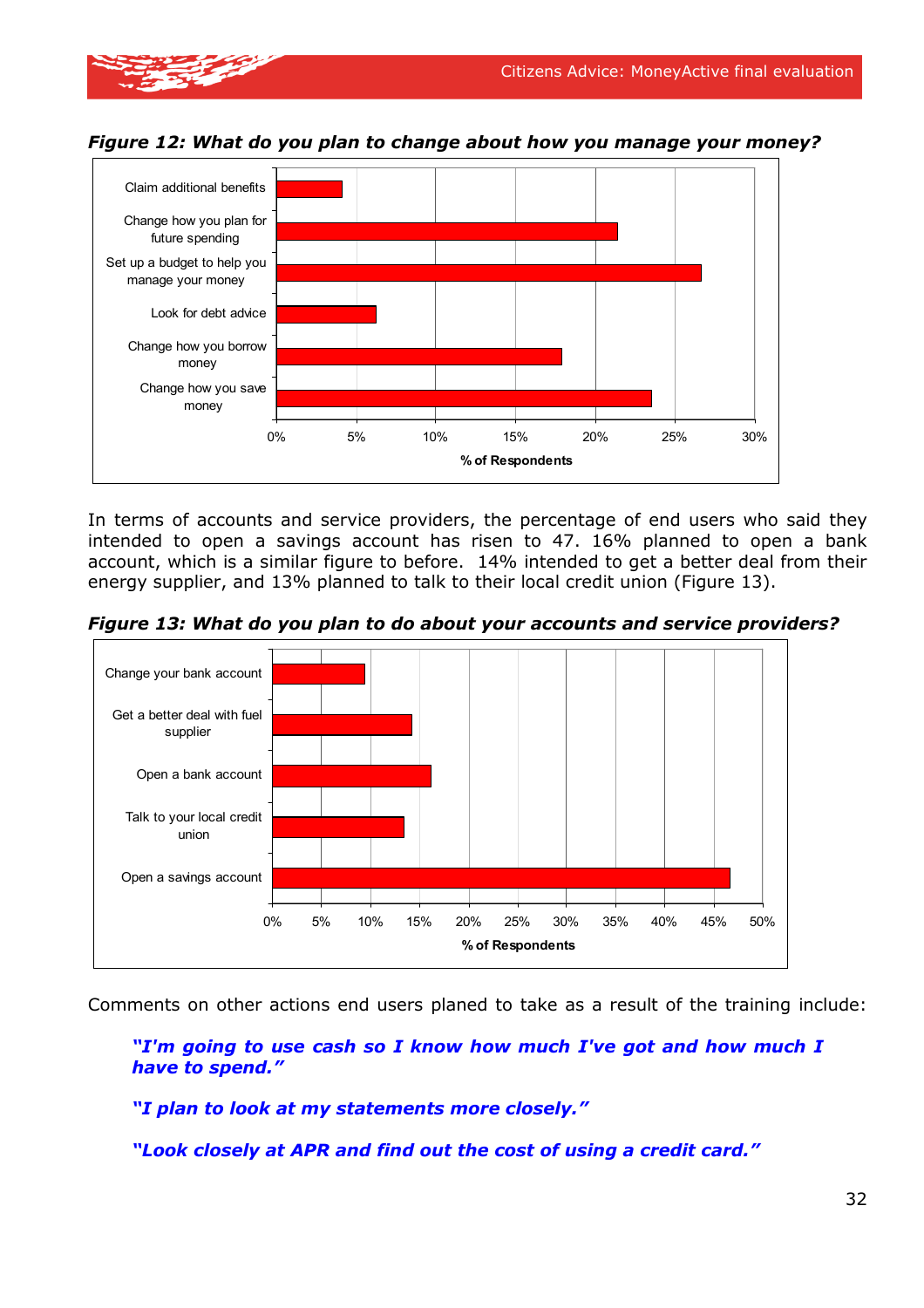![](_page_35_Picture_1.jpeg)

#### *"Look into whether I am getting all the help I am entitled to."*

#### **Overall impressions**

When asked what they had found to be the best thing about the training, common answers were tips on how to draw up a budget, explanations of APR, and learning the difference between priority and non-priority debts.

Other responses included:

*"I did not feel that I was being judged and feel confident that I will now be able to deal with creditors on my own."* 

*"The talking was in plain English about things that we sometimes don't want to talk about."* 

*"The trainer was very kind and spent a lot of time with me when noone else seems to care."* 

Of the few suggested improvements, the most common were:

*"It was all interesting but most doesn't apply to me. [It was] very comprehensive but not relevant to a particular situation."* 

*"Could have been longer as there was lots of useful information."* 

*"The presentation could have been more interesting and interactive."* 

#### **Longer term impact**

Telephone interviews were carried out with 30 end users who had attended MoneyActive training. An additional 15 end user interviews were conducted by MoneyActive volunteers, in person or over the phone. The volunteers conducting these interviews had attended a day's training in evaluation and interview techniques delivered by Rocket Science in October 2011. The 45 interviews were conducted, on average, 2.5 months after the end users had attended the MoneyActive training.

Nine of those interviewed had attended the training on the recommendation of a support worker or friend. Two attended out of *"curiosity"* having seen a promotional leaflet, and three said that they had been referred to the training directly by their local bureaux. Some end users mentioned particular financial issues that had prompted them to go along to the training.

The feedback collected was very positive, with interviewees praising the *"informative"* and *"helpful"* content, and the trainers' delivery skills.

#### *"The trainer's attitude was great, not condescending or patronizing. There was no moral judgment."*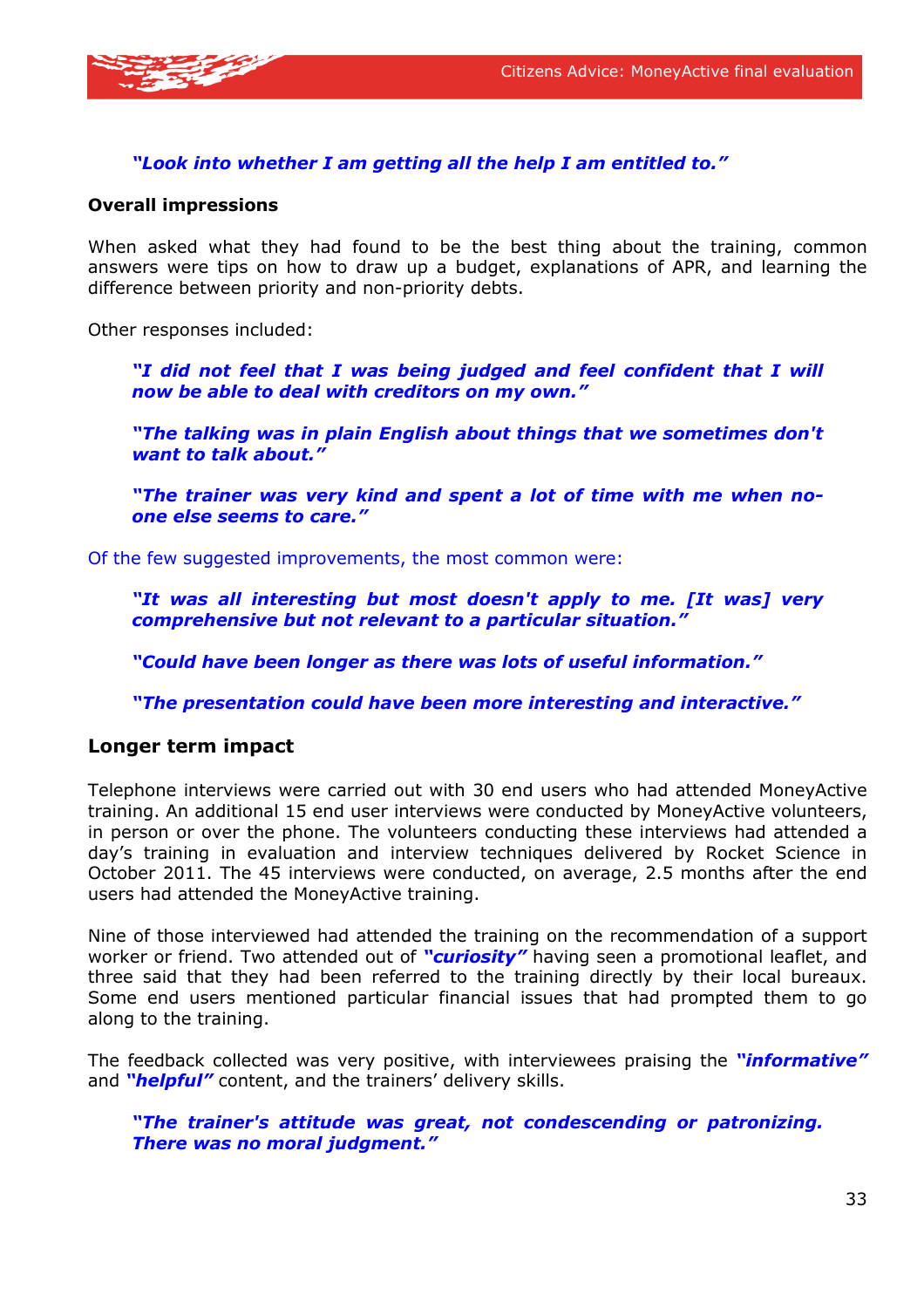![](_page_36_Picture_1.jpeg)

#### *"The way the course was delivered was very easy to understand. The handouts were good to refer back to".*

Below are five case studies, taken from the interviews.

#### **Case study one**

Kate<sup>3</sup> was struggling to manage her finances at the time she attended MoneyActive training, and her money worries were causing her a lot of stress: **"I was having lots of financial problems with the bailiffs and not being able to pay bills…I was desperate and at my wit's end…. Everything was piling up with the Council and council tax bills and I realised I just really needed help."**

Kate attended two hours of MoneyActive training, held over two weeks. She really liked the course and found it **"eye-opening"**.

Kate feels like the training made a real difference. **"It made me think about a lot of things I wouldn't otherwise have thought of, such as choosing the cheapest options when going shopping rather than buying big brand names, and about small things such as gas and electricity bills".** In addition, Kate says, the course helped build her confidence.

**"I used to squander money and can't believe how I used to be, but now I think ahead and plan my budget much more. I won't buy from catalogues anymore and always look for the cheapest option."** 

 $3$  Names have been changed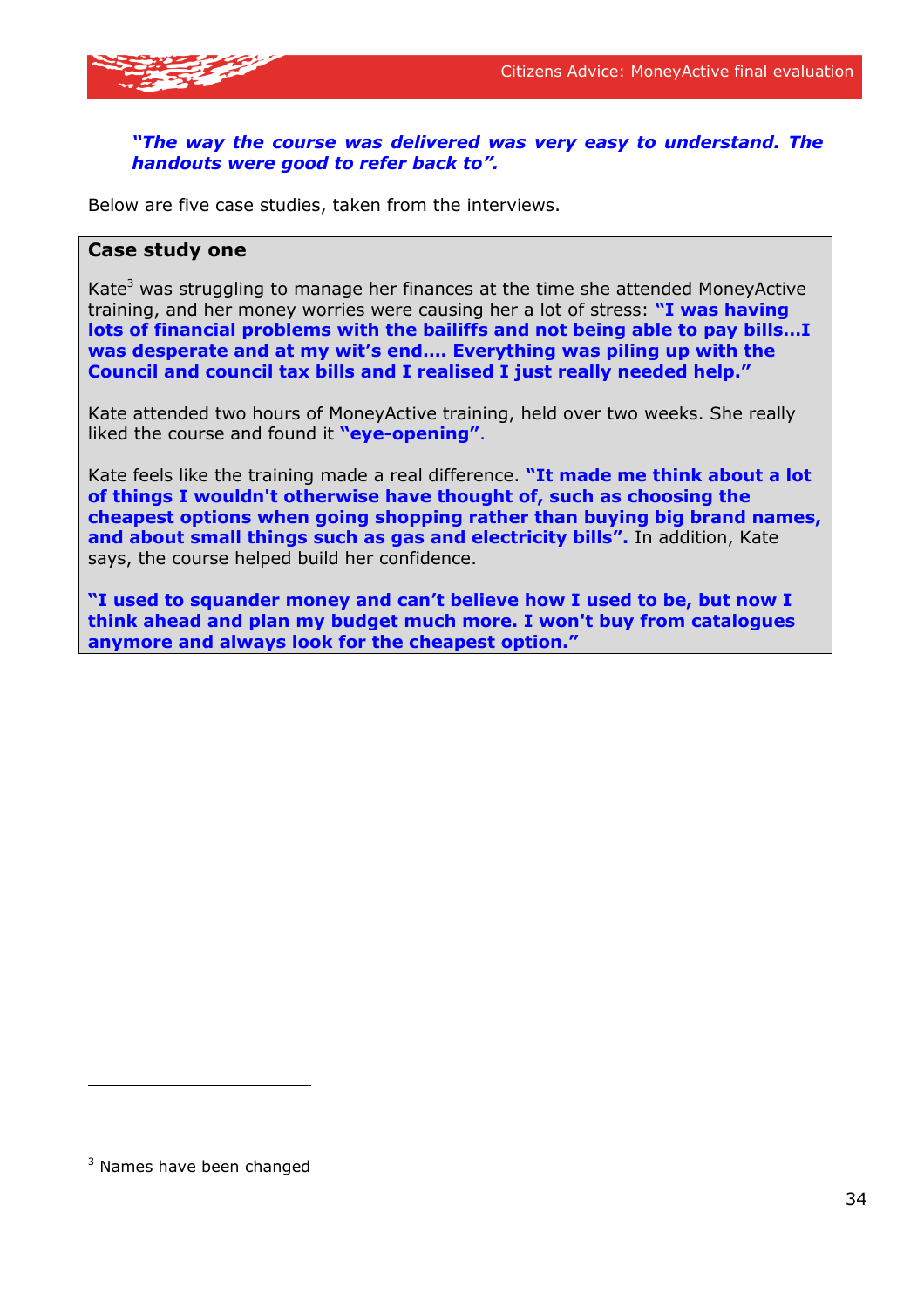![](_page_37_Picture_1.jpeg)

#### **Case study two**

Jenny has been in debt for a long time. **"It started when I came out of care and no one offered any advice or information as to what to do next financially, or taught me any personal finance skills."** Jenny says she was **"quite depressed and disheartened about everything"**, and felt her life was restricted by the constant lack of money. Last December, she attended a Financial Capability for Families session run by MoneyActive volunteers at her local Children's Centre.

She was very pleased with the training and has already recommended it to friends: **"I really learnt from it and it was also very nice to meet others who were in a similar situation."** She found that the MoneyActive volunteer running the session **"was easy to understand and made everyone very relaxed and at ease…the training wasn't boring at all and the information given was brilliant.**

**"The training session was an eye-opener and made me realise not to hide from my problems anymore. I'm looking to see where my money goes a lot more now. After the session, I rang my bank and reversed some bank charges. They refunded my money but closed my account which wasn't a massive loss, and I opened a basic account with another bank. My confidence to deal with these issues has definitely improved since the session: I would never have picked up the phone before."** 

Jenny intends to make an appointment at her local Citizens Advice Bureaux to get further help with sorting out her finances.

#### **Case Study three**

Paul says he always felt **"awkward"** with money. **"I would waste it and spend it on unnecessary goods, like computer games and clothes"**, so when he heard about the MoneyActive training he thought it would be a good idea to go along. He felt the training gave him a **"new perspective"** on spending.

Paul has made a lot of changes based on what he learned. He manages and prioritises his money now to make sure that he can pay his board to his dad, and he did research to find a cheaper internet provider. Now he always makes sure that he leaves money to pay for the essentials, and saves for the rest: **"If I want a new computer game, for example, I'll save £5 each week so that I can afford it."**

He has now paid off his £300 overdraft so he is no longer in debt, and he cut up his credit card so that he can't use it. A direct debit has been set up for his phone and he always ensures that he has enough money in his account to pay it. He attended a plumbing course to improve his skills which cost  $£1500$ , but negotiated a payment of  $£15$  every two weeks so that he is not left out of pocket. He has paid for a bus pass to save money in the long-run. **"I'll always ignore mail I gets from banks about credit cards and overdraft accounts as I know they are a bad idea; it's better to save up to buy the things you really want."**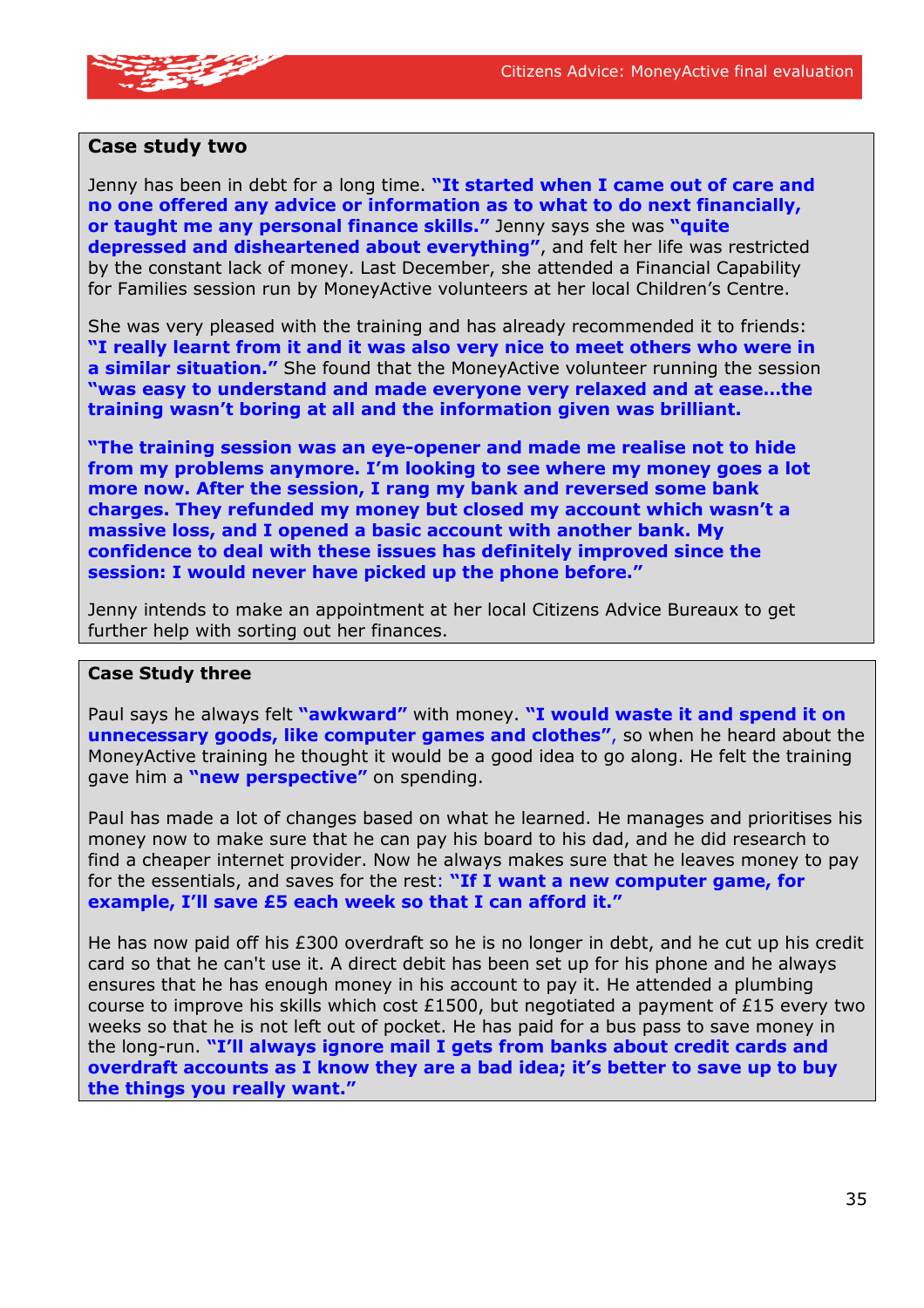![](_page_38_Picture_1.jpeg)

#### **Case study four**

**"My husband is disabled and we live on benefits"**, says Anne. **"I went to the training because I wanted to pick up ideas for saving, make the best of my money, and shop better."** Anne had always looked for tips on how to save money, but this was the first time she had come across anything like the MoneyActive sessions.

The best part of the training, for Anne, was a taste test of well-known brands of food and their cheaper supermarket own-brand alternatives: **"It had a big impact on me…I shop more carefully now - I'm more aware of the value ranges, I compare prices and check labels. Before, I was worried that if I bought the cheapest version it would taste badly. Now I try the cheap option - if I don't like it, it's not a drama."** 

Anne has also opened a savings account, to make the most of the money she saves.

#### **Case study five**

Susan attended the MoneyActive training after a friend saw it advertised at her child's school and persuaded her to go with her. Susan had got into debt, but was in denial: **"I was just throwing bills under piles of paper and leaving them to sort out later; I tried to forget about my money worries by occupying myself with other things, but they were always at the back of mind."** 

The most useful part of training, for Susan, was the information on priority bills. The sessions spurred her on to get her debt under control: **"I have started to prioritise my bills and ensure I pay the high priority ones first. The rest of the creditors I am paying based on my income. I contacted my bank regarding a credit card I had only been making minimum payments towards for years. They kindly decided to freeze the interest on the condition that I didn't use the card, and paid an amount which we were both happy with. I hope to pay that off much quicker now. I also opened a savings account with them where I will pay £20 a month – it's not much but if I don't take money out I will get better interest paid into it. I ensure I keep checking our expenses properly and keep an eye on what my husband and I buy."**

Susan says she would highly recommend the MoneyActive training, **"especially to working mothers, who may not have much time between work and family to respond to their financial problems. The session made us feel like we should do something now."**

#### **4.1.2 Outcomes for frontline workers**

The frontline worker feedback questionnaire reported self-assessed outcomes from 812 frontline worker training sessions. As with the end user feedback, the reported outcomes for frontline workers have remained consistent, with significant increases in knowledge and confidence levels.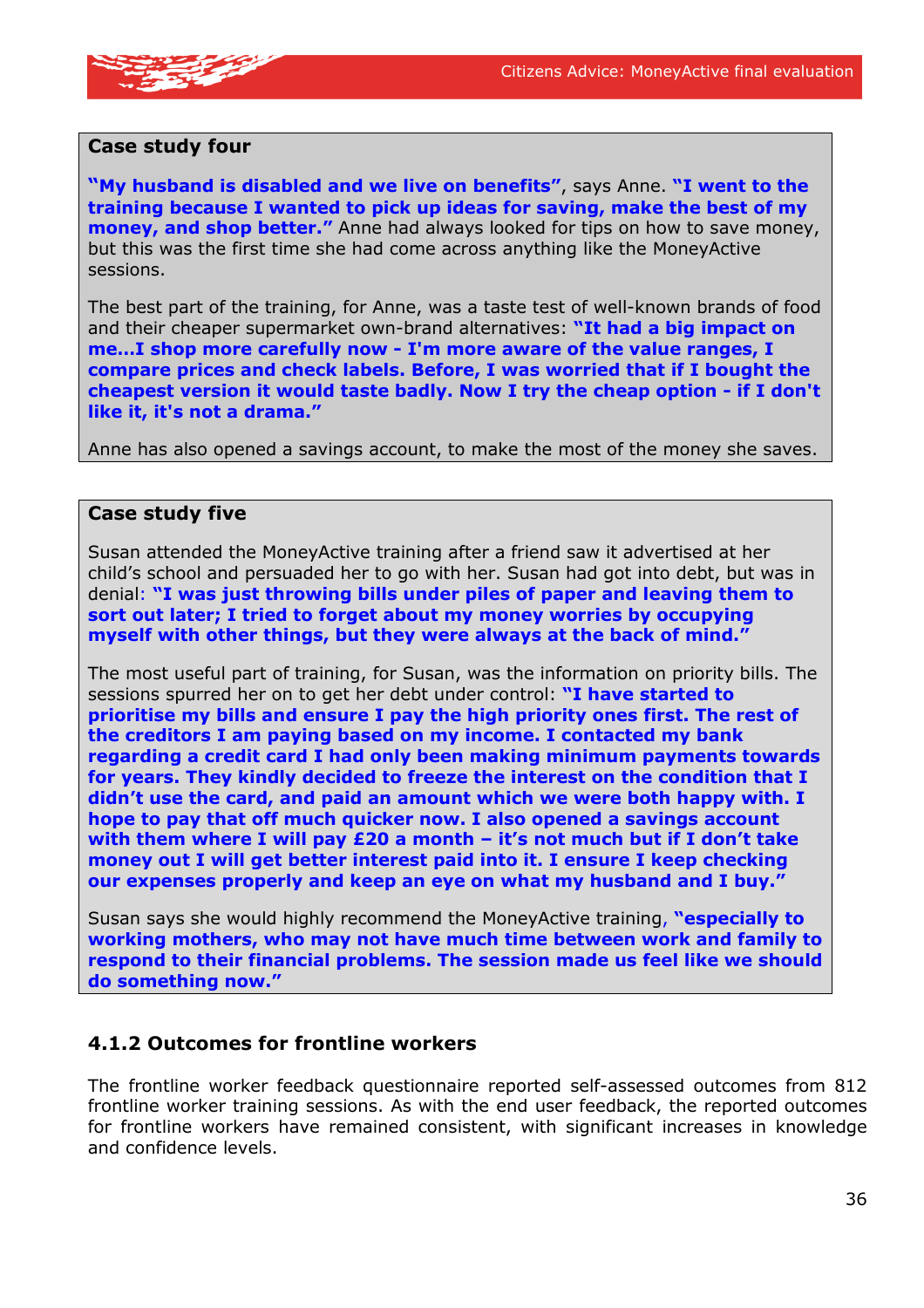![](_page_39_Picture_1.jpeg)

#### **Knowledge**

- Just as reported in April 2012, 18% of frontline workers felt that before training they had "no knowledge" or only "a little knowledge" about money issues. After training, only 3% felt this way.
- The third of frontline workers who felt they had "quite a lot of knowledge" or a "huge amount of knowledge" before training, rose to 82% after training, again remaining consistent with the last report.

![](_page_39_Figure_5.jpeg)

*Figure 14: What level of knowledge about financial matters do you have?* 

#### **Confidence**

- 23% of frontline workers classed themselves as "very unconfident" or "fairly unconfident" before the training, falling to 8% after the training.
- 44% of frontline workers classed themselves as "fairly confident" or "very confident" before training, and this had almost doubled - to 84% - after the training (Figure 15 below).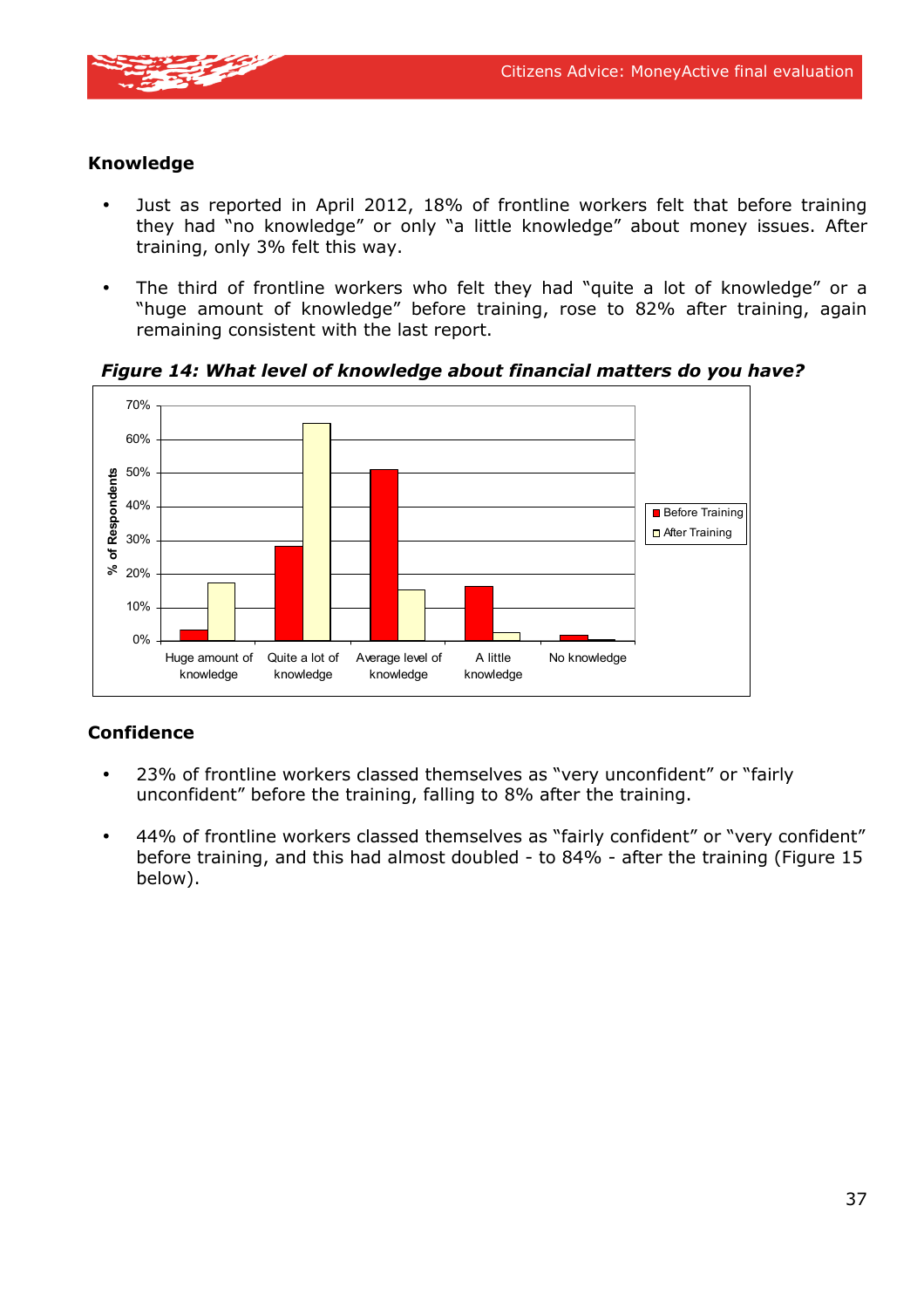![](_page_40_Picture_1.jpeg)

confident nor unconfident

*Figure 15: How confident are you giving advice to clients?* 

#### **Overall impressions**

When asked what they had learned during the training, frontline workers continued to comment that one of the most useful aspects of the training is learning where to signpost clients for further help:

unconfident

unconfident

*"I learned a lot, I know now what advice I would give people and advise them what to do if they were in debt. I found it most useful the fact that when you are in a lot of debt there's people out there that can help you..."* 

*"I've learnt how the CAB works and how easy it is to get CAB help."* 

Other benefits of attending the session included:

*"[It] makes us more confident to reassure and support our clients regarding changes and proposed changes to welfare benefits."* 

*"I gained more information than I had previously had and feel more confident now."* 

*"[I] feel empowered to go through client debts using the framework of priority and non-priority debts and completing a budget."* 

*"I learned more about bankruptcy and the difference between county and magistrates courts."* 

#### **Longer term impact**

30 telephone interviews were carried out with frontline workers. An additional 25 interviews were conducted by MoneyActive volunteers, either in person or over the phone. The interviews were carried out between one and nine months after the training,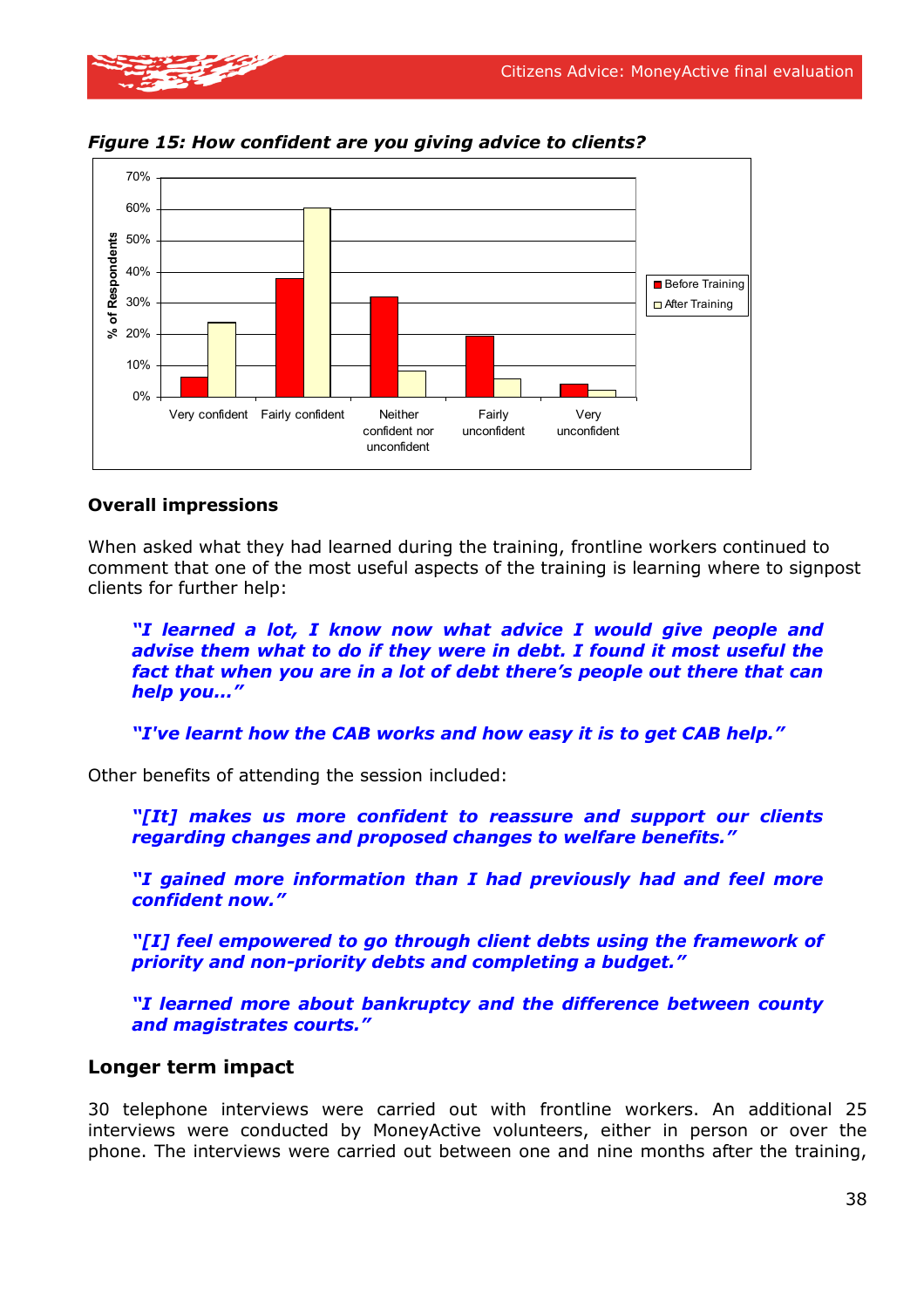![](_page_41_Picture_1.jpeg)

with the average time elapsed between training and interview being approximately three months. The range of roles carried out by the frontline workers included housing officers, children's centre workers, workers and volunteers of children charities and drug and alcohol charities, probation officers, volunteer centre workers, homelessness and resettlement officers from local councils, as well as the assistant head teacher of a school for special needs and a student welfare manager at a college.

Around half of the frontline workers interviewed participated in the training after being asked to by a manager, or because it featured as part of wider training for their role. The second most frequently cited reason for participation was that they wanted to be able better to support clients. For example a counsellor with an alcohol support service felt that she didn't know enough about financial matters and was not qualified to help clients who were struggling in this area and asked her organisation if she and a colleague could attend training. In another example, a Community Involvement Officer at a Housing Association attended after a consultation revealed that residents desired more information and advice on financial matters. One organisation was already planning to embed financial capability in their services, so when they were approached by their local CAB about the opportunity they "*took it up straightaway."* 

The overall impression people had of the training was extremely positive, with many commenting that it was helpful and engaging.

#### *"Really good, good structure, good pace and good information."*

#### *"Professional, enjoyable, well presented and useful."*

#### *"Really good, it enabled me to feel confident enough to ask the right questions with clients."*

One respondent, a rent advisor with a housing association, commented that while he did not learn any new information in particular, he did find it very useful to be shown the approach to budgeting which he could use with his clients. Only one respondent, a development worker from a homeless charity, felt that the course was not useful for their role, commenting that although it was very interesting, its focus on commercial loans did not coincide with their own organisation's advice to clients to avoid these loans whenever possible.

The aspects of the course which respondents were most likely to enjoy or find useful included learning where to signpost clients, information about CAB itself, and learning about different types of credit and debt.

Several commented that the materials were very good, and could easily be shared with their clients.

*"It was structured, clear and the literature was very handy and useful to give clients."* 

*"I especially liked the part of the session on priority and non-priority debt. I also thought the booklets were very good."*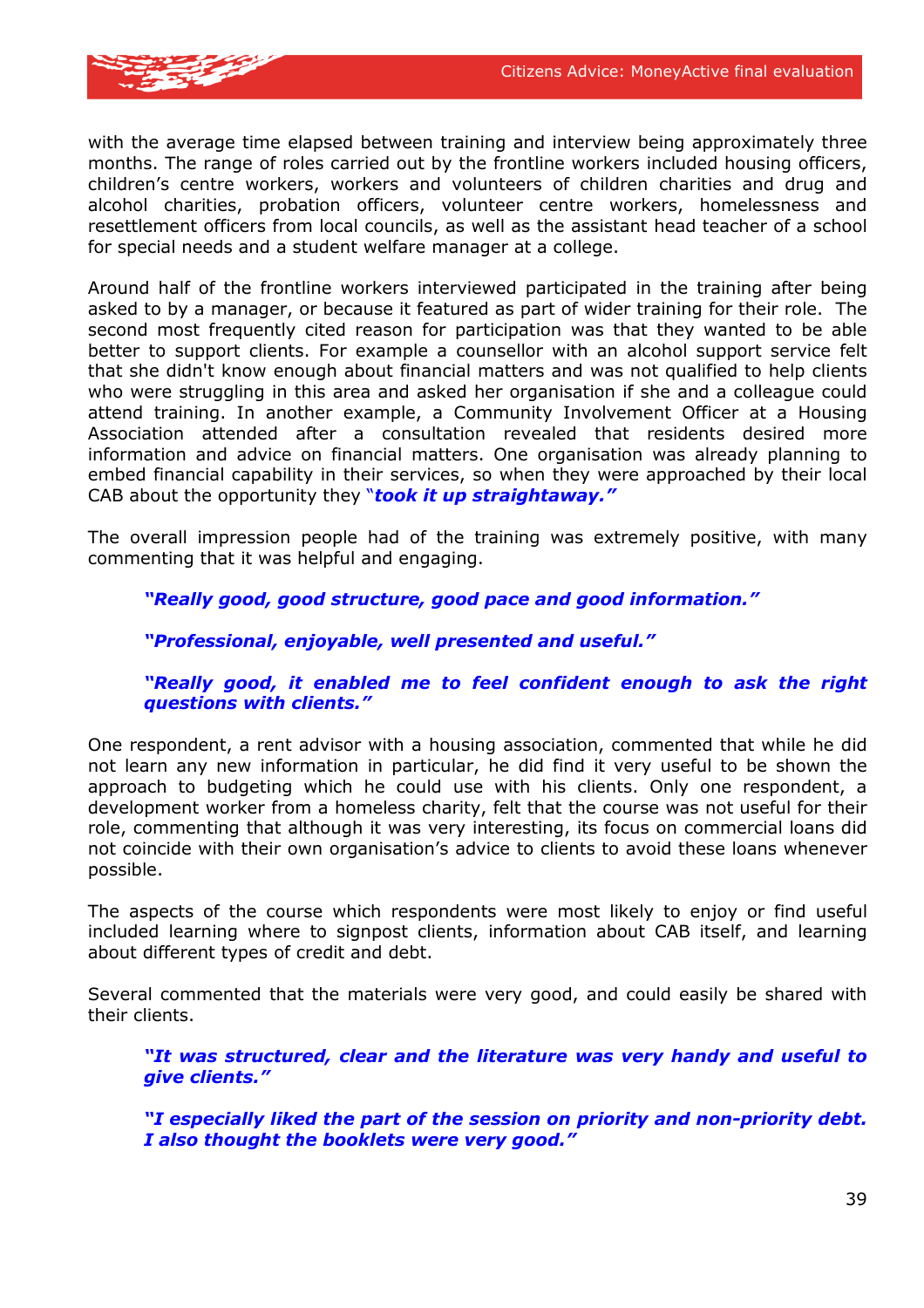![](_page_42_Picture_1.jpeg)

Two respondents suggested that the sessions could have been longer, one expanding upon this saying it would have been useful to have more time to have questions and answers. Similarly one of the probation officers suggested that it would be useful to have a follow-up session where specific client cases could be discussed, anonymously, as sample scenarios.

The majority of respondents believed that they will now do more training in this area as a result of MoneyActive. For some this is because they would like more in-depth information about specific topics, such as benefits and tax credits, or would like to keep up to date with new developments. For example, a probation officer stated that they are increasingly encountering new and different issues for clients arising from the changes to housing benefit and that they would need further training in order to provide related support to their clients. Others felt that they did not need any further training, often because of their personal experience in the field, or because the training was deemed to be sufficient to meet their needs: for example, a children services practitioner stated that the course was sufficient to give them a good foundation of knowledge with which to understand debt and signpost clients to further help. Many of those who would not take further training themselves stated that they would encourage their colleagues to attend, and overall a large majority of respondents said that they would recommend the course to appropriate colleagues or, indeed, that they already had.

The most common benefit frontline workers said they gained from the training was an improved ability to provide advice to clients, whether in groups or in one-to-one situations, as well as improved ability and confidence in identifying clients in financial need. Over half the interviewees use handouts from the training with their clients and find these a useful resource. Several of the frontline workers also commented that the training had benefited them in their personal life, as well as improving their working life through providing a chance to network with other local organisations.

#### *"It was very useful, even for myself. I have a daughter at university and I have warned her about the Wonga loans."*

Nearly all frontline workers interviewed now expected financial capability to be a growing part of their organisation's work.

*"With the economy as it is and benefit changes on the horizon a lot of families will find themselves in financially sticky situations."* 

*"[I expect] it will become a growing part of the organisation's activities, as it goes hand-in-hand with the current economic climate, which has made money management and dealing with finances far more problematic for everyone… even if or when the economy does improve, [I think] it will still be a good idea to keep financial capability training going."*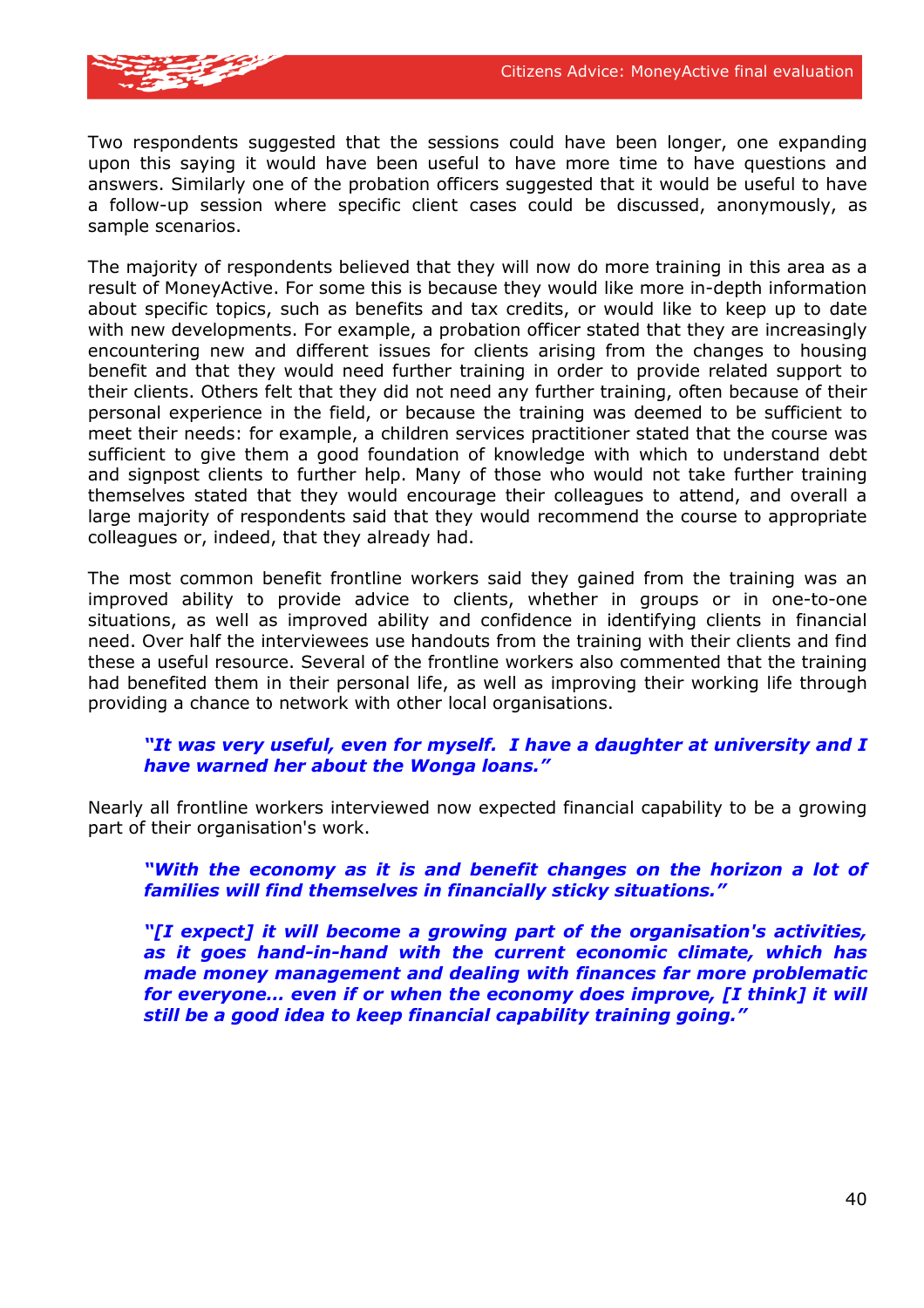![](_page_43_Picture_1.jpeg)

### **4.2 Outcomes for volunteers**

#### **Enjoyment**

- The final volunteer survey found that 52% of volunteers had enjoyed all aspects of volunteering on the project. This is a slight increase on the percentage at the time of the April 2011 report.
- As in the midpoint survey, 39% enjoyed most aspects of the volunteering, and just 6 people enjoyed only a few or no aspects of their involvement in the project (Figure 16).

![](_page_43_Figure_6.jpeg)

#### *Figure 16: To what extent have you enjoyed your volunteering?*

As in the mid-point survey, respondents were also asked what they had enjoyed most, and least, about the project. A representative selection of their comments is set out below.

Enjoyed most:

*"The sense of achievement in helping others and the possibility of making a difference."* 

*"Being proactively involved from the beginning of the project and watching it develop."* 

*"[The] chance to interact with other charity organisations, finding out how they help their clients."*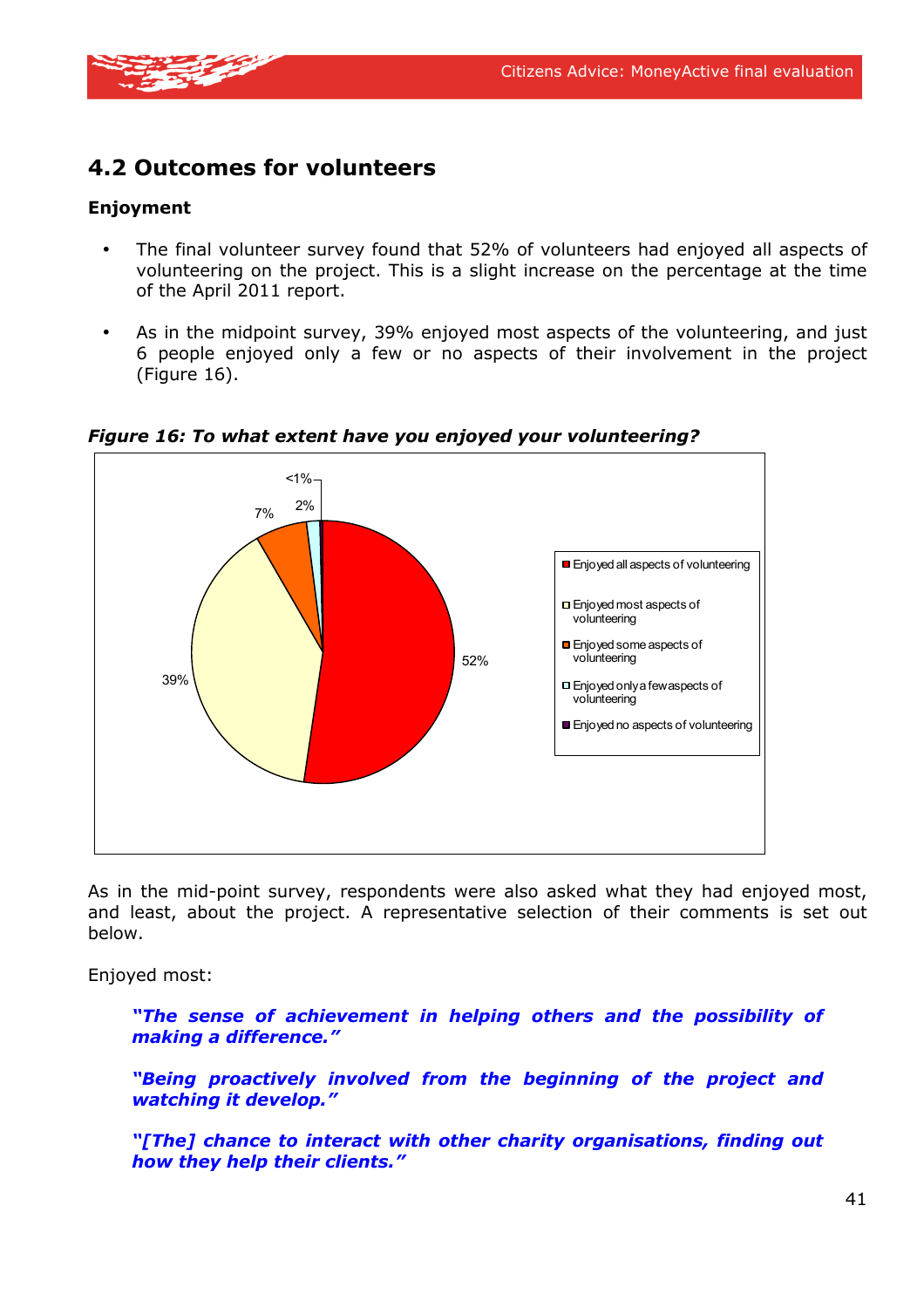![](_page_44_Picture_1.jpeg)

*"[The] chance to meet new people out in the community as well as within the training team."* 

*"I've enjoyed the positive responses I've received from learners, particularly those I've been able to help in a practical way."* 

Enjoyed least:

*"I have least enjoyed the difficulties experienced in generating interest for arranged courses. Poor attendance levels can be very disheartening after spending considerable time preparing each session."* 

*"A few participants could be negative and try to disrupt a session".* 

*"Some of the delegates are already too far in debt so limited impact in trying to help them resolve their problems."* 

*"Although necessary, the electronic evaluations are the least enjoyable part of the process."* 

*"Preparation takes far longer when adapting material for specific groups."* 

#### **Expectations**

In a slight increase from the previous report, 88% of volunteers (compared to 84%) felt that the project had met most or all of their expectations (Figure 17).

![](_page_44_Figure_12.jpeg)

*Figure 17: Has involvement in MoneyActive met your expectations?*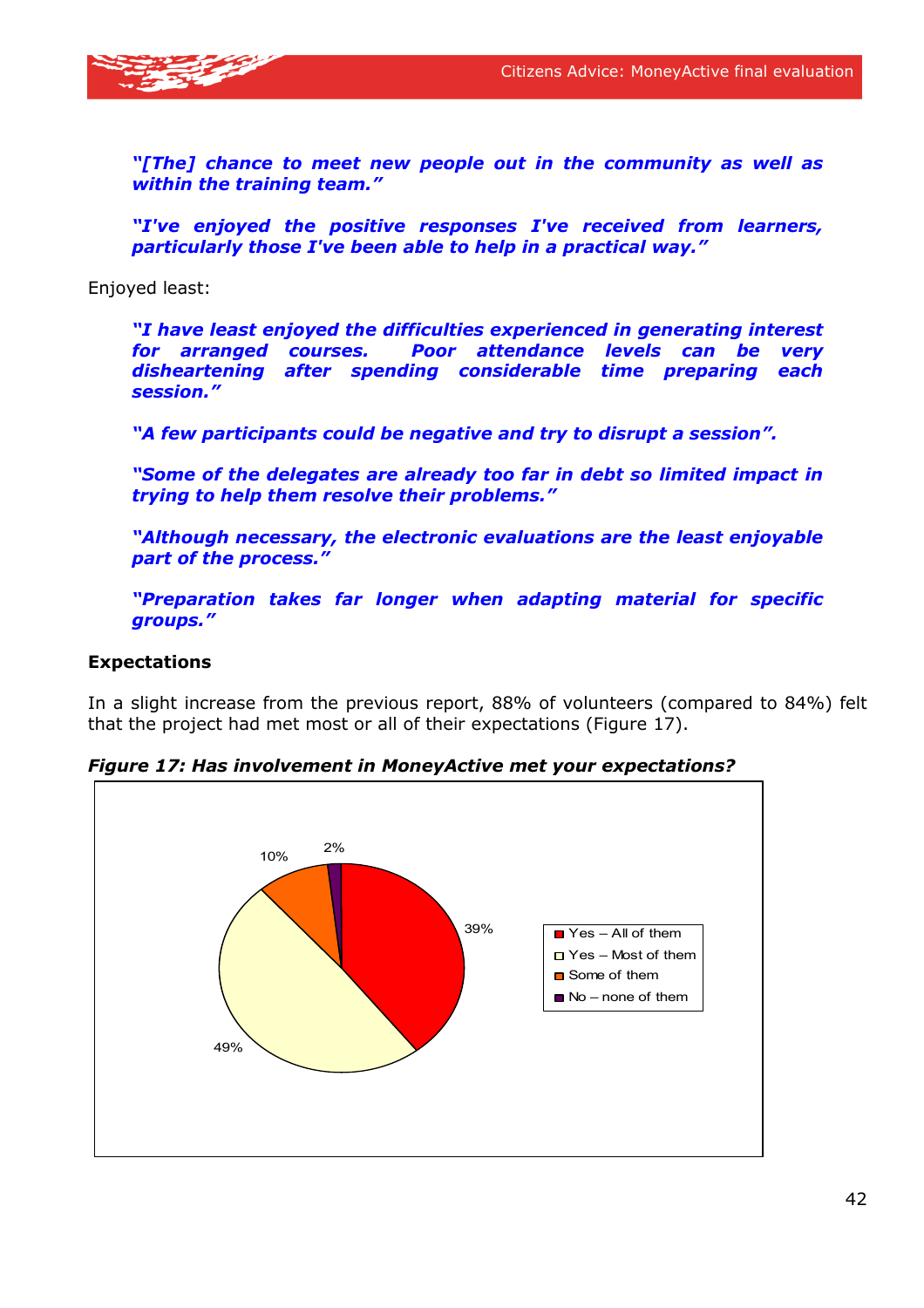![](_page_45_Picture_1.jpeg)

A selection of comments elaborating upon these answers is given below.

*"Yes – all of them"* 

*"It was explained to me from the start what would be involved and what my role would be, which was to be part of a needed service to our clients. My involvement has been as much as I have wanted it to be. My ideas and thoughts on the training have been taken in to account as have those of the other trainers."* 

*"I wanted to volunteer where there was scope for making a difference. People did get useful information and guidance from the sessions and that satisfaction made it all worth it."* 

*"Yes – most of them"* 

*"I wanted to do something to help the community, and I have, but it leaves me thinking sometimes that there is not enough help out there for the people suffering from depression caused by debt."* 

*"[I am] slightly disappointed that the marketing of/obtaining clients for sessions was not fully investigated or maximised."* 

*"I did not know what to expect."* 

*"The people we feel we need to reach aren't necessarily the ones who turn up at the sessions."* 

*"Expected better commitment by clients."* 

*"Some of them"* 

*"Towards the end of the project it seems to be getting more difficult to motivate people...some just see it as ending totally but I see it as just the beginning, a lot of hard work has been put in to get it off the ground and that it will continue even if there is no further funding of it."* 

*"Lack of interest from client groups who clearly would benefit from money management advice."* 

*"No – none of them"* 

**"Sometimes felt that I was there so that organisations could 'tick their boxes' and schools were not fully committed to the project."**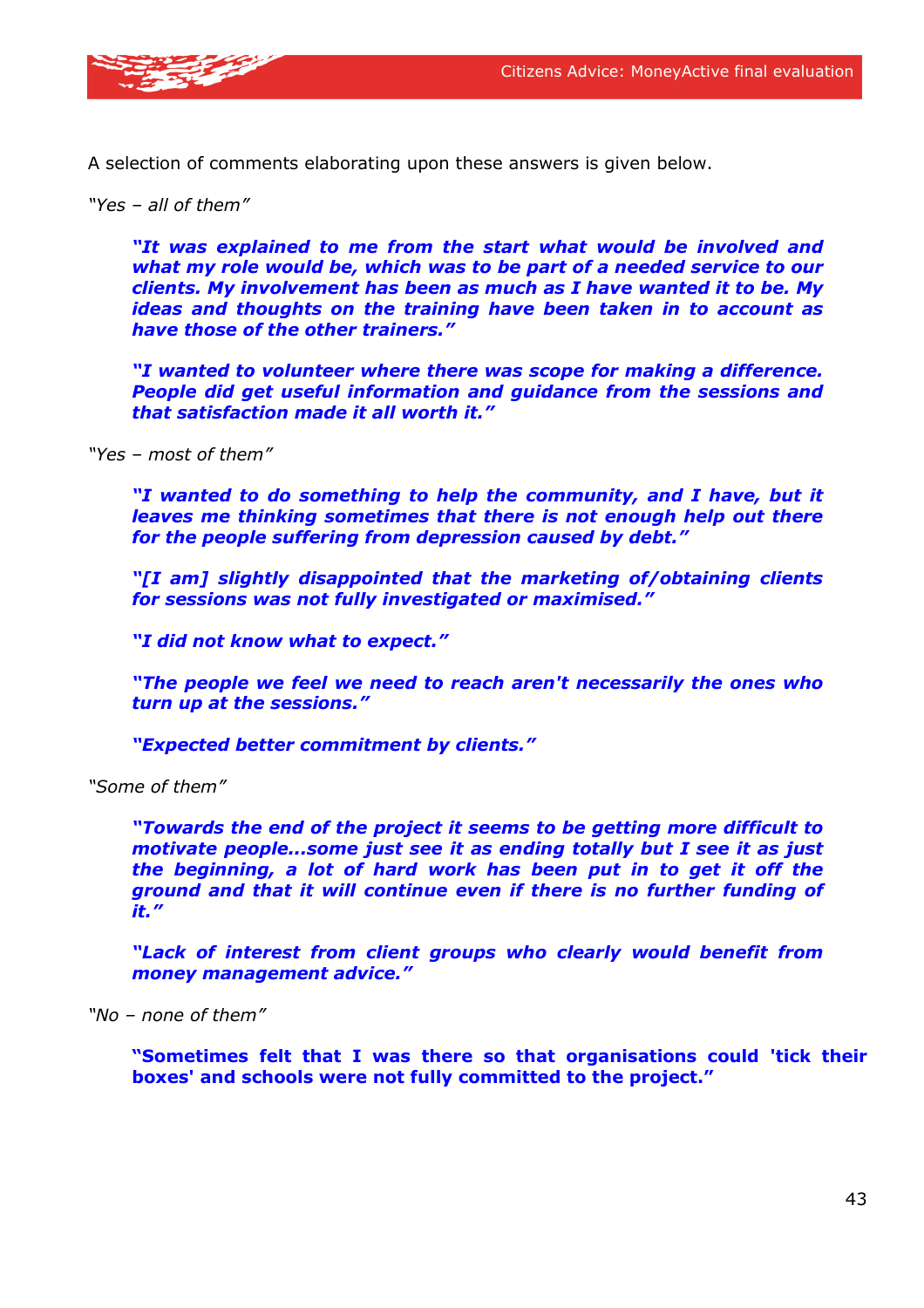![](_page_46_Picture_1.jpeg)

#### **Beyond the MoneyActive project**

As in previous reports. the majority of volunteers (59%) thought that in six months' time they would still be volunteering in the same role. This is particularly notable at this stage of the project, however, since funding has come to an end. The number of respondents who thought that they would be volunteering for CAB in a different role from their current one increased from 14% to 18%. (Figure 18 below).

![](_page_46_Figure_4.jpeg)

*Figure 18: Where do you see yourself in six months' time?* 

Many of the 18% who see themselves in paid employment would like to work in financial education or debt advice, and within CAB itself. Other areas of work include probation services and accountancy.

Half of those who saw themselves volunteering with CAB in a new role, and who specified what that role would be, wanted to become an adviser. A further quarter wanted to continue volunteering in a training role.

 $30\%$ <sup>4</sup> of respondents believe that the MoneyActive project will help "a great deal" getting them to where they see themselves in six months' time (see Figure 19 below), down from 36% in the April 2011 report.

Some volunteers had received bursaries from MoneyActive in order to become PTLLS qualified, which added to their portfolio of skills.

 $4$  Excluding respondents who see themselves in the same role in six months time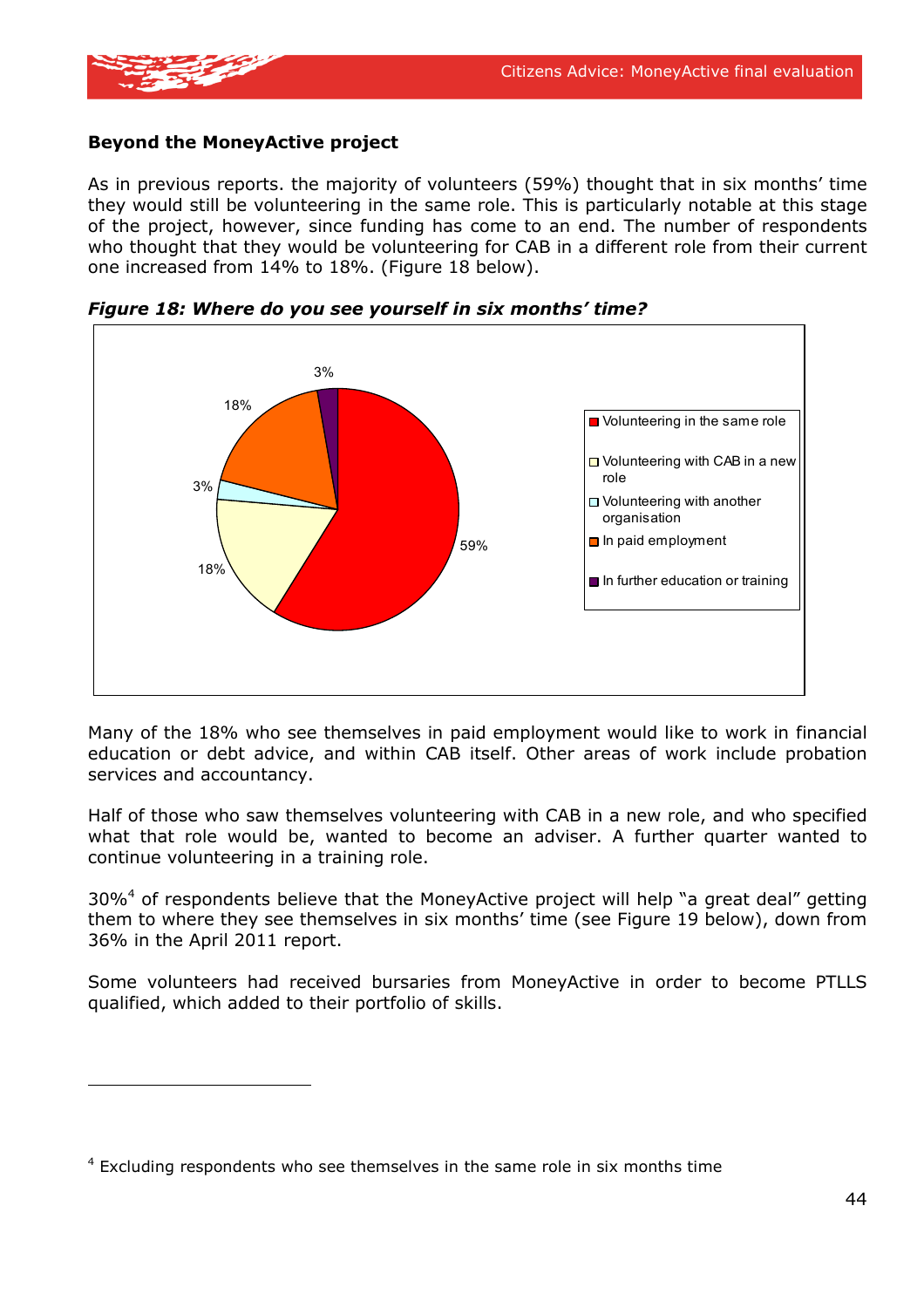![](_page_47_Picture_1.jpeg)

![](_page_47_Figure_2.jpeg)

*Figure 19: Do you think the MoneyActive project will help in some way to make this possible?* 

Reviewing the data by destination, of the 18% who intend to be in paid employment, 80% believe that the MoneyActive project will help "a great deal" or "quite a lot" in making this possible. Of those who see themselves volunteering within CAB in a new role, 59% believe MoneyActive will help "a great deal" or "quite a lot" in making this possible.

#### *"The experience has helped with subject knowledge, confidence levels and also networking with organisations within the local community."*  Volunteer hoping to volunteer with CAB in a new role

*"It has improved the personal skill set I can now offer a future employer."* 

Volunteer hoping to find paid work

#### *"Delivering financial training to the most vulnerable groups of people within society has increased both my own financial capability and motivation to begin a career within finance."*

Volunteer who has now started studying for their CIMA chartered accountancy qualification.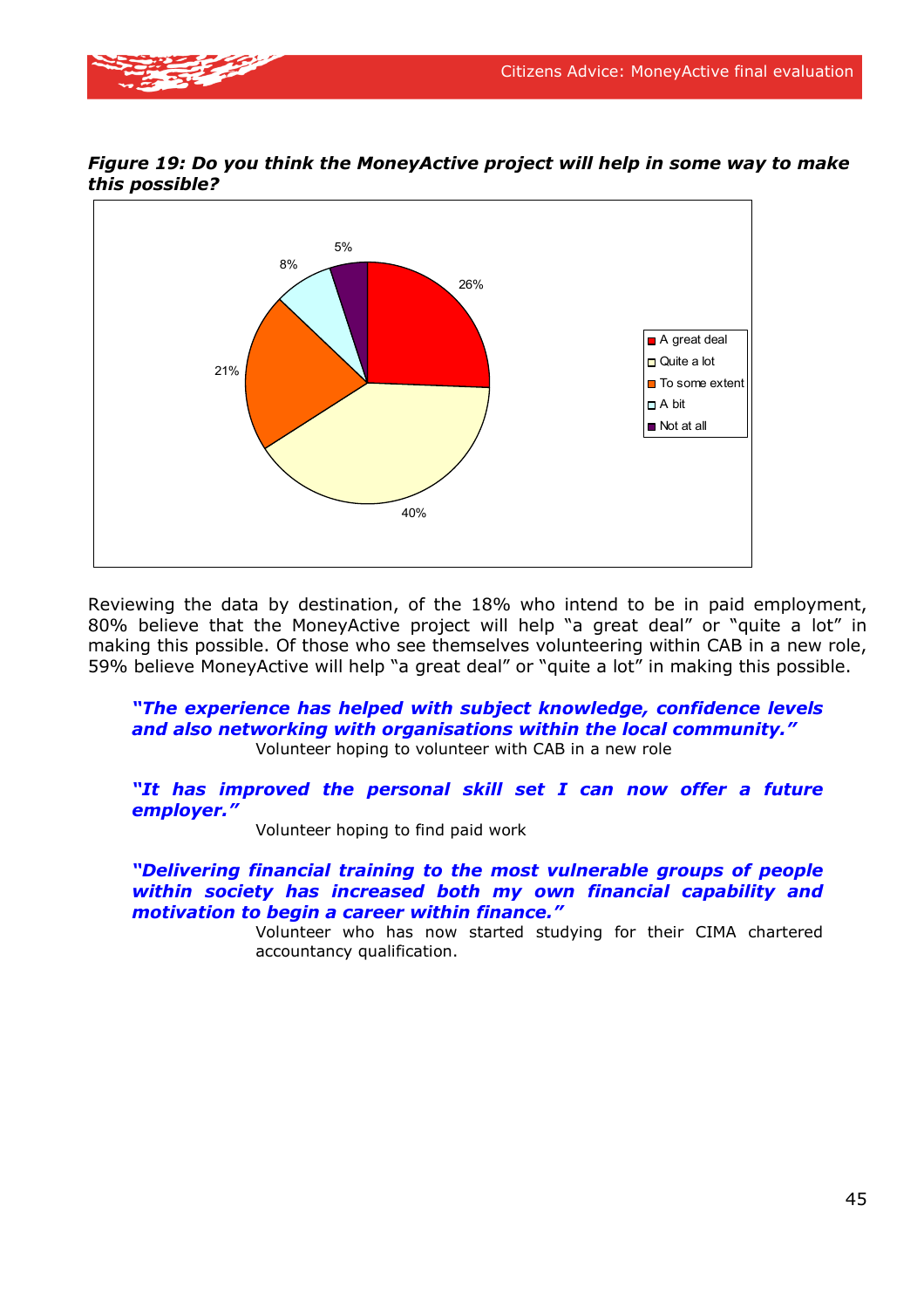![](_page_48_Picture_1.jpeg)

### **4.3 Outcomes for bureaux**

#### **4.3.1 The benefits**

In terms of benefits to the bureaux themselves, the opportunity to engage in preventative work is perceived as the major benefit of the project. Other key benefits include:

- Enhanced visibility for bureaux within their area from the perspective of both clients and partner agencies. This brings associated opportunities to really showcase the bureaux roles, and dispel myths about bureaux inflexibilities and limited capability to be fleet of foot and customise their support.
- The opportunity for bureaux to extend their reach into new geographies and new groups with whom they would not normally engage.
- The opportunity for undertaking work with schools and, in so doing, helping to address a real need for financial capability support for young people, which is increasingly becoming embedded in the school curriculum.
- The opportunities for networking and developing new and deeper partnerships with other agencies. Examples quoted as being particularly valued were Community Schools, Colleges, Registered Social Landlords, women's refuges, mental health groups, Primary Care Trusts, domestic violence and homelessness charities.
- The good grounding it has provided for entering into new and different ways of working, to which bureaux will need to become accustomed. MoneyActive is a highly challenging programme to run, not least because it has the use of volunteers at its heart. Given this, it is an excellent introduction to the challenges likely to be encountered in delivering the government's Big Society agenda, to which bureaux need increasingly to adapt.
- It adds value to core bureaux services notably debt advice, and provides a continuation route (ongoing support) for clients who have finished support from other parts of the CAB – debt advice or other.
- The reputation and impartiality of Citizens Advice was consistently seen to be a real benefit to delivering a project of this type.
- The building of new partnerships, which have resulted in new and different opportunities to submit joint applications for funding for activities either focusing entirely upon, or including financial capability advice.
- Opportunities to influence the policy and activities of other agencies.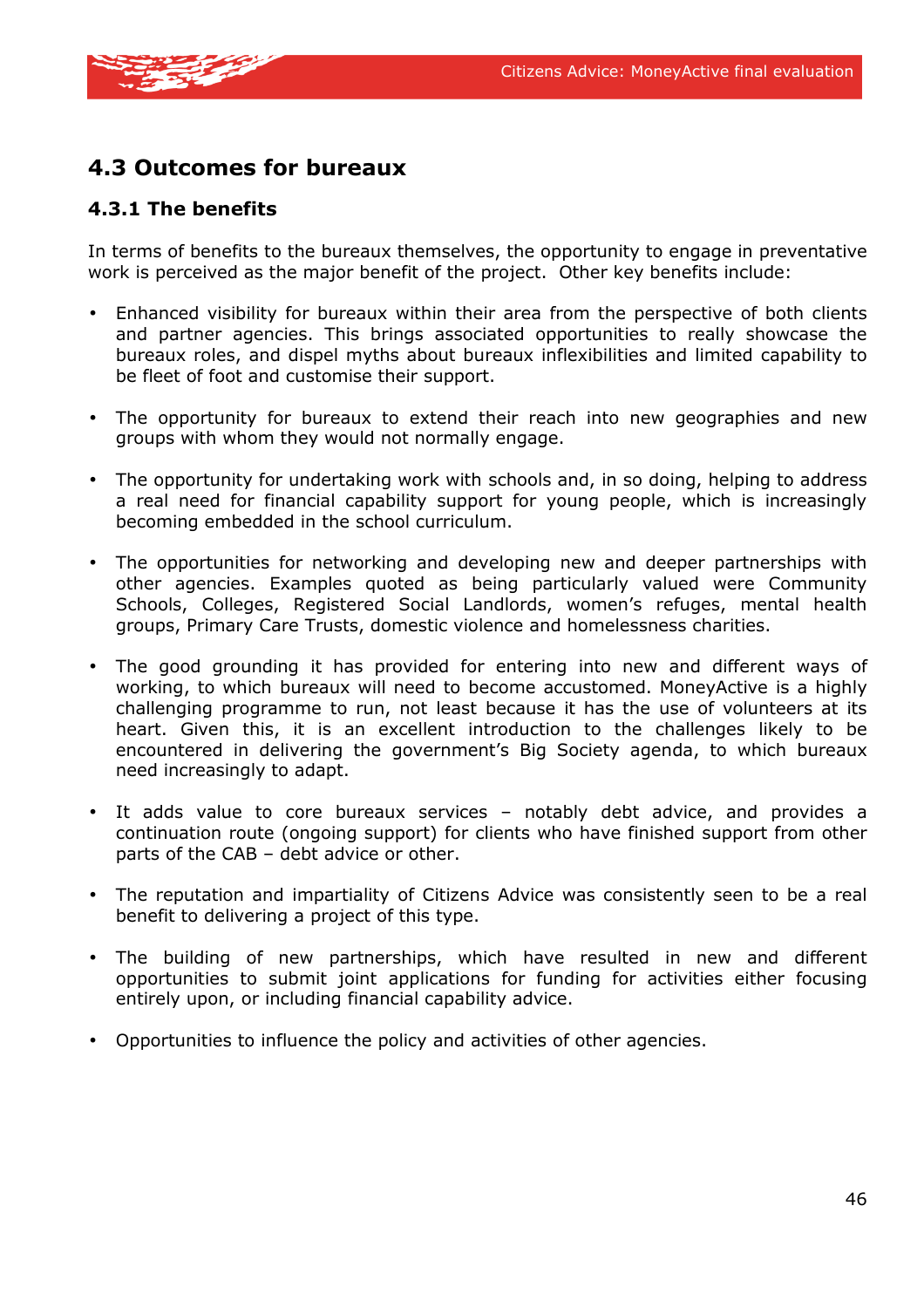![](_page_49_Picture_1.jpeg)

#### **4.3.2 The challenges**

Bureaux articulated a number of challenges, including aspects around the deployment of volunteers to do the training, as well as issues pertaining to the constricting public funding environment. The key challenges are as follows:

- Some agencies expressed concern about the principle of a 'volunteer' delivering the training within the context of delivery quality and consistency. This proved in some cases to be an obstacle in gaining a foothold in certain organisations and, in the case of the bureau that was encountering this problem the most, it was a challenge to find sufficient activities of interest in which to engage volunteers. It should be noted, however, that the extent to which bureaux had, in the round, declared that the training would be delivered by 'volunteers' varied. There is, technically, no requirement to declare this.
- Some agencies required that volunteers are PTLLs qualified, which imposes limits upon who can be deployed to support certain agencies. This requirement would, typically, preclude a significant proportion of Citizens Advice full time staff, let alone volunteers. Citizens Advice did, however, address this by providing bursaries for some volunteers to become PTLLS qualified.
- Some agencies required that the education authority needs to have undertaken a CRB check (and in some cases an enhanced CRB check) on the volunteer trainers. Some bureaux had, as an aspect of their general practice, arranged for CRB checks for all of their staff and volunteers as a matter of course and some had not. This has, from time to time, been an inhibiting factor to projects that have not done so.
- Whilst not wishing to undermine the enthusiasm of volunteers, it had sometimes been hard for coordinators to keep volunteers 'reigned in'. For some, due process (ensuring that the skills and knowledge of volunteers match those required to provide high quality training, sometimes in very difficult circumstances) had been threatened by their enthusiasm to deliver. It had proved difficult in some cases to dissuade and prevent volunteers from crossing 'professional lines' in terms of recognising where their support should cease in deference to more experienced agencies/individuals. The distance travelled required by some volunteers in order to respond effectively to the rigours came across quite clearly at the close of the programme. Conversely, the close of programme co-ordinator survey also revealed the need to have faith in volunteers and give them their head: *"Volunteers are often a lot more capable than we give them credit for. They enjoy meeting the challenges that paid staff often work hard to shield them from".*
- For some bureaux, it had become increasingly difficult to access affordable training venues. Organisations that had previously been willing and able to provide training venues free of charge had become less flexible about this, given the constriction in funding across the public and voluntary sectors and the associated need to generate replacement income.
- Many end users were becoming more and more concerned with receiving emergency debt advice and it was proving difficult to persuade some to engage with preventative financial capability training in the face of severe personal crisis. Some bureaux had,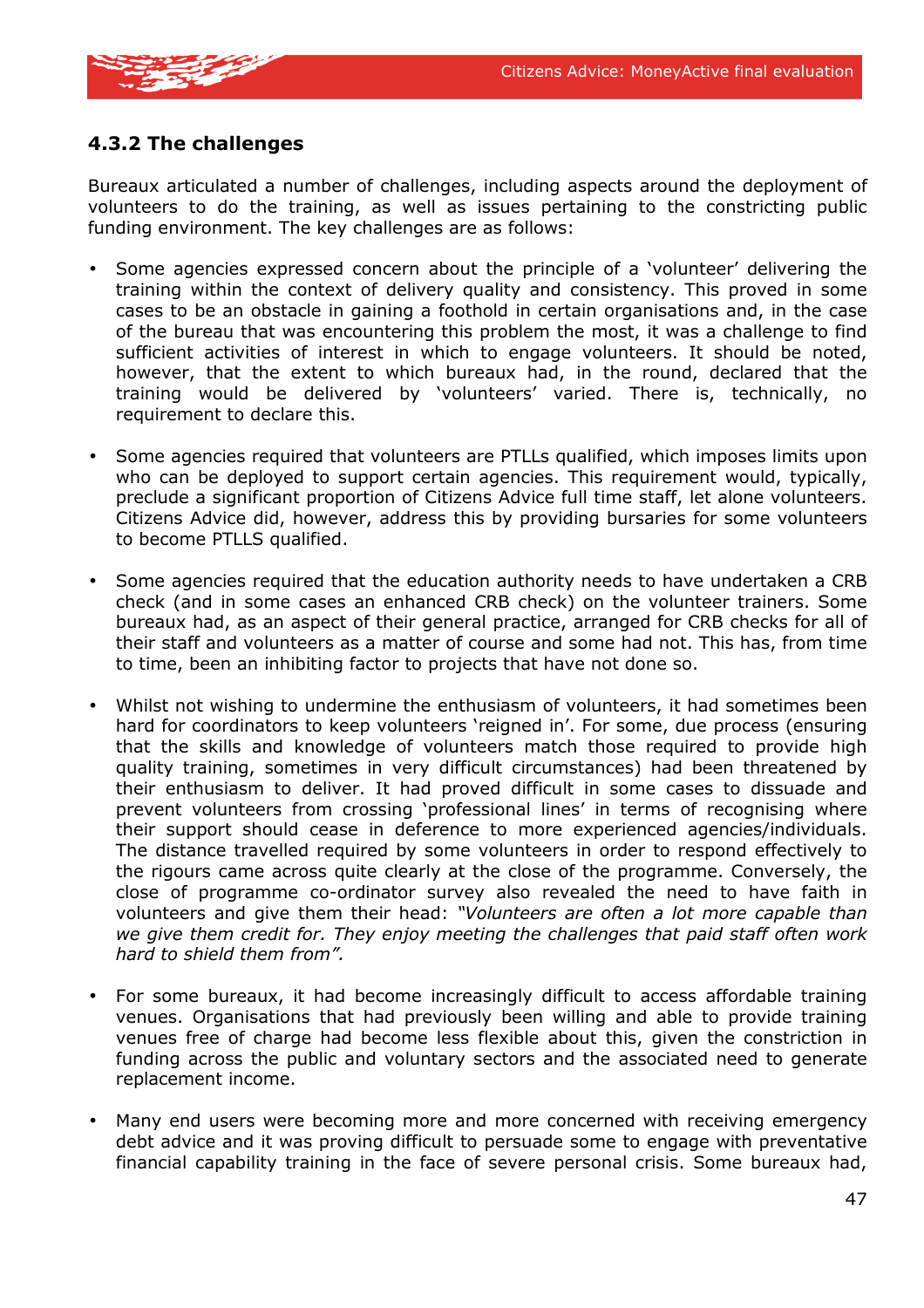![](_page_50_Picture_1.jpeg)

however, overcome this by insisting on beneficiaries receiving an integrated package of financial capability and debt advice.

Some bureaux had overcome resistance from end users to take advantage of financial capability advice alongside debt advice by insisting on beneficiaries receiving an integrated package of both. This package commenced, without exception, with the financial capability support and bureaux staff were instructed to implement this rigorously. If clients had still not received financial capability support as the debt counselling session approached, the session was delayed. The rationale expressed for this to beneficiaries is that it will enable them to make the best use of their debt advice session. The bureau is clear that that this approach will stay.

• One bureau expressed a strong concern that the viability of group, as opposed to oneto-one, sessions was undermined by the Money Advice Service-sponsored sessions, which were being rolled out across the country and were effectively competing for MoneyActive clients.

#### *"The CFEB financial capability training is being delivered by paid staff, for between 25 and 100 people at a time, which is flooding the market in some areas".*

- The time taken to plan and collate/adapt appropriate materials was more extensive than envisaged and this presented a considerable challenge to delivery from the outset.
- Whilst the importance of gathering insights into the highs and lows of the projects from the perspective of end users and front line workers was acknowledged, there was general agreement across the bureau that completion of Rocket Science's evaluation forms was excessively time consuming and resource intensive.
- Bureau expressed frustration that the need to be very flexible about the duration of delivery sessions (which sometimes needed to be quite short), piggyback partner agencies sessions (which might involve them distributing their own monitoring forms) and to slot into regular staff internal meetings (along with other agenda items, whereby that the trainer frequently needed to be 'in and out' very quickly), meant that it was quite often tricky to distribute and ask end users/front line workers to complete the Rocket Science evaluation forms. Thus, in reality, the outputs reported to Rocket Science would not have reflected the full extent of the training that had actually been delivered.

#### **4.3.3 MoneyActive's relationship with other bureau activities**

There is clear evidence that MoneyActive had become increasingly embedded within, and a highly valued element of, wider bureau activity over the course of the project delivery period. Examples of this include: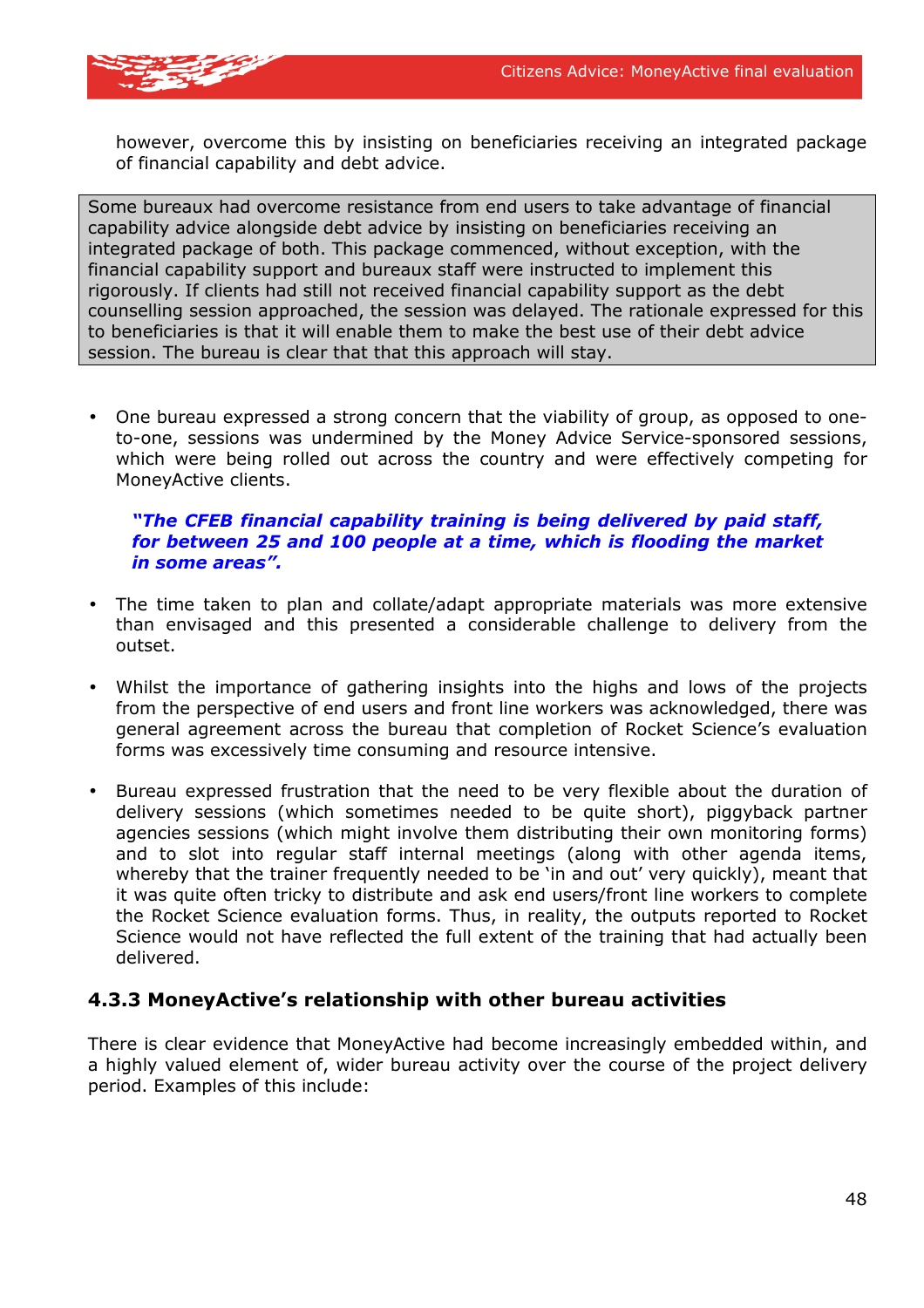![](_page_51_Picture_1.jpeg)

- Volunteers providing in-bureau pre-debt advice support for clients, releasing debt workers to support more people; demonstrating productive, mutually beneficial, collaborative working.
- In the case of the larger projects where the project lead was delivering other financial capability and inclusion support projects, MoneyActive tended to fall, and become integrated within, that broader portfolio of work.
- The Chief Executive and Trustees of one of the focus group attendees had instructed that all Gateway assessors should be trained in financial capability, adding quite extensively to the skills base of the organisation. bureau told us that all of their volunteers were provided with financial capability training as part of their general training.
- Increasingly, recruitment of volunteers to MoneyActive became incorporated within the broader volunteer recruitment process.
- Existing volunteers had increasingly provided presentations and training to new volunteers and other bureaux staff members.
- Financial capability training was building upon the significant work that had already been delivered as part of the general Energy Best Deal training.
- Increasing value was being placed upon financial capability volunteers by debt workers based in outreach locations, who were requesting volunteer support to supplement and complement their work. This was particularly the case where their own outreach staff networks were contracting due to budget cuts. Thus, within this context, volunteers were viewed as representing potential for consistency and continuity of provision within the current choppy funding environment.
- Instances were quoted where volunteers were being deployed as classroom assistants within the project leads' own training departments.
- There was evidence of an increasing sense of 'team' between bureau workers and MoneyActive volunteers with, for example, volunteers increasingly looking for ways in which they can support other team members (notably debt workers) to achieve their targets. One bureau noted that its Community Care team received the majority of its referrals from financial capability support staff.
- In one bureau in particular, financial capability had become totally integrated with the debt advice service. It insisted upon beneficiaries receiving an integrated package of financial capability and debt advice, *commencing* with financial capability.

It was generally agreed that the degree to which financial capability training had been integrated into wider bureau functions depended significantly upon the commitment and willingness of the bureau manager and board of trustees. Also, it was important that this support and commitment at senior management and trustee level was clearly articulated throughout the full staff complement. Examples were provided where great opportunities for connecting up financial capability support with other provision were foiled at less senior levels within the staffing structure both due to ineffective communication and also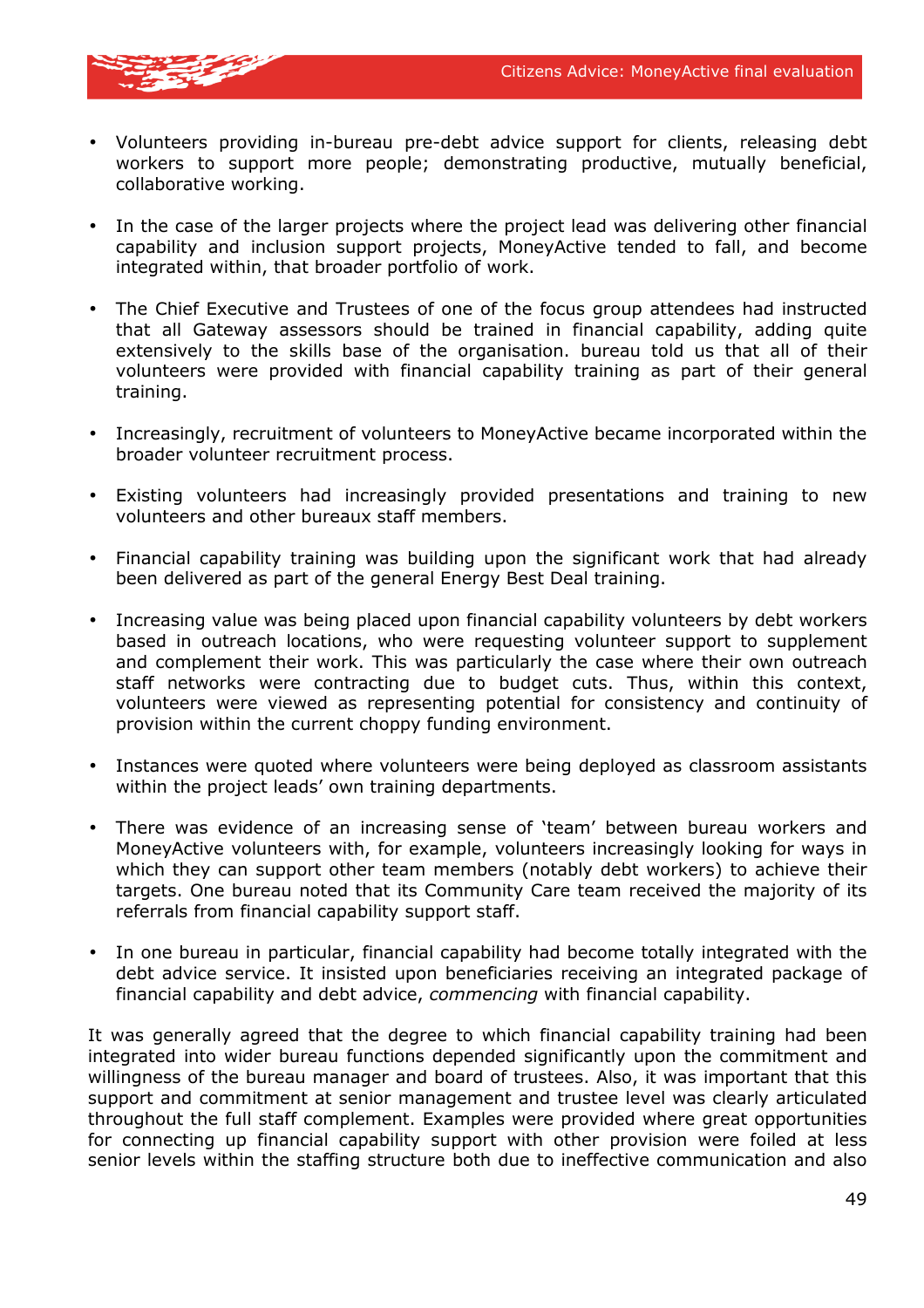![](_page_52_Picture_1.jpeg)

reticence to embrace change. There was broad consensus also that, with the exception of some projects, it took a little time for financial capability to be viewed as a 'bonus' rather than a 'threat' to other activity.

The close-of-programme co-ordinator survey included the following 'lesson learned', which really highlights the benefits of integration of financial capability with other bureau activity:

*"[We should have] integrated it into our core service right from the start. [I] am gutted that we only just found this out right at the end, it will be harder to ensure that this sustains as it's not really fully embedded".*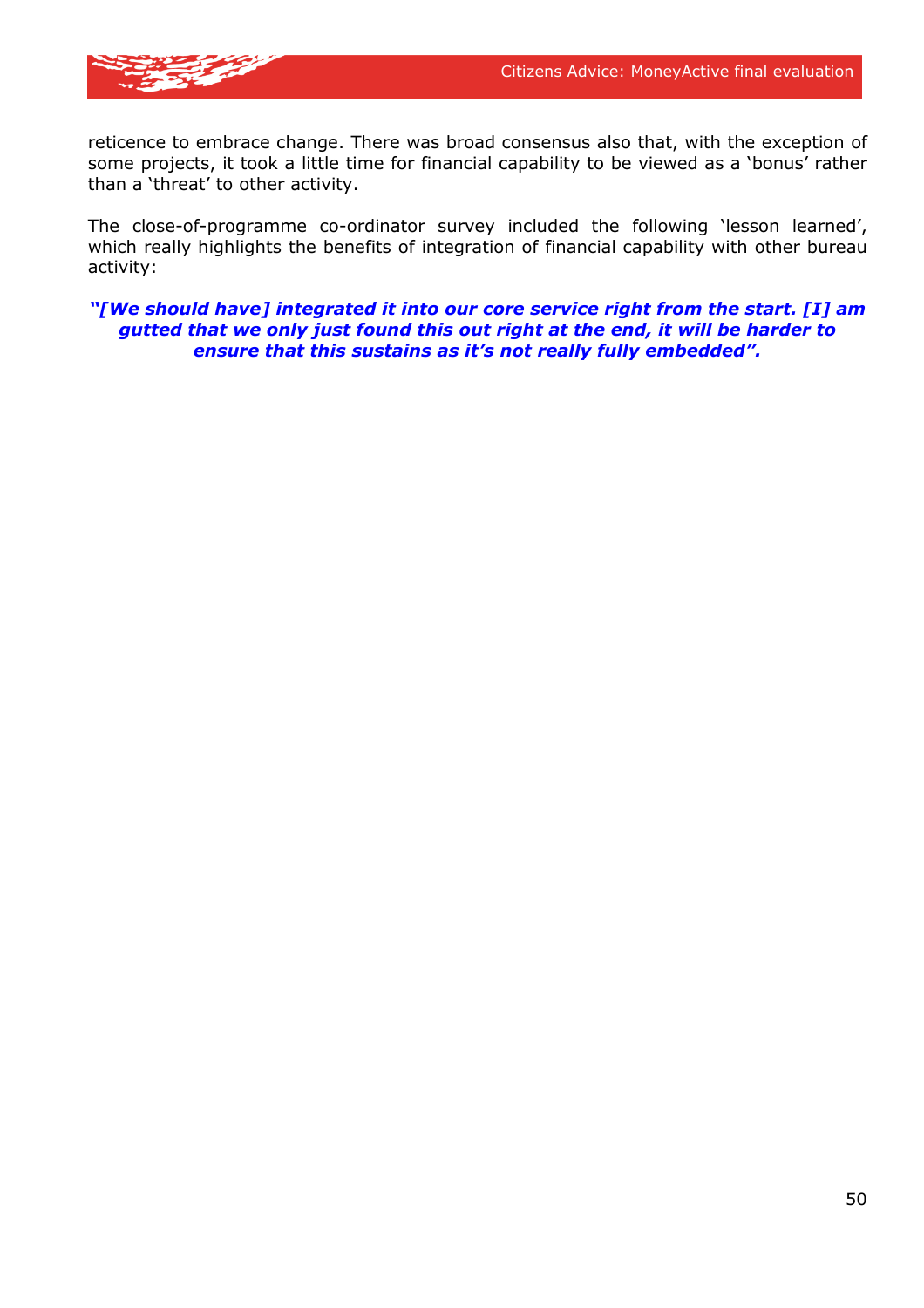![](_page_53_Picture_1.jpeg)

# **5. Continuation**

There is no question that the constricting funding environment has undermined bureaux planning for the continuation of financial capability training. This became increasingly clear as the programme delivery period progressed. It is unfortunate that the tightening of public expenditure coincided with the growth in confidence of the bureaux in financial capability delivery and their associated capacity and practical ability to persuade other funders to support it.

The final co-ordinator survey revealed, however, that of the 96 respondents, 72% of bureaux intended to continue to provide group financial capability training for front line workers and 86% for end users. 45% stated that they intended to continue one-to-one training. The majority stated that this would be provided both in response to specific requests as well as being actively promoted, in the case of group work – although there was slightly less emphasis on 'active promotion'. Continuation of one-to-one support was much less likely to be actively promoted and more likely to be in response to need identified through debt advice work. Around 30% of respondents who said they would continue with financial capability work said that it would be provided as part of the core service.

Continuation of financial capability was frequently accompanied by caveats around identifying future funding, and approximately 30% made reference to having a definite intention to charge, or explore that possibility, for continuation. This marks clear evidence amongst coordinators of movement away from the reticence and discomfort expressed at the beginning of MoneyActive with regard to charging organisations for training end users or frontline workers. Discussions appear significantly to have moved on from 'whether or not to charge' to 'how much to charge'.

At the end of the programme, bureaux quoted the following financial sources as being committed in order to support continuation:

- The Work Programme
- Big Lottery
- Money Advice Service
- Money Guidance
- Barclays
- Santander
- Britannia Trust Foundation
- Probation Service
- Army Welfare Office
- Partner Housing Associations and Local Authorities
- Local projects including the North Warwickshire Law Project and Hammersmith and Fullham ROOF project

It is important to note here that from the mid-programme delivery period, projects have clearly been actively engaged in seeking funding and negotiating with partners, supported by Citizens Advice costings guidance. In addition to the above, this included: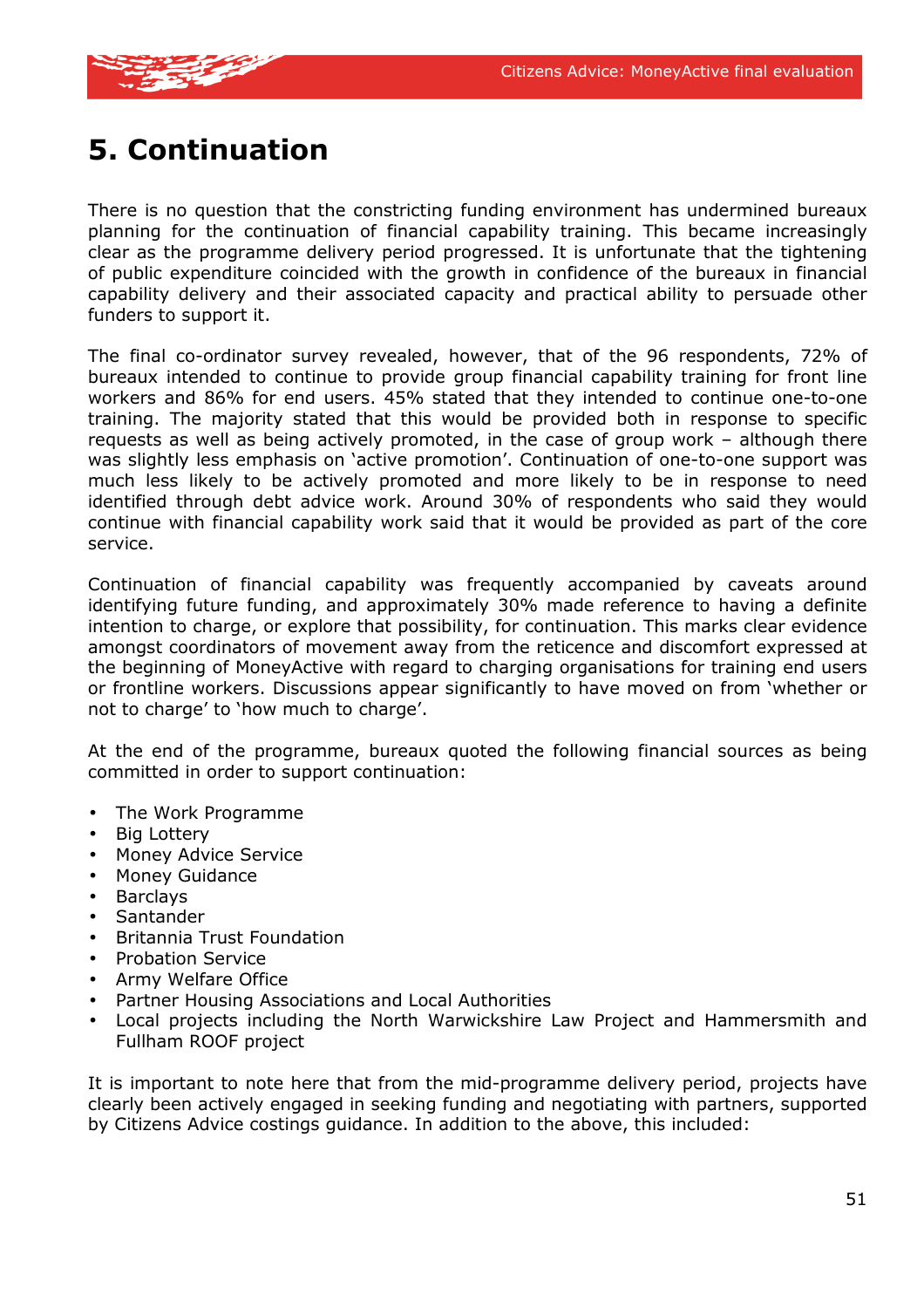![](_page_54_Picture_1.jpeg)

- Broadening and deepening existing relationships with agencies that had previously expressed an interest in funding future training courses including local authority service departments;
- Extending relationships with Foyer developments to provide a wider package of support to vulnerable young people;
- Developing relationships with local addiction centres and other health and disability support groups;
- Developing tenant volunteers within RSLs;
- Participating in multi-agency partnerships; and
- Negotiating to train Community Champions as part of the Big Society agenda.

Bureaux have expressed concerns at the possibility of bureaux needing to seek multiple sources of funding to deliver a future service. Should this be the case, the total funds available would need to be of sufficient scale to support central coordination and administration activities. It is important to note here that the final co-ordinator survey revealed that the role of the MoneyActive-funded co-ordinator had been key and critical to the success of MoneyActive in many bureaux.

It is heartening that there has been a notable change amongst many coordinators in terms of their perspective as to whether the projects were sustainable in terms of continuing to recruit and deploy volunteers rather than use paid staff to provide the training. Initially, most coordinators felt that in order to be sustainable, the project would require full time staff, rather than volunteers. It had been widely considered too difficult for already-stretched bureau staff to recruit, train and retain volunteers. However, there is now an increasing sense that as constraints upon public funding continue to bite, there will be an inevitable increase in the need to rely upon volunteers to support the activities of bureaux and that the deployment of volunteers to deliver financial capability training *"must be made to work".* We asked bureaux to tell us how many existing financial capability volunteers would continue in their role post-cessation of funding. Most projects quoted a number, the collective total of which came to 303. This will be an underestimate, however, because four bureaux responded with a more general comments i.e. *"most of them"* or *"all of them".*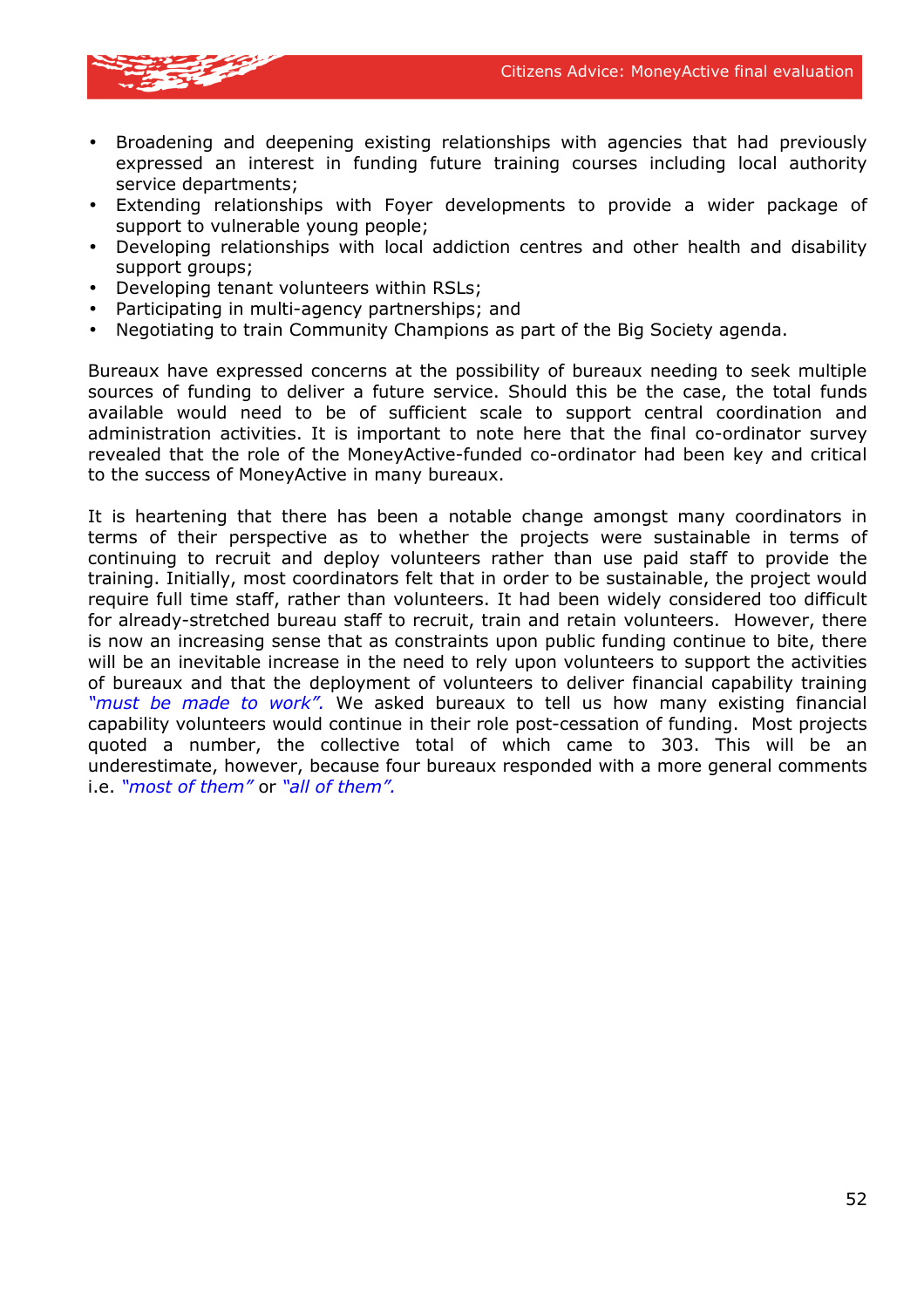![](_page_55_Picture_1.jpeg)

# **6. Project delivery in Scotland and Northern Ireland**

### **6.1 Context**

Although Northern Ireland and Scotland Citizens Advice bureaux were integral to the programme as a whole, Rocket Science's involvement in reviewing and evaluating the projects here was less comprehensive than in England and Wales. This is because delivery of the projects in Scotland and Northern Ireland began too far into the programme for Rocket Science to develop the level of insight into the learning gained from programme delivery than we were able to in England and Wales. Although focus groups were held in Northern Ireland and Scotland, only two (one for co-ordinators and one for volunteers held in November 2010) were held in Scotland and two in Northern Ireland (one for the Regional Co-ordinator, Associate Trainers and Bureaux Managers and one for volunteers held in October 2011).

Although the online surveys were completed by Northern Ireland and Scotland bureaux, the scale of survey completions was low in comparison to England and Wales. Thus, we were unable continuously to revisit progress and gain insights into programme changes as the MoneyActive programme matured in the same way that the rolling programme of focus groups and significant number of online survey returns enabled us to for England and Wales. That said, we were able to draw conclusions from our reviews of the Scotland and Northern Ireland delivery experiences. The review of MoneyActive in Scotland was included in our last report to Citizens Advice and is summarised below. We also prepared a review of delivery in Northern Ireland and offer a more detailed description of this in the current report, given that has not yet been shared across Citizens Advice's bureaux network in an interim report in the same way that delivery in other areas has.

### **6.2 Project Delivery in Northern Ireland**

#### **6.2.1 Delivery Model**

The programme commenced in August 2010; the delay being due to co-ordinator staff changes.

The strategic delivery model in Northern Ireland differed from those adopted in England, Wales and Scotland. The funding was allocated to the Citizens Advice Regional Coordinator, rather than to individual bureaux. The co-ordinator marketed the programme across Northern Ireland. This took the form of:

- general profile raising of the programme, building upon some good, existing connections that had been developed through a predecessor programme – "Young People and Money", which linked the programme with communities of front line workers;
- advertising for volunteers; and
- contacting individual bureaux to publicise the project.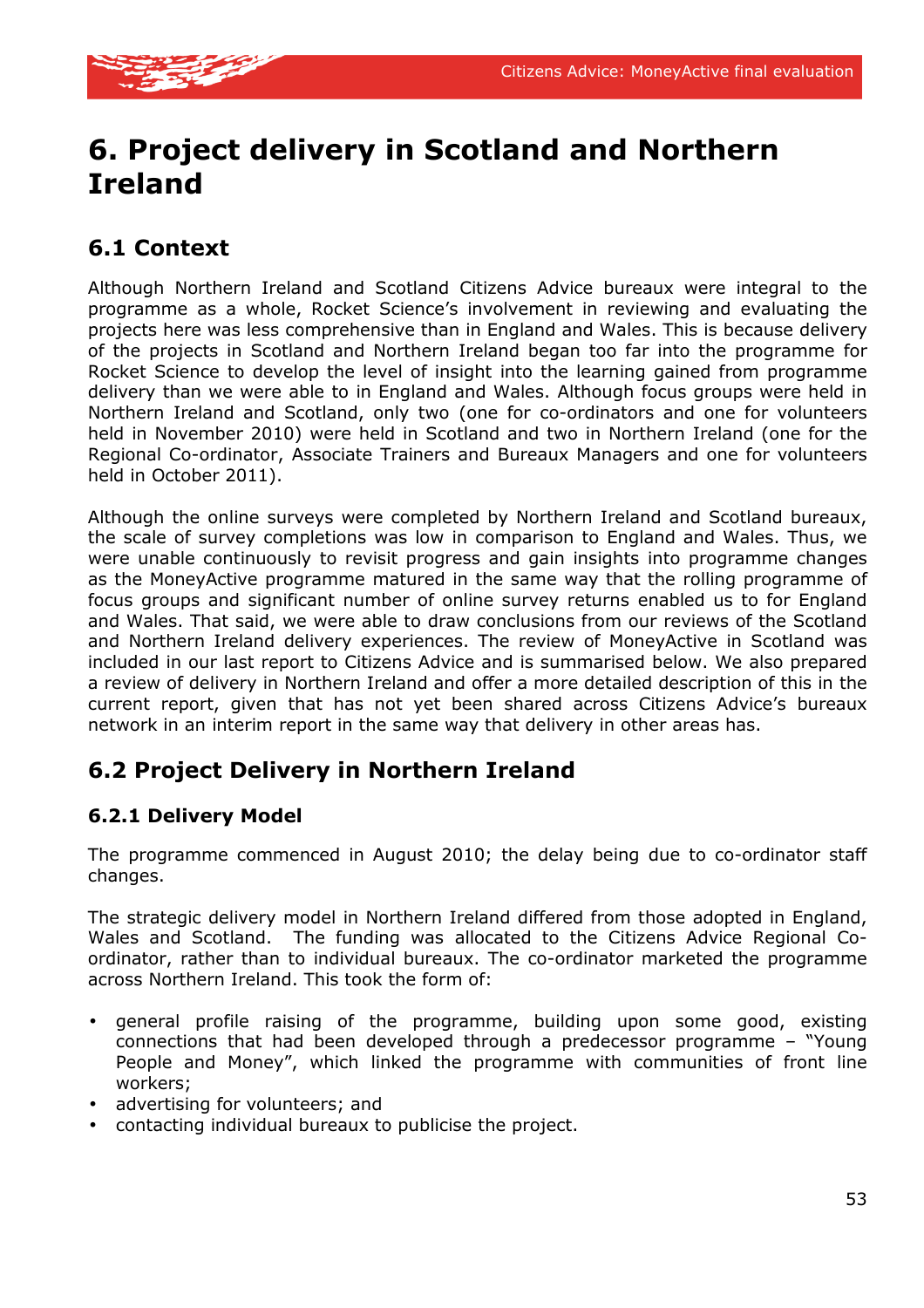![](_page_56_Picture_1.jpeg)

The co-ordinator had also been in contact with the Rural Community Network, which is a regional voluntary organisation established by community groups from rural areas in 1991 to articulate the voice of rural communities on issues relating to poverty, disadvantage and equality. Two community representatives from each of the six counties make up the main component of the Network's Board with statutory, voluntary, farming, environmental, cross border and other sectoral groups making up the rest.

She also organised an 'open session' in Belfast for front line workers for which she received interest from a number of groups.

In the main, the co-ordinator, along with Associate Trainers (initially 5 and now 3) recruited the volunteers. So, most volunteers were recruited centrally. A combination of the co-ordinator and the Associate Trainers interview the volunteers and the Associate Trainers provided them with training – both about Citizens Advice generally and the MoneyActive project in particular.

Unlike England, Wales and Scotland, the individual CABs were not central to this programme (i.e. they did not have sole responsibility for recruiting, training volunteers and delivering training) although, as noted above, the co-ordinator marketed the project across all of the bureaux. Some took up the opportunity to participate in the project, and referred existing volunteers to be trained, but the extent to which this happened was initially undermined by confusion about how the project would work in practical terms – ie. whether or not they were *allowed* to have their own team of volunteers, or whether the programme entailed 'letting in' volunteers that had been recruited centrally to work alongside them. That said, interest did grow, as the regionally co-ordinated volunteers, who were managed by the central co-ordinator, gained a greater foothold across the country. The co-ordinator felt that earlier and more intensive marketing of the programme across the bureaux network would have supported a higher level of bureaux engagement. It took a little while for the co-ordinator to build her own knowledge and confidence to the level required in order for her to be assured of her own ability to really stimulate interest and commitment from the bureaux and support them once they had become engaged. In hindsight, there would have been benefits to being a little bolder in spreading the message earlier.

Due to late programme commencement in Northern Ireland, a reduction in targets was authorised and the revised outputs and outcomes were ultimately achieved.

The rationale for bureaux participating in the programme is entirely consistent with that detailed in Section 2 above. Particular importance was placed upon the opportunity to support the development of new partnerships with other organisations with complementary objectives, including opportunities to connect with politicians and institutions that could provide future funding and bring influence to bear that could potentially advantage the bureaux in the future. One bureau in particular was enthused by the opportunity provided by MoneyActive to provide a broader service within Neighbourhood Renewal Areas. Important also was the opportunity presented to dispel some misunderstandings about what Citizens Advice do and how they work. One MoneyActive end user had, for example, told one of the bureaux managers present that they had previously associated bureaux with 'men in grey suits', which was a surprising, but revealing observation in terms of misconceptions of Citizens Advice within communities.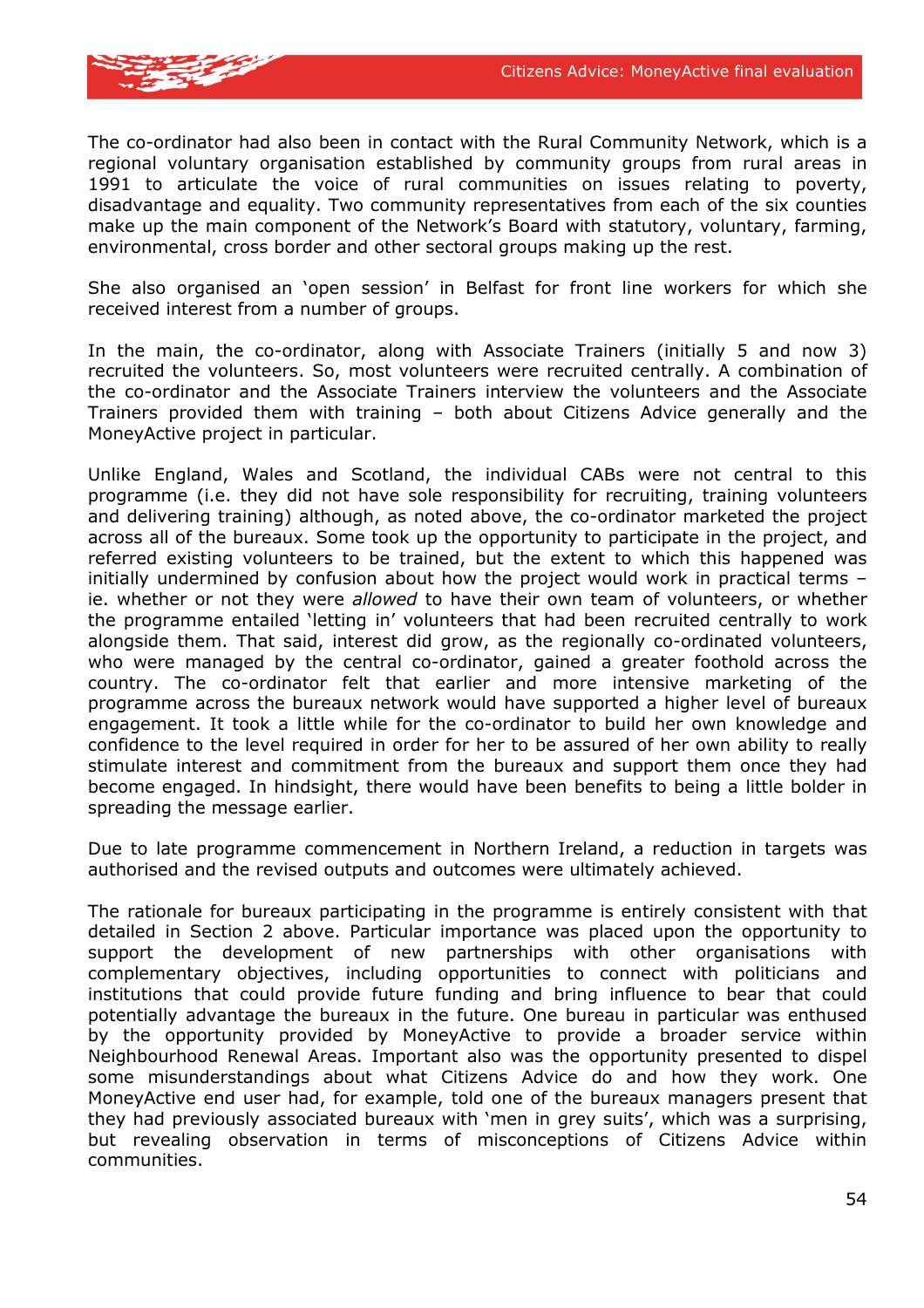![](_page_57_Picture_1.jpeg)

#### **6.2.2 Time and resource commitment and connecting with other bureaux activity**

Although unspecific about periods of time required to plan and ensure high quality delivery, all co-ordinators agreed that the project involved a greater amount of time than they originally envisaged. With the benefit of hindsight, one bureau in particular felt that it would have been helpful to involve more staff – particularly debt advisers - and existing volunteers in MoneyActive from an earlier stage. Providing a wider cohort of staff with knowledge about the programme and its potential to support what they do, would have encouraged greater integration of MoneyActive with other bureaux activities at an earlier stage.

One of the bureau managers described how their volunteer had been working on 'Beat the Recession', which is a Big Lottery funded project with obvious complementary connections with MoneyActive, and that this project provided a continuation route for extending the experience of Beat the Recession into different communities.

MoneyActive also complemented the Barclays Money Plus programme run by volunteers in Queen's University, designed to provide money management advice to students as well as work in post-primary schools.

#### **6.2.3 Volunteer training and ongoing support**

The Associate Trainers deliver the standard two day training course for MoneyActive volunteers, but they tweaked the content in the following ways:

- Supplementing information on the way that the programme works in the round, including how clients get recruited and who does it;
- How to navigate the CitA web-site and read a pack;
- Walk through CAB link materials and the handbook materials with volunteers, in order to ensure that the volunteers know how to refer to key documents/tools and techniques or other guidance as and when they need to and that they understood what they are reading;
- They reduced the emphasis on designing and structuring the training the volunteers do not have prime responsibility for this - although it was considered good practice to get them involved in the design process.
- Volunteers commonly came back to the Associate Trainers asking for:
	- o More money advice topic-based information. **"***The training is great at 'training the trainer', but volunteers commonly want and need more information on topic specific issues (e.g. What is a Credit Union…), even those who have quite detailed prior experience in the financial field".*
	- $\circ$  Guidance on adult psychology e.g adults' thought processes; the best ways to engage and retain adults in learning; and how to build a rapport quickly and effectively. In short, the practical skills for thinking on your feet and dealing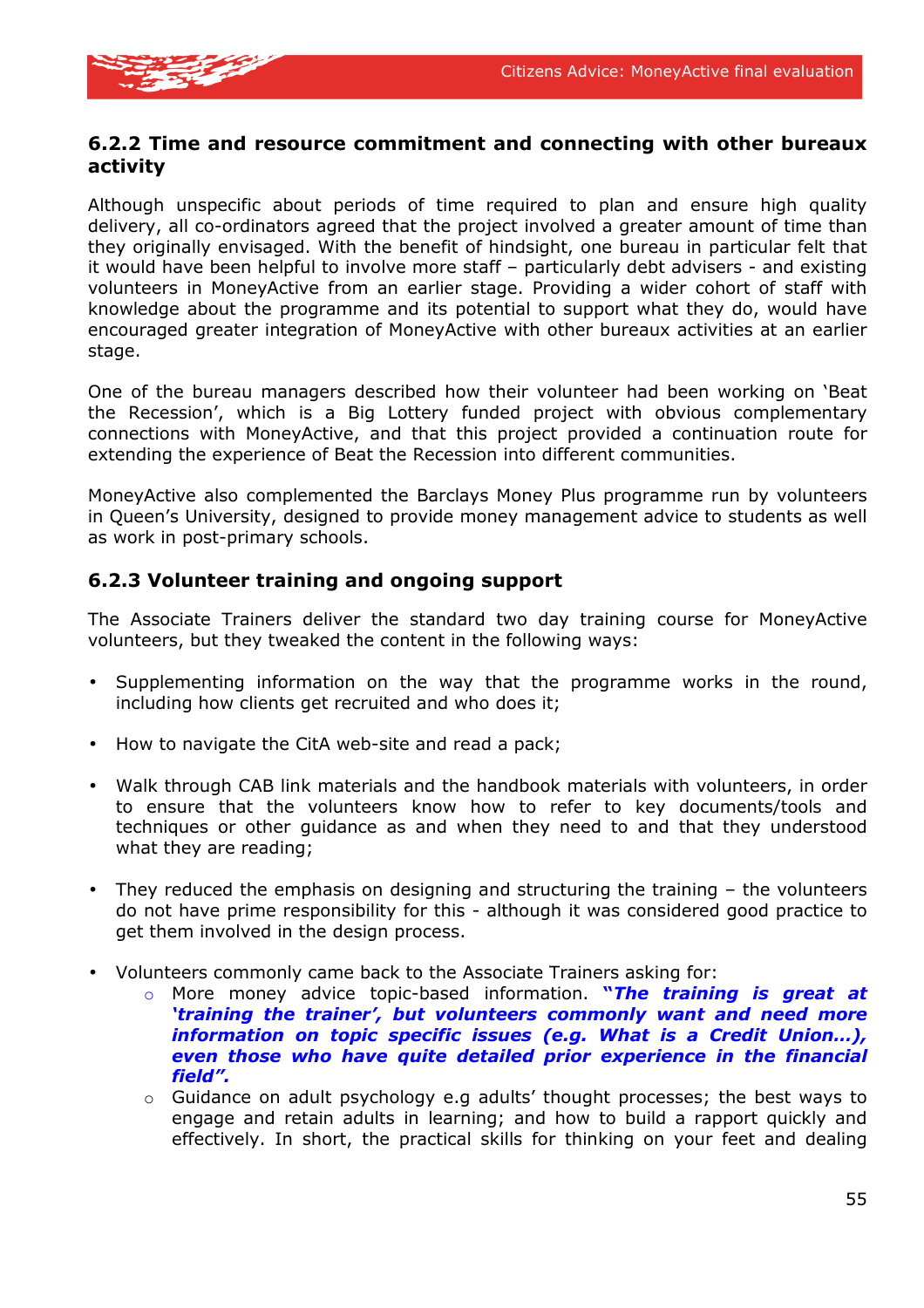![](_page_58_Picture_1.jpeg)

with potentially difficult people and situations as well as maximising the learning opportunity from the individual's perspective.

• The associate trainers felt that the CitA training and other support materials were generally of a very high quality, accessible and comprehensive, although they did need to make some adjustments in order to ensure that they worked within a Northern Ireland institutional context. e.g. The bailiff process does not operate in Northern Ireland. However, they did feel that training support materials are pitched at the level of/in the language of the trainer and volunteer rather than the end user. So the trainers supplemented the materials where necessary in order to ensure that volunteers have an appropriate awareness of the sorts of situations that end users would commonly encounter e.g. being pursued by doorstep lenders.

Importantly, the Associate Trainers felt that there was a significant gap between training in how to deliver money advice and actually delivering it  $-$  i.e. doing the job on a day to day basis. The associate trainers received enquiries from volunteers about 'wider bits' of the programme including how volunteers are recruited and whose job is it to recruit them. Although the two day training course is designed to focus very much on training the trainer, there are other practical considerations that need to be covered somehow, by someone, which is why the associate trainers tweaked the learner journey, based upon the issues raised by volunteers.

Once volunteers had attended the train the trainer course, they shadowed other trainers until they felt prepared to deliver independently. They were then accompanied on their first training session by an associate trainer, who would have run through the delivery elements in some detail beforehand, ensuring that the volunteer was confident and had prepared sufficiently. This included checking that volunteers are confident in referring people on to other experts if required; notably debt advisers within bureaux and that they carry bureau materials with them. The associate trainers provided ongoing coaching support for the volunteers following training. The associate trainers made the judgment as to whether the volunteer was capable and ready to deliver training on their own.

Additionally, the volunteer was provided with the following in order to support them: a description of their role; access to CABLink; associate trainer details; introduction to financial capability for volunteers; an explanation of CAB's role and a learning journal.

#### **6.2.4 Benefits for volunteers from the co-ordination/bureaux manager perspective**

It was clear that volunteers' confidence levels had been significantly enhanced by receiving and providing MoneyActive training. They had become far more proactive in building relationships and were applying skills and knowledge in a much more imaginative way. They also appreciated the opportunity to develop new skills, not only enhancing their own financial management skills, but techniques for presenting to groups and dealing with difficult people and situations – tools that will benefit them in many other aspects of their life.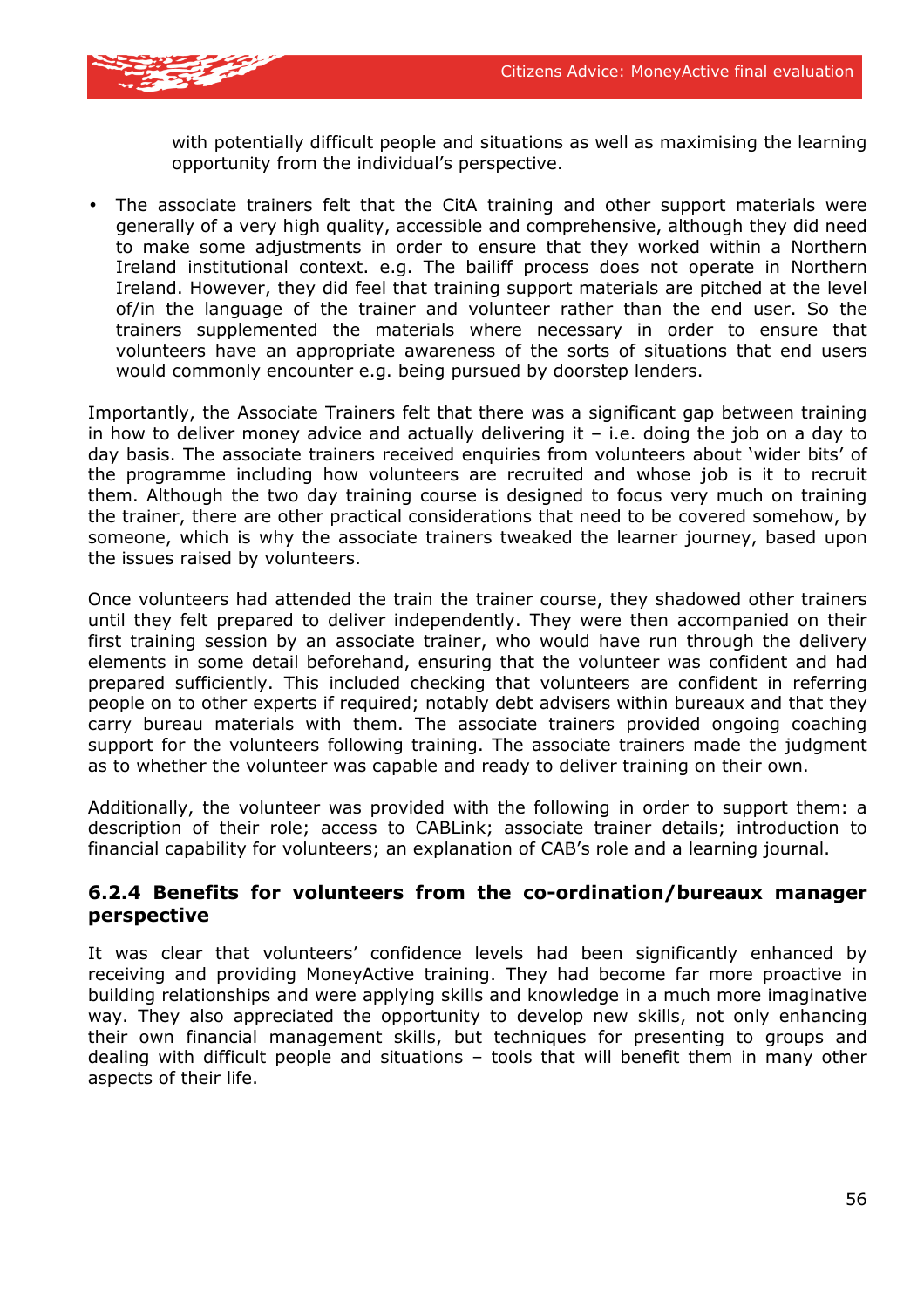![](_page_59_Picture_1.jpeg)

#### **6.2.5 What worked really well?**

Personal contact was considered far more effective than other, less personal, methods for engaging front line organisations and using them as routes to their clients. Word of mouth was also effective as an engagement method. This applied to users of the service as well as, for example, school staff who had been impressed by the quality and breadth of advice provided within educational establishments. People are convinced by great testimonials.

Although a 'double edged sword' (see struggles below), the training is free, negating the need for organisations to set aside budgets to pay for training in these financially challenging times.

The bureaux managers felt that their role in relationship-building was crucial – establishing/re-establishing connections with the full range of voluntary and public sector institutions/partnerships in order to secure MoneyActive leads. The associated resource was considered justified by knock-on profile raising for the bureaux.

It was acknowledged that there was as yet untapped potential to roll out 'what works' in Northern Ireland. The associate trainers had significant direct experience in delivering financial training as well as training trainers and were keen to drive up the sharing of information on effective and successful practice both from their own experience as well as learning that has been developed in different areas of the UK through MoneyActive and other complementary projects. Particular interest was expressed in the potential to enhance learning amongst parents as well as children through, for example, engagement with Sure Start.

The neutrality of Citizens Advice had been a real advantage in selling MoneyActive. Bureaux managers were very confident that Citizens Advice was much better placed to provide money advice than financial institutional counterparts.

#### **6.2.6 What have the struggles been?**

The following key struggles were cited:

- At the regional level, staff changes delayed project commencement.
- Drop outs: users/frontline workers signing up for the training then not showing on the day. This proved disruptive, wasteful of effort and disheartening for the volunteers.
- In terms of training delivery, volunteers quite often struggled with timelines delivering according to a set schedule.
- It was feared that the fact that advice was free was tending to lead to lax attitudes to attendance on the part of the learner. (N.B some English and Welsh bureau were charging frontline workers a registration fee, returnable on attendance).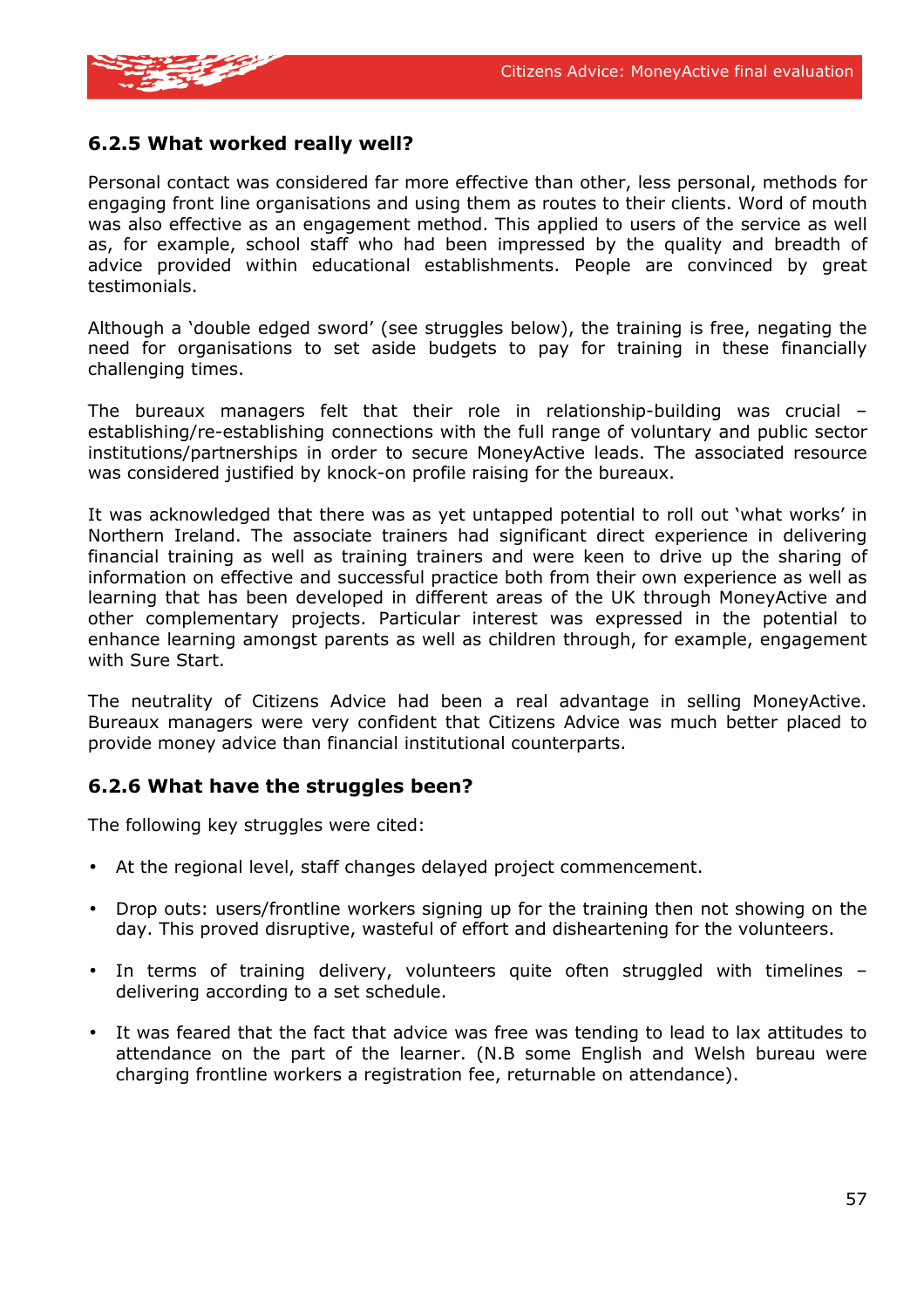![](_page_60_Picture_1.jpeg)

#### **6.2.7 Key changes that would have been instituted in hindsight.**

Associate trainers and bureaux were very complementary about the quality of the Citizens Advice (Northern Ireland) co-ordinator's support and willingness to help. However, a bolder line in approaching bureaux earlier would have enhanced the engagement of bureaux in the project and helped dispel, sooner, the misunderstandings of how MoneyActive worked, which might have been a deterrent to participation for some. A clearer project pathway from the outset would also have helped.

It was generally agreed that the creation of more opportunities to bring volunteers and bureau together in order to share learning would have been helpful.

#### **6.2.8 Delivery in Northern Ireland from the volunteer perspective.**

The volunteer cohort involved in Northern Ireland had similar backgrounds to those in England, in that they were varied. Some had worked in financial institutions and felt very confident about the subject matter. Some had undertaken front line roles in public sector agencies. None of those participating in the focus groups had a background in teaching or training.

Volunteers felt generally that the initial brief on the project was vague; particularly the detail of how MoneyActive would be delivered. There were instances also of a hiatus between receipt of training and volunteers being involved in delivery.

Volunteers were, however, all convinced of the need for the project by their knowledge that money struggles were widespread due, in no small part, to the impact of the recession.

There was a general concensus that volunteers needed more support if the project was to achieve its potential. It was felt that a structure more akin to that operating in England and Wales would be more effective: *"[The Citizens Advice Regional Co-ordinator] does a fantastic job…but you need each project to have a coordinator for each bureaux, booking things, keeping the bureau informed"… "We need a better structure…having one central project coordinator is not enough."* Additionally, it appeared that the only MoneyActive role available in Northern Ireland for volunteers was that of financial capability trainer. It was felt that recruiting other volunteers for marketing and administration would be very helpful.

Volunteers felt it particularly important that those who attend the training course are supported to deliver their first session soon after the training, and this had not been the case for most of those present: *"People got trained up, but not many would have the confidence to just go out and do it, you need someone behind you"; "It felt that after the [2 day] training you could just completely fall by the wayside and never get involved in it again…I didn't hear anything for two or three months until I chased it up myself."*

All agreed that project meetings or workshops would be invaluable to meet other volunteers and share ideas. It was also suggested that a mentoring scheme could be put in place to give people confidence when they first join the project.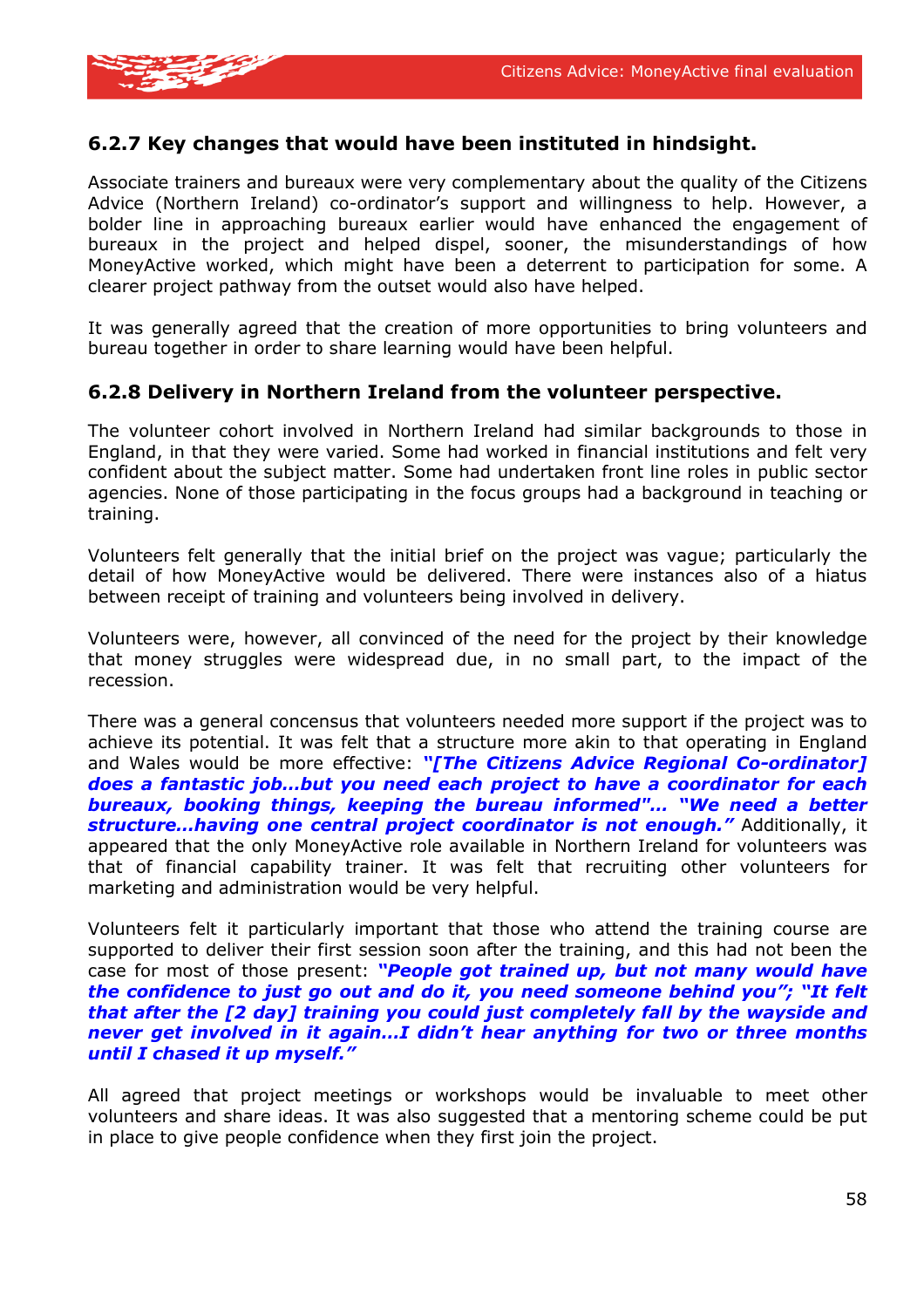![](_page_61_Picture_1.jpeg)

The above account does indicate a difference of view between the Regional Co-ordinator, Bureaux Managers and Assistant Trainers on the one hand, and volunteers participating directly in the focus group on the other, about the coherence of the training offer with ongoing support for delivery.

### **6.3 MoneyActive in Scotland**

MoneyActive in Scotland was delivered by member bureaux of Citizens Advice Scotland and Citizens Advice Scotland was contracted by Citizens Advice London-based MoneyActive co-ordination team to deliver and support this across member bureaux. The MoneyActive project team in London maintained regular contact with the MoneyActive project lead in Scotland, but not with individual Scottish bureaux.

In November 2010, one focus group was held with volunteers, and one with coordinators, in Edinburgh. This was the first time bureaux in Scotland had input into the evaluation, beyond limited completion of the online surveys.

The key difference between the project in Scotland and the project in England and Wales when Rocket Science facilitated the focus groups, was that Scottish bureaux received less information and guidance from national Citizens Advice than English and Welsh counterparts. e.g. Volunteers participating in the focus group were unaware of the Financial Capability toolkit or other materials for new MoneyActive volunteers available on CABlink. Volunteers strongly felt that "*Not enough information has been given to us."* This message was reiterated throughout the focus group.

#### *"It was very much 'here's the task, get on with it".*

#### *"I don't think communication has been particularly good".*

Volunteers would have liked opportunities to network among themselves and share ideas. Project workshops, organised by Citizens Advice in England, had not been held in Scotland. A meeting was arranged for bureaux, but it was poorly attended.

#### *"We had a meeting in Edinburgh - only 4 bureaux turned up - to see if we could learn from each other, but we had all only just started, so it wasn't very useful. But we did go back and got started."*

Coordinators also said that they would have liked to know which other bureaux were delivering the project and to be put in contact with them for networking, and to share information and good practice. They felt Citizens Advice Scotland should have facilitated this to a greater degree. In some cases coordinators had been signposted to other bureaux delivering MoneyActive, but this did not appear to be widespread. With regard to the training materials, most coordinators participating in the focus group had difficulty accessing the materials on the website initially, and several did not know about their existence at all. The London-based Citizens Advice MoneyActive co-ordinator acted upon recommendations by Rocket Science that more needed to be done to enable projects in Scotland to learn from experience in England and Wales and worked with the co-ordinator in Scotland to encourage more and better connections between bureaux and signposting of CABLink materials.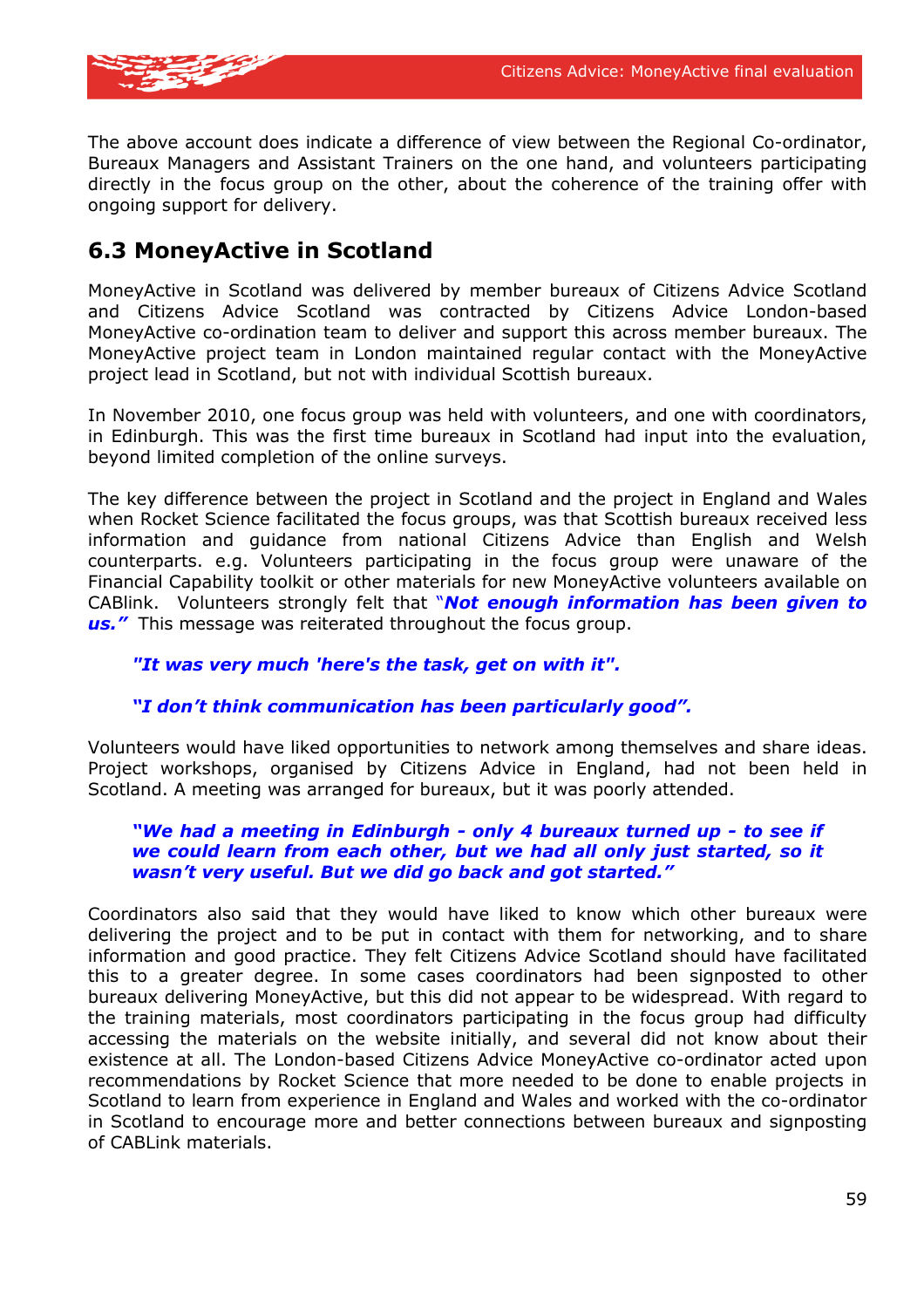![](_page_62_Picture_1.jpeg)

Nevertheless, volunteers and coordinators felt positive about the project, and felt that it had the potential to have a great impact. This included running an additional guidance workshop for bureaux in Scotland.

*"We've managed to do a lot, with limited resources available".*

*Everywhere we go, there's people who say something like "I wish I'd known that four or five years ago". Pupils have been enthusiastic.* 

*"It would be nice to think that the positive impact of this will be that people will stop and think - even if it's just a little voice in the back of your head telling you to read the small print".*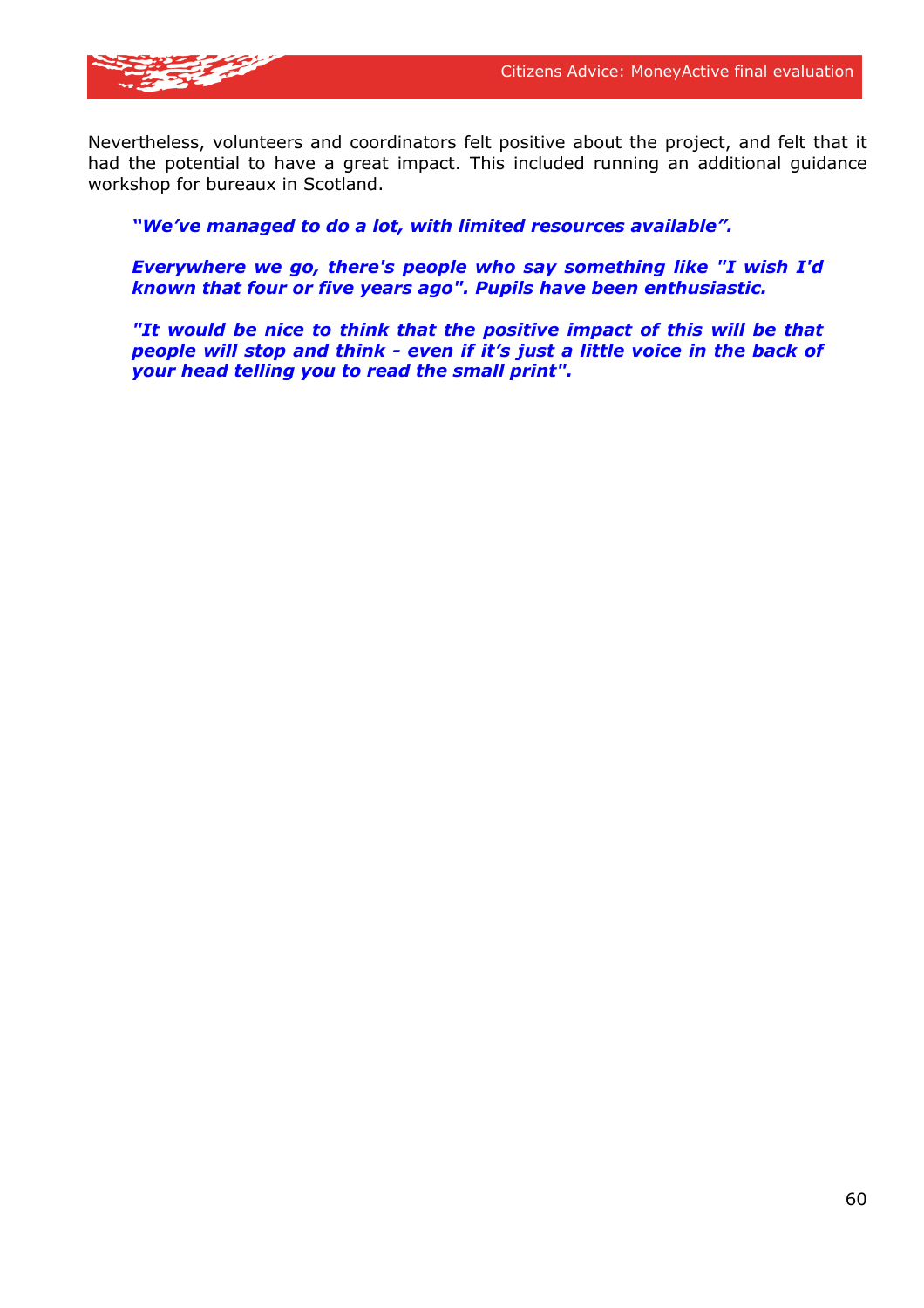![](_page_63_Picture_1.jpeg)

# **7. Reflections**

### **7.1 Context**

This report has focused not only upon learning from the final phase of the evaluation, but has captured the key lessons that have been collected throughout the course of the whole MoneyActive delivery period. This section summarises the evaluator's key conclusions together with a set of headline le**s**sons and pointers that we recommend should underpin the development of future financial capability initiatives.

### **7.2 Achievement of committed outputs**

The success of the programme in over-achieving, in all cases significantly, its overall committed targets is an excellent outcome, particularly given that:

- significant development work was required both by the central Citizens Advice programme management team, as well as individual bureaux, prior to the delivery phase that would generate the majority of outcomes – the client-facing work with front line workers and end users; and
- engagement of both front line workers and end users was, initially, a struggle for most projects and it took time for most projects to build the profile required to achieve the level of momentum to which bureaux aspired.

This over-achievement of targets underlines consistent effort and tenacity on the part of the projects, supported by the central Citizens Advice MoneyActive project management team, to effectively resource the development phase and flex and evolve different approaches to marketing and customising the training in ways that optimised accessibility and appeal of the programme to front line workers and end users alike. Although the recession clearly contributed to expanding the cohort of individuals requiring support through the programme, its impact in terms of contributing directly to the overachievement of committed outputs should not be over-emphasised, notably because the associated public spending cuts had the reverse affect on the accessibility and availability of front line workers.

The programme achieved excellent coverage of bureaux network in England and Wales and the demographic analysis of training recipients demonstrated that MoneyActive succeeded in accessing the most vulnerable in society.

### **7.3 Project development and design and delivery of the training**

Although it is true to say that participating bureaux were not universally convinced that delivery of financial capability through volunteers was necessarily the right approach within the context of their local circumstances, the programme left a legacy of learning both in terms of what worked well and what could have improved - for all participating bureau, and a significant proportion are committed to applying these lessons in continuing delivery of financial capability training. Key lessons in relation to project development and design and delivery of the training are: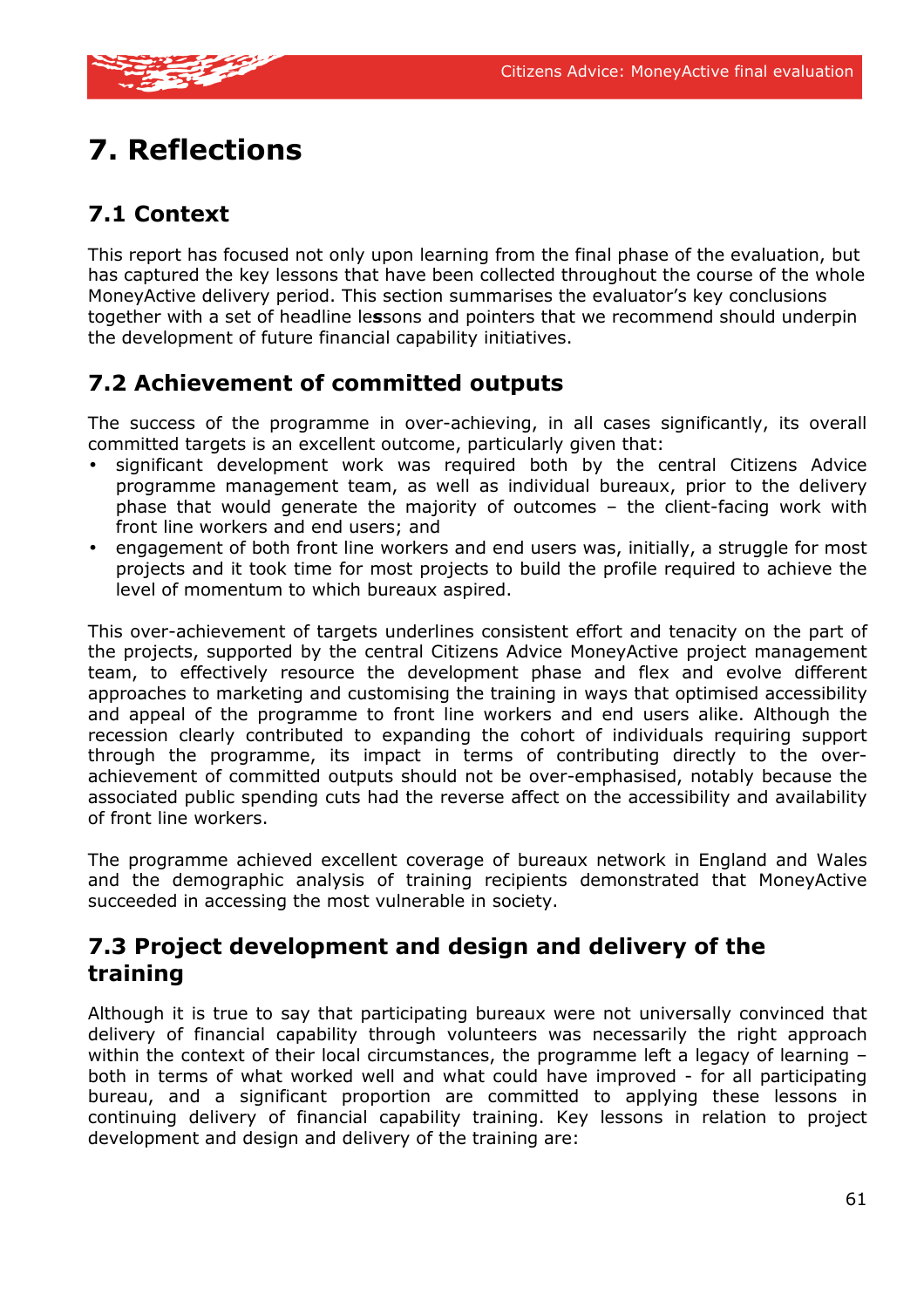![](_page_64_Picture_1.jpeg)

- It is important to build in sufficient resource for marketing; understanding the training needs of particular target groups in order to pitch the training at an appropriate level/ensure content is appropriate; project and training planning/production and customisation of materials; volunteer recruitment, training and ongoing development; quality control and learning from practical experience.
- Using existing contacts and networks for marketing proved particularly effective, especially where the key decision makers were known to the bureaux - getting to the right people as quickly and efficiently as possible was important.
- Demonstrating a commitment, willingness and understanding of how to ensure relevance of the training to the target group was important in terms of content, timing, duration and venue. Optimising the use of volunteers for marketing proved a valuable additional resource, particularly those who were less comfortable with direct delivery of training.
- Setting up new groups of users in particular, proved difficult. Piggybacking existing groups proved most successful.
- Using clear and accessible language with both organisations acting as brokers, as well as in the training itself is important.
- A combination of group and one-to-one training seemed the most effective way of accommodating the preferred learning styles of end users.

### **7.4 Beneficiary perspectives**

Feedback articulated by front line workers and end users was overwhelmingly positive.

Front line workers generally considered that the training was well-structured, balanced, interesting and informative and generally felt that their own knowledge had been enhanced, along with their ability to support and signpost clients. Most responding to the close of programme online surveys felt it probable that they would engage in further financial capability training.

End users particularly welcomed the informal, non-threatening and non-judgmental delivery styles, which instilled in them sufficient confidence to talk openly and honestly about financial issues in ways that they hadn't felt able to previously. They particularly valued training on how to compile a budget, explanations of APR, and understanding how to differentiate between priority and non-priority debts.

### **7.5 Sustainable benefits**

A range of sustainable benefits have been achieved through the programme, evidenced from feedback from end users, front line workers, volunteers and bureaux.

After a difficult start, bureaux clearly matured into their financial capability role and most quickly came to value its potential to complement and sustain their core work and embrace the opportunities it presented to really place bureaux on the map within their